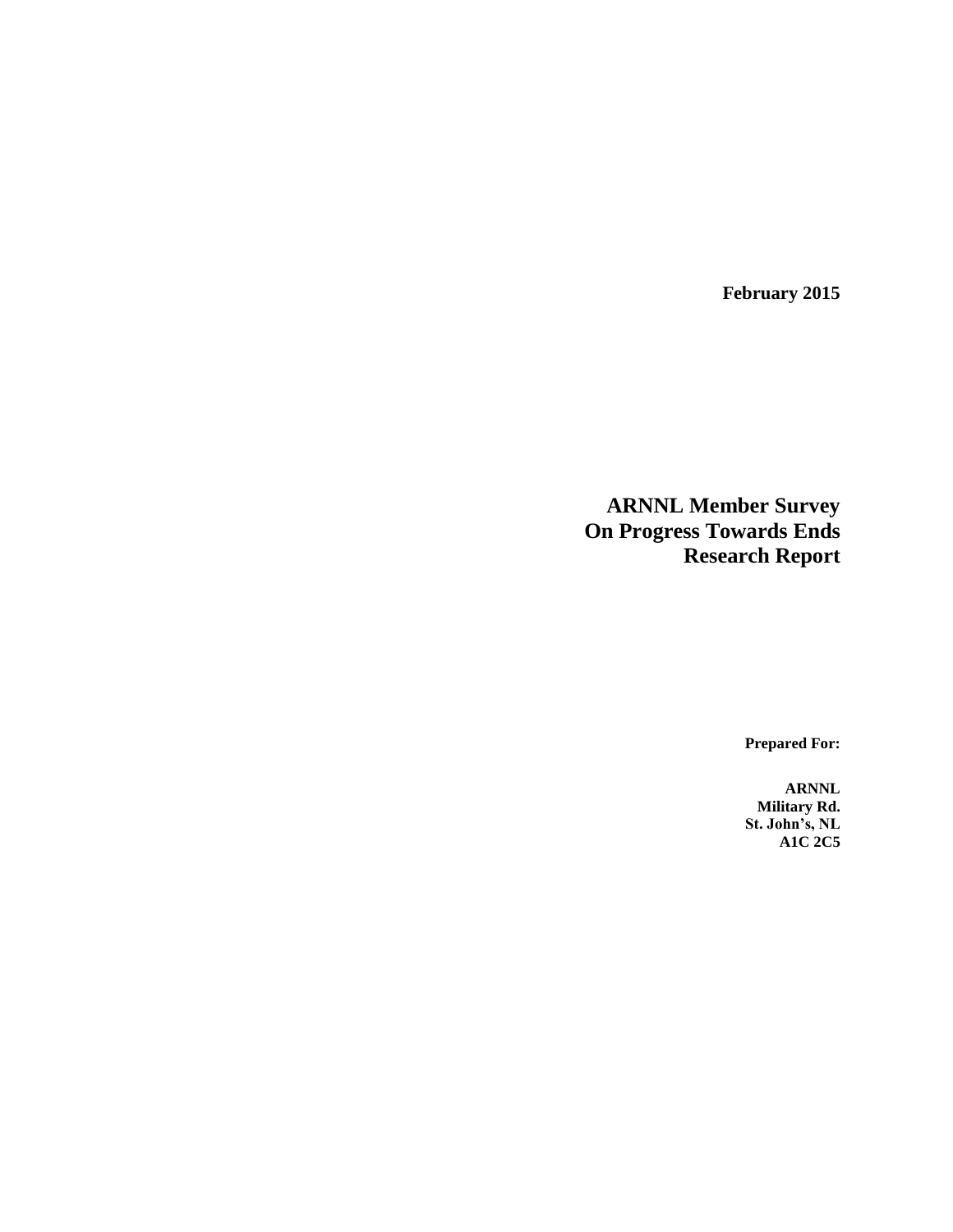$\hat{\mathcal{E}}$ 

 $\mathbf{r}$ 

# **TABLE OF CONTENTS**

| 1.0 |     |       |                                                                        |
|-----|-----|-------|------------------------------------------------------------------------|
| 2.0 |     |       |                                                                        |
|     | 2.1 |       |                                                                        |
|     |     | 2.1.1 | Level Of Agreement Or Disagreement With Various Statements             |
|     |     |       | About The Possible Influence Of ARNNL's Continuing Competence          |
|     |     |       |                                                                        |
|     |     | 2.1.2 | Incidence of Using NurseONE in the Past YearPage 15                    |
|     |     | 2.1.3 | Frequency of Using NurseONE in the Past YearPage 15                    |
|     | 2.2 |       |                                                                        |
|     |     | 2.2.1 | Incidence of Acting as a Preceptor in the Past Year Page 16            |
|     |     | 2.2.2 |                                                                        |
|     |     | 2.2.3 | Incidence of Acting as a Mentor in the Past Year Page 17               |
|     |     | 2.2.4 | Reasons for Not Acting as a Mentor in the Past Year Page 18            |
|     |     | 2.2.5 | <b>Incidence Of Participating In Any Formal Or Informal Leadership</b> |
|     |     |       | Development Initiatives In The Past Year Either In Your Practice,      |
|     |     |       |                                                                        |
|     | 2.3 |       |                                                                        |
|     |     |       | 2.3.1 Incidence Of Currently Being In A Management RolePage 20         |
|     |     | 2.3.2 | <b>Predisposition To Pursue A Career In A Management</b>               |
|     |     |       |                                                                        |
|     |     |       |                                                                        |
|     |     | 2.4.1 | Rating Of The Overall Level Of Professionalism Displayed By RNs In     |
|     |     | 2.4.2 | <b>Compared to Last Year How Has the Level of Professionalism</b>      |
|     |     |       |                                                                        |
|     |     | 2.4.3 | <b>Awareness of ARNNL's Efforts to Promote</b>                         |
|     |     |       |                                                                        |
|     |     | 2.4.4 | <b>Examples of ARNNL's Activities or Initiatives to Promote</b>        |
|     |     |       |                                                                        |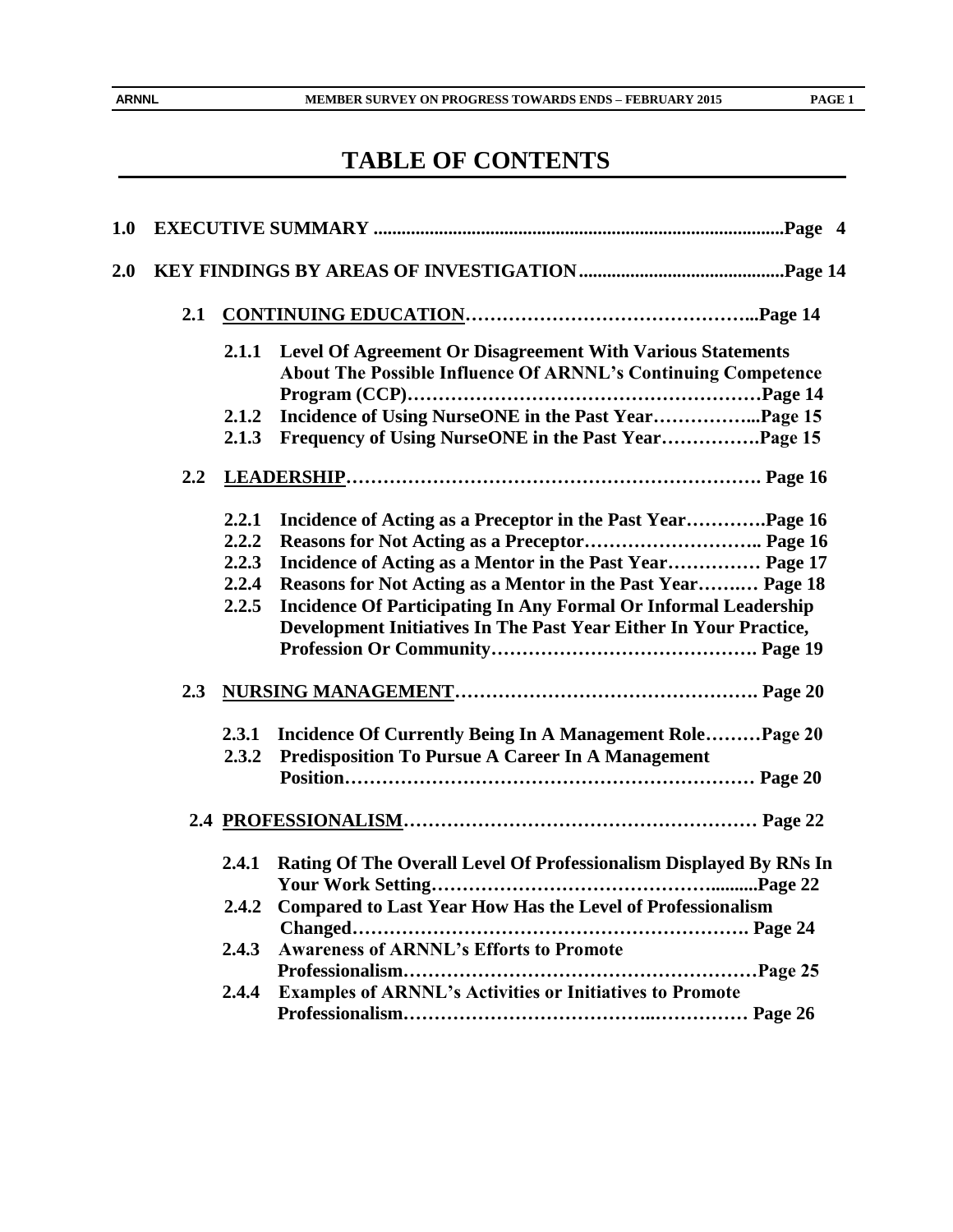| 2.5.1 | How Rate the Quality of Communication and Collaboration                                                                  |
|-------|--------------------------------------------------------------------------------------------------------------------------|
|       | Among Members of the Interdisciplinary Team Page 28                                                                      |
| 2.5.2 | Particular Groups or Disciplines that Caused a Rating of 7                                                               |
|       | 2.5.3 How Has the Quality of Communication Changed Over the                                                              |
|       |                                                                                                                          |
|       | 2.6 SUPPORTIVE WORK ENVIRONMENT/PRACTICE                                                                                 |
|       |                                                                                                                          |
|       |                                                                                                                          |
| 2.6.1 | Perception Of Whether Their Role Has Changed In The Past Year<br>With The Addition Of New Roles/Responsibilities Page 33 |
| 2.6.2 | Perception Of Having Adequate Support To Meet The Requirements                                                           |
|       |                                                                                                                          |
|       | For The New Role Or Responsibility Page 34                                                                               |
| 2.6.3 | Level Of Agreement Or Disagreement With Various Statements That<br>Relate To Their Scope Of Nursing Practice Page 35     |
| 2.6.4 | Level of Agreement or Disagreement with Various Statements                                                               |
|       | About the Model of Care Delivery that is Used in their Practice                                                          |
|       |                                                                                                                          |
| 2.6.5 | How Frequently Used ARNNL's 'Standards For Nursing                                                                       |
|       |                                                                                                                          |
|       | 2.6.6. Reasons For Consulting ARNNL's 'Standards For Nursing Practice'                                                   |
|       |                                                                                                                          |
| 2.6.7 | How Frequently Used CNA's Code Of Ethics Page 41                                                                         |
| 2.6.8 | <b>Reasons For Consulting The Code Of Ethics For</b>                                                                     |
|       |                                                                                                                          |
|       |                                                                                                                          |
|       |                                                                                                                          |
|       |                                                                                                                          |
|       | 2.7.1 Level Of Agreement Or Disagreement With Various                                                                    |
|       | <b>Statements About RN's Role In Proactively Advocating</b>                                                              |
|       |                                                                                                                          |
| 2.7.2 | <b>Incidence Of Having Been Involved In A Proactive Action To</b>                                                        |
|       | <b>Improve Quality Of Care In Your Area Of Practice Page 44</b>                                                          |
| 2.7.3 | <b>Incidence Of Having Any Concerns About Client Care</b>                                                                |
|       | During The Past Year In Your Area Of Practice Page 45                                                                    |
| 2.7.4 | What, If Anything, Was Done To Resolve Most Recent Concern                                                               |
|       |                                                                                                                          |
| 2.7.5 | How Successful Were Your Actions In Addressing The Concern                                                               |
|       |                                                                                                                          |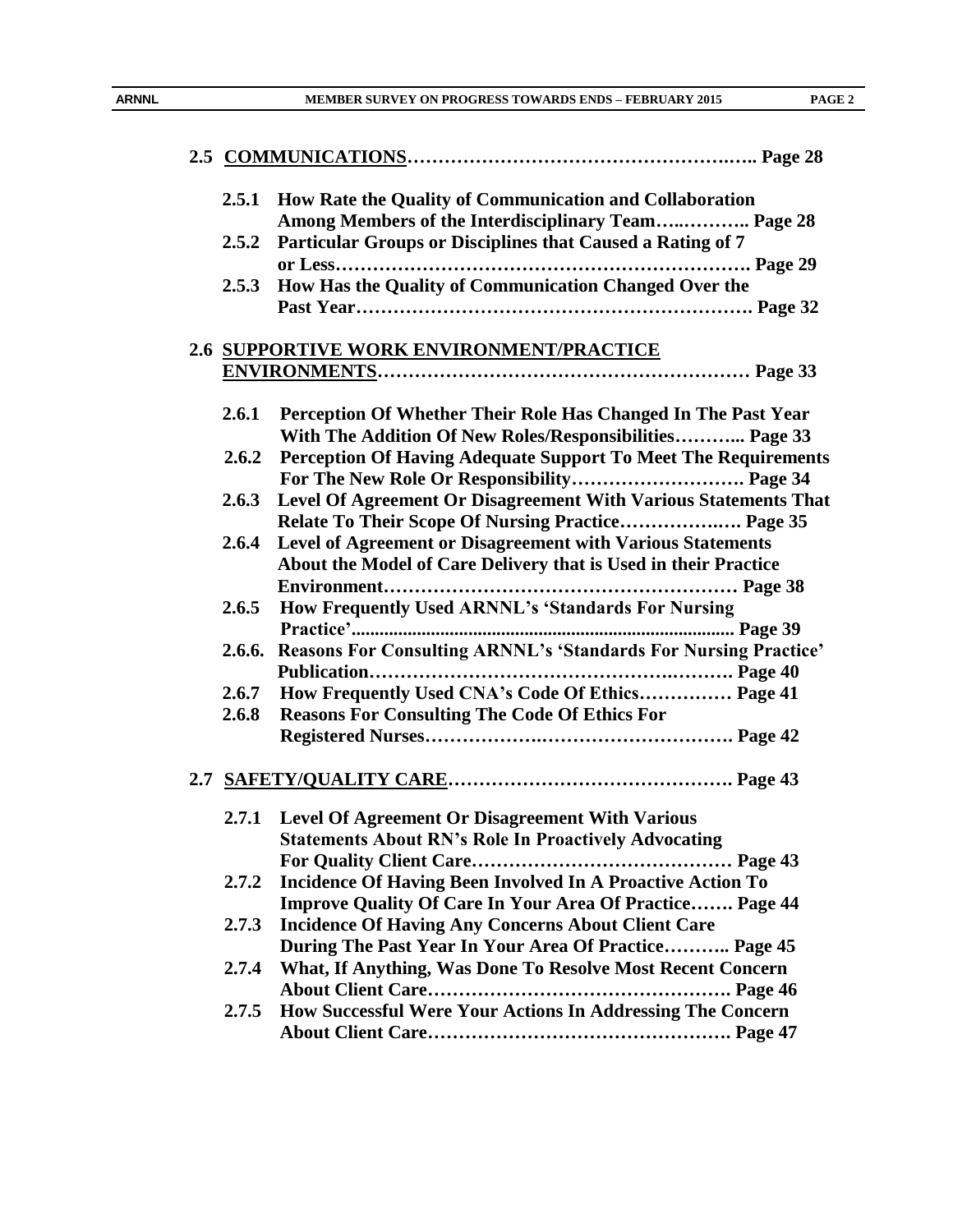|     |     | 2.7.6 | <b>Incidence Of Participating In A Community Activity In</b><br>Either A Professional Or Volunteer Capacity In The Past |  |
|-----|-----|-------|-------------------------------------------------------------------------------------------------------------------------|--|
|     |     |       |                                                                                                                         |  |
|     |     | 2.8.1 | Perceived Role Or Purpose Of The ARNNL Page 49                                                                          |  |
|     |     | 2.8.2 | Perceive That The ARNNL Plays A Role In Protecting                                                                      |  |
|     |     |       |                                                                                                                         |  |
|     |     | 2.8.3 | Incidence of Participating in an ARNNL Activity in the                                                                  |  |
|     |     |       |                                                                                                                         |  |
|     |     | 2.84  | <b>Incidence of Whether Participating in an ARNNL</b>                                                                   |  |
|     |     |       | Activity in the Past Year Increased their Understanding                                                                 |  |
|     |     |       |                                                                                                                         |  |
|     |     |       |                                                                                                                         |  |
|     |     | 2.9.1 | Incidence Of Voting In Political Elections Page 54                                                                      |  |
|     |     | 2.9.2 | <b>Years Of Nursing Experience Of Respondents Page 55</b>                                                               |  |
|     |     | 2.9.3 | Primary Area off Responsibility of Respondents Page 56                                                                  |  |
|     |     | 2.9.4 | Type Of Agency Respondents Work In Page 57                                                                              |  |
|     |     | 2.9.5 |                                                                                                                         |  |
|     |     | 2.9.6 |                                                                                                                         |  |
|     |     | 2.9.7 |                                                                                                                         |  |
| 3.0 |     |       |                                                                                                                         |  |
|     | 3.1 |       |                                                                                                                         |  |
|     | 3.2 |       |                                                                                                                         |  |

# **APPENDICES**

**Appendix One: Data Collection Instrument Appendix Two: Frequency Tables Appendix Three: Crosstab Tables**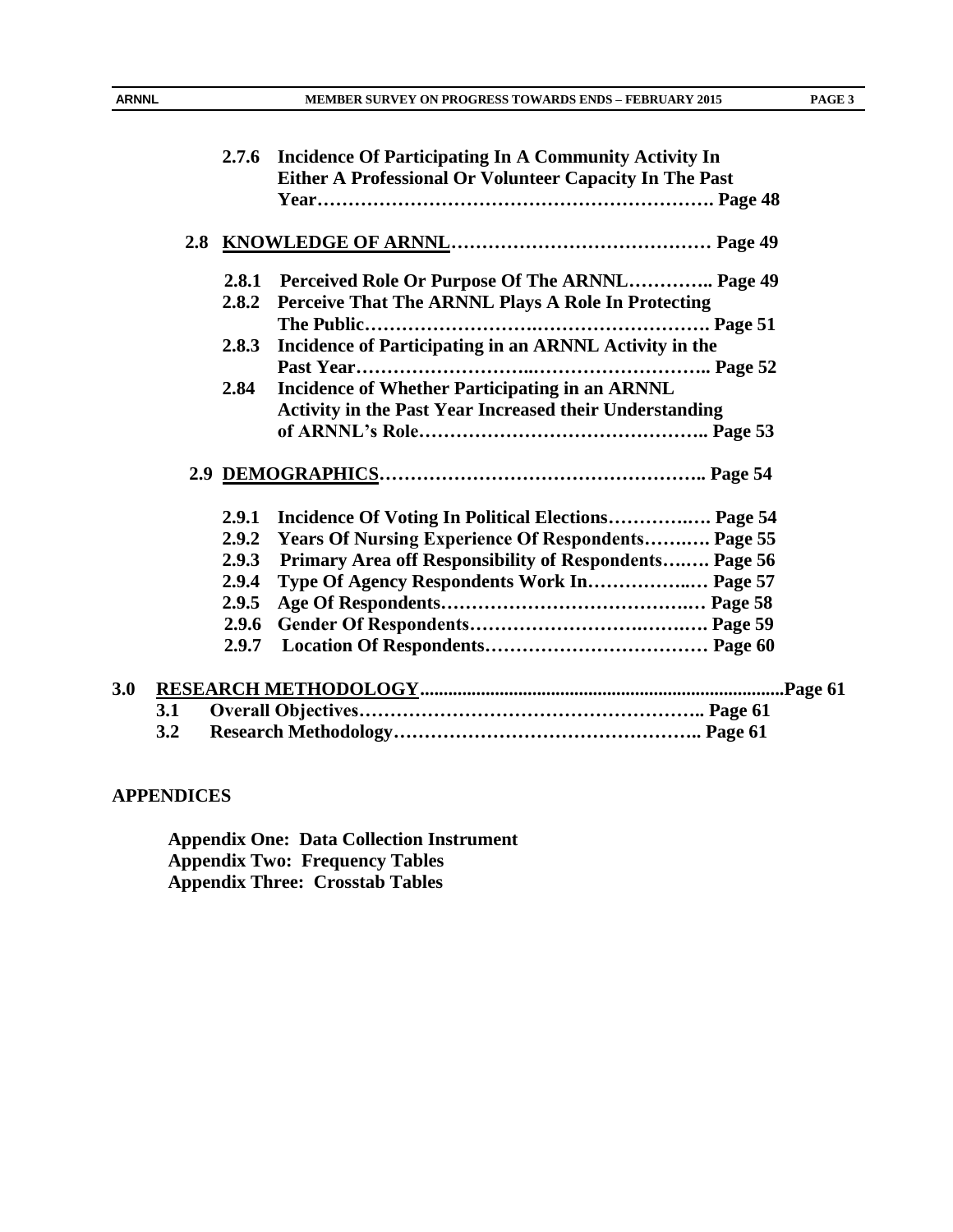# **1.0 EXECUTIVE SUMMARY**

ARNNL commissioned a Benchmark Study in 2003 with its members. Subsequent tracking studies have been conducted in 2007, 2011, 2013 and this year. The overall objective of this Tracking Study in 2015 was to investigate members' feedback on the following key areas:

- Continuing Education
- **Leadership**
- Nursing Management
- **Professionalism**
- Communications
- Supportive Work Environment/Practice Environments
- Safety/Quality Care Issues
- Knowledge Of The ARNNL

Some areas of investigation that were used in previous questionnaires were modified for this study and new areas were also added to this year's questionnaire. Where the questions were consistent between the studies, the results were compared.

The 'location' of respondents obtained in the studies and noted in the report relates to the region where the respondent lived and not to their Health Authority or their employer.

It should also be noted that the results obtained are representative of the general membership base and therefore, correspond to the fact that approximately 84% are in 'direct care' (versus 7% in admin/management and 7% in education) and 64% work in hospitals (versus 12% in community health, 9% in nursing homes, 5% in Community Health Centres, and 3% in educational institutions).

Respondents were screened to ensure that they met the following criteria:

- Currently a practicing member
- Home phone number recorded in the database
- **Province in mailing address is NL and**
- Employer is not listed as "outside NL" or "ARNNL"

A quota of 500 interviews was set from a random sample of ARNNL members. A total of 500 interviews were completed providing a statistical margin of error + 4.2% at the 95% level of confidence (19 times out of 20).

Interviewing was conducted from February 13<sup>th</sup> to 23<sup>rd</sup>, 2015.

The following table shows the completion rate based on the actual contacts made with the rates being very consistent with past surveys.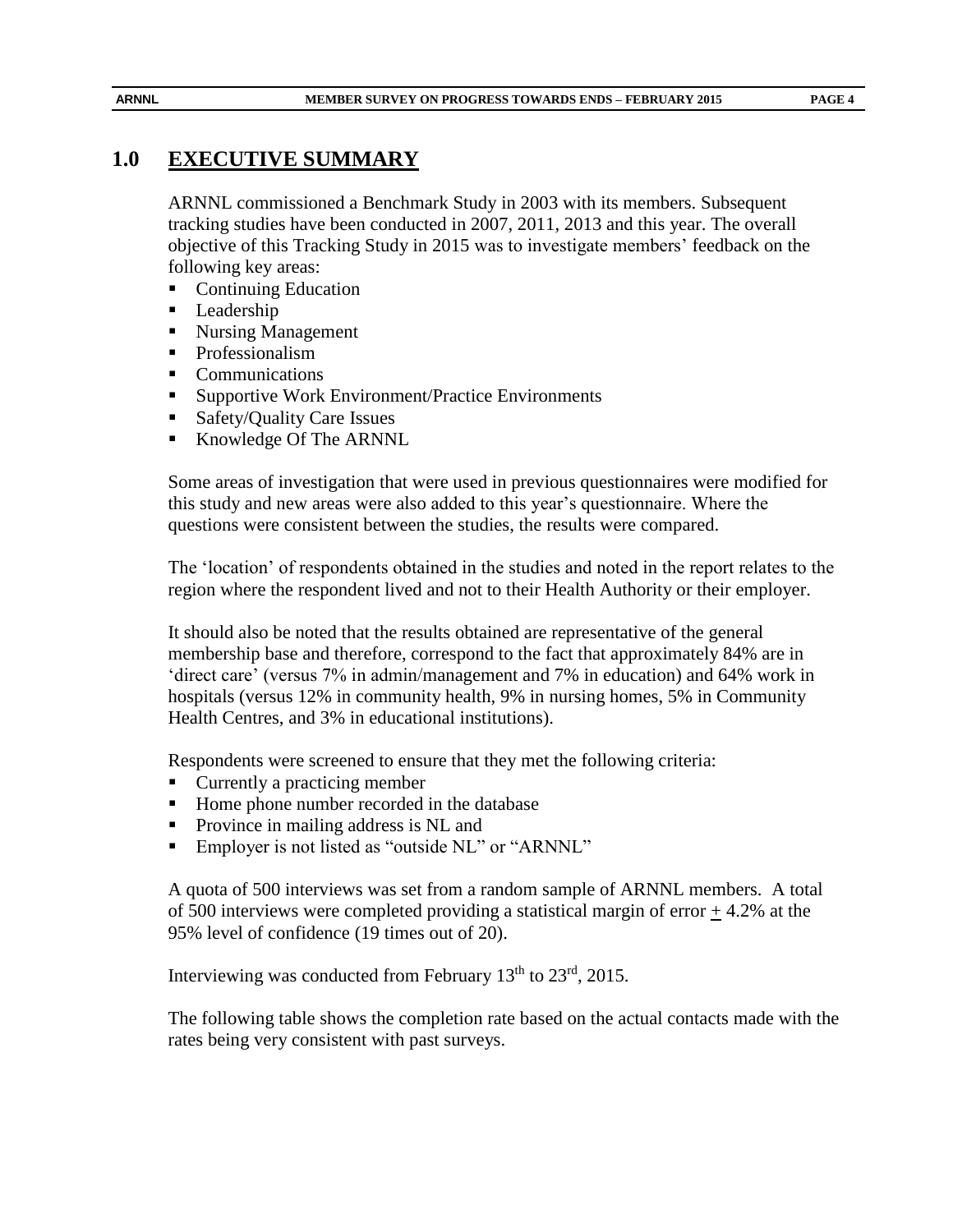| <b>Completion Rate in Each Year</b> |      |      |      |      |  |  |
|-------------------------------------|------|------|------|------|--|--|
|                                     | 2007 | 2011 | 2013 | 2015 |  |  |
| <b>Total Number of</b>              | 78%  | 79%  | 76%  | 76%  |  |  |
| <b>Completed Interviews</b>         |      |      |      |      |  |  |
| Total Number of not in              | 11%  | 9%   | 13%  | 7%   |  |  |
| service #s                          |      |      |      |      |  |  |
| <b>Total Number of Screen</b>       | 5%   | 3%   | 2%   | 10%  |  |  |
| Outs (not a practicing              |      |      |      |      |  |  |
| member or working outside           |      |      |      |      |  |  |
| NL)                                 |      |      |      |      |  |  |
| <b>Total Number of Refusals</b>     | 6%   | 8%   | 9%   | 7%   |  |  |
| Total number of contacts            | 100% | 100% | 100% | 100% |  |  |

The following is a summary of the highlights of this research. Section 2.0 follows with a more detailed summary of key findings by area of investigation. Section 3.0 outlines the research methodology in more detail.

#### **Highlights**

The following are the key highlights from the survey.

#### **Continuing Education**

- **Level of agreement or disagreement with various statements about the possible influence of ARNNL's Continuing Competence Program**
	- o It appears that ARNNL's CCP continues to have a positive impact on members, albeit to a lesser extent this year than 2 years ago.
		- 72% (versus 80% in 2013 and 75% in 2011) CPP has 'influenced their nursing practice in a positive way'
		- $\bullet$  66% (versus 71% in 2013 and 63% in 2011) CPP has 'increased their participation in professional development'
		- New to this survey, 77% agreed that CPP has 'helped them to identify areas to strengthen in their practice'.

#### **Nurse ONE**

- o New to this survey, members were asked if they used NurseOne in the past year and approximately one in three (34%) members said that they had.
- o 20% of that segment used it at least weekly
- o 46% used it at least once on a monthly basis
- o 25% indicated that they use it on a quarterly basis
- o 30% said that they use NurseOne less than four times a year.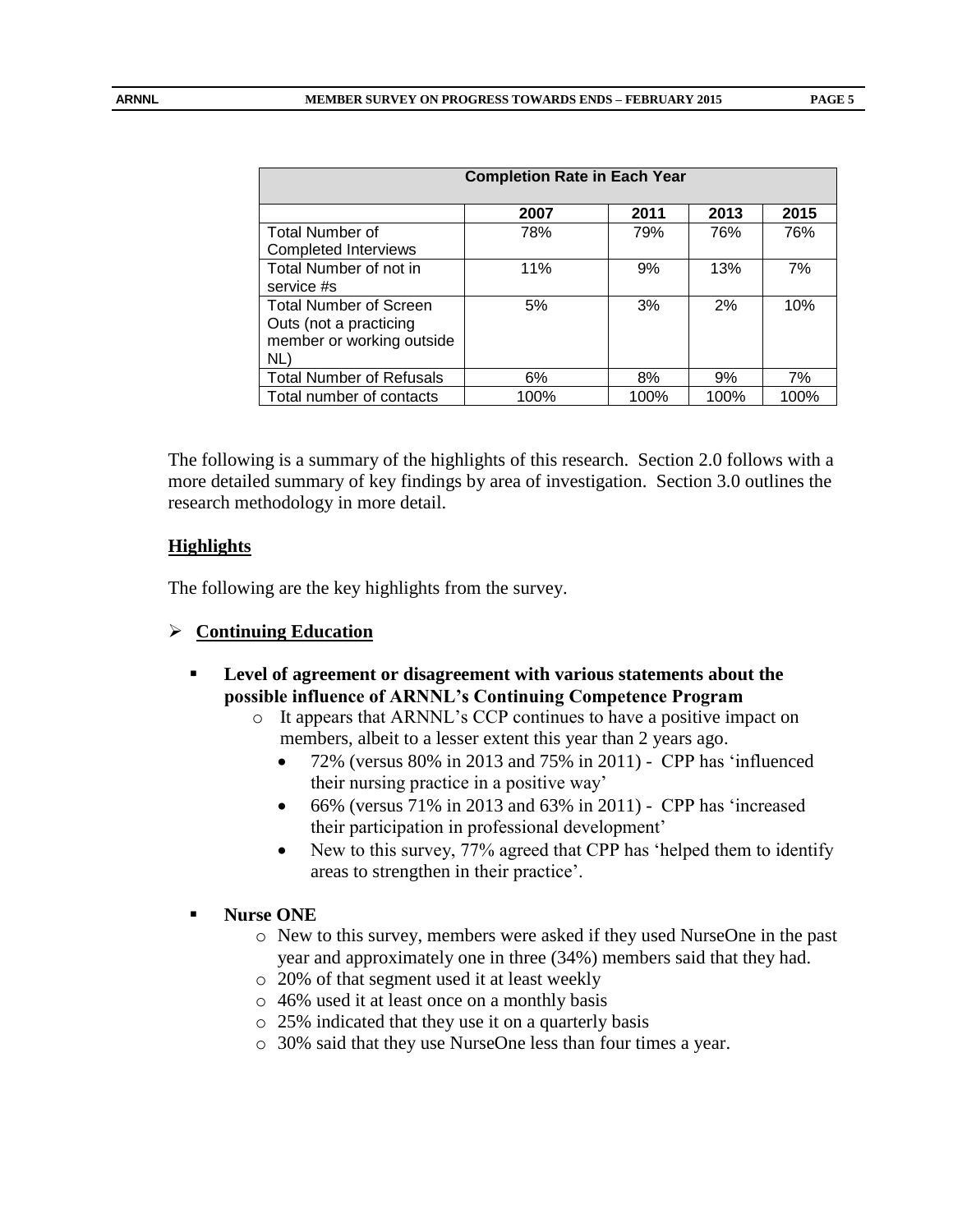#### **Preceptor**

- o Over four in ten (43%) members indicated that they acted as a preceptor in the past year. Another 40% said they hadn't and 17% volunteered that doing so was not applicable to them.
- o Consequently, of those who were eligible to act as a preceptor, 52% did so.
- o The main reason mentioned by 24% of those not for not acting as a preceptor was due to the member being 'new to the area/job' or 'junior'. Another 20% said they had 'no time' or were 'too busy' while 17% said it was because they 'were not asked' and 12% said it was because they are 'part-time/casual worker' and therefore ineligible. For another 11% it was because there 'were no students/not enough students' to mentor. Only 4% of those not participating said it was because they 'were not interested'

#### **Mentor**

- o All members were asked if they had acted as a mentor and nearly two thirds (64%) said they had, 25% said they hadn't and 11% said it wasn't applicable to them.
- o Consequently, 70% of those eligible to act as a mentor did so in the past year.
- o The main reason mentioned by 31% of those not for not acting as a mentor was due to the member being 'new to the area/job' or 'junior'. Another 20% said it was because they 'were not asked', 15% said it was because they had 'no time' or were 'too busy' and 12% said it was because they are 'part-time/casual worker' and therefore ineligible. For another 9% it was because there 'were no students/not enough students' to mentor. Only 6% of those not participating said it was because they 'were not interested'.
- **Incidence of participating in any formal or informal leadership development initiatives in the past year either in your practice, profession or community** o 53% (versus 36% in 2013 and 37% in 2011) indicated that they have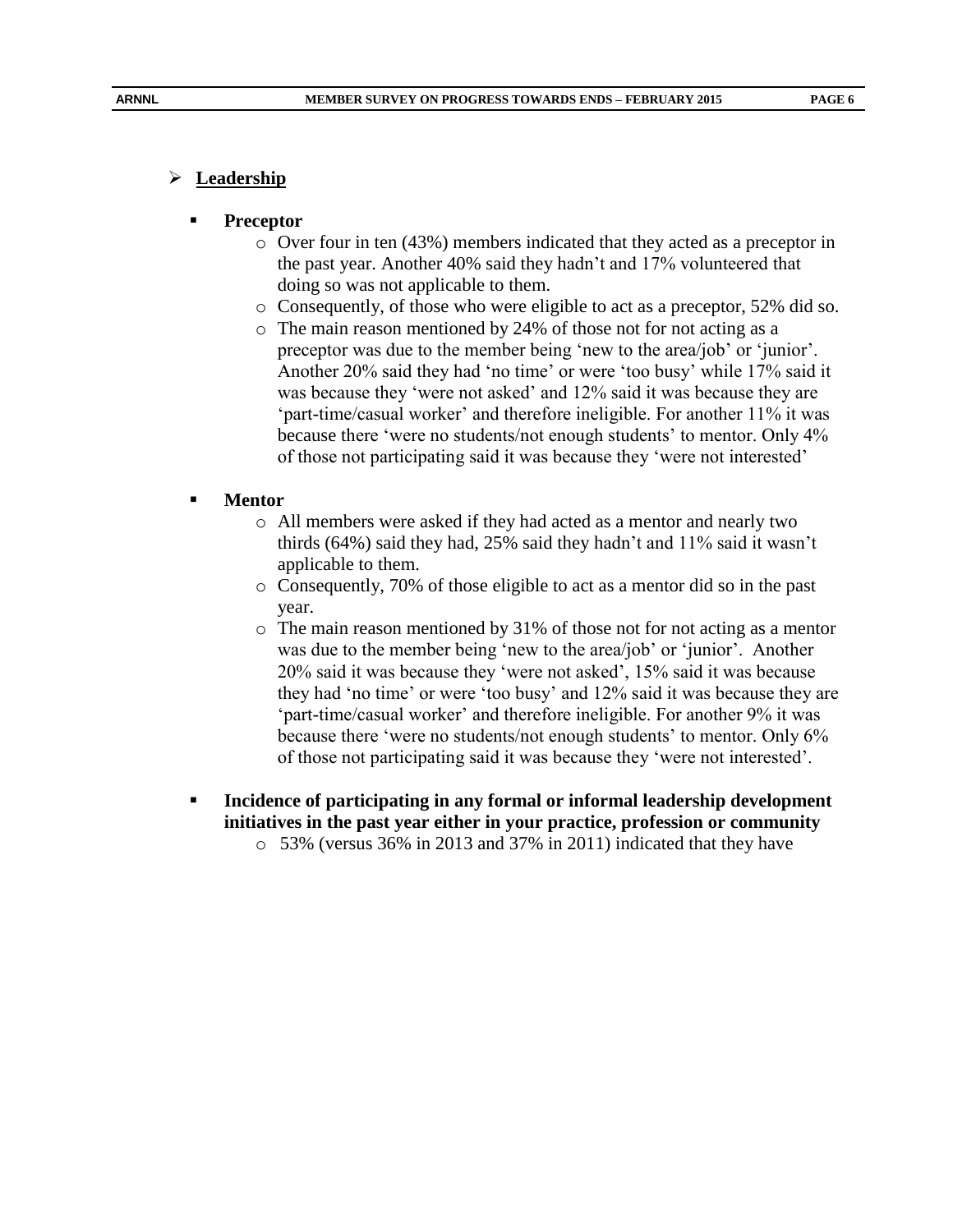# **Nursing Management**

# **Currently in a management role**

o 11% (versus 12% in 2013, 8% in 2011 and 12% in 2007) indicated being in a management role

# **Likelihood of pursuing a career in management**

- o Those not in management were asked how likely they would be to pursue a career in management on a scale of 1-10 where 1 was 'not at all likely' and 10 was 'very likely'
	- Average response of 2.8 (versus 3.11 in 2013, 2.93 in 2011 and 2.71 in 2007).
	- 82% (versus 79% in 2013, 82% in 2011 and 83% in 2007) of these members gave a rating of '5 or less'.
	- 7% (down from 10% in 2013, 9% in 2011 and 8% in 2007) appeared to be more positively predisposed to such a career track based on those who gave a rating of '8 or more'.

# **Professionalism**

- **Rating of the overall level of professionalism of RNs in their area of responsibility**
	- o In the past members were asked to rate the overall level of professionalism displayed by RNs in their work setting taking into account things such as 'attire, attitude towards nursing, demeanour and communication with and respect for clients and colleagues'. This year the wording changed to 'rate the overall level of professionalism displayed by the RNs in your area of responsibility taking into account such things as behaviours, qualities, values, and attitudes that demonstrate the RN is accountable, knowledgeable, visible and ethical'…so please keep this in mind when comparing this year's ratings to prior years.
		- Average rating of 8.54 on a scale of 1 to 10 (versus 8.24 in 2013 and 8.17 in 2011)
		- 82% (versus 65% in 2013 and 73% in 2011) gave a rating of '8-10'
		- $\bullet$  12% (versus 25% from 2013 and 21% in 2011) gave a rating of '6-7'
		- $\bullet$  4% (versus 9% in 2013 and 5% in 2011) gave a rating of '5 or less'

# **Comparison of the level of professionalism to last year**

- o 18% of members perceived that the level of professionalism has increased since last year.
- o 8% felt that the level had decreased
- o 70% felt that it had 'stayed the same'.

 **PAGE 7**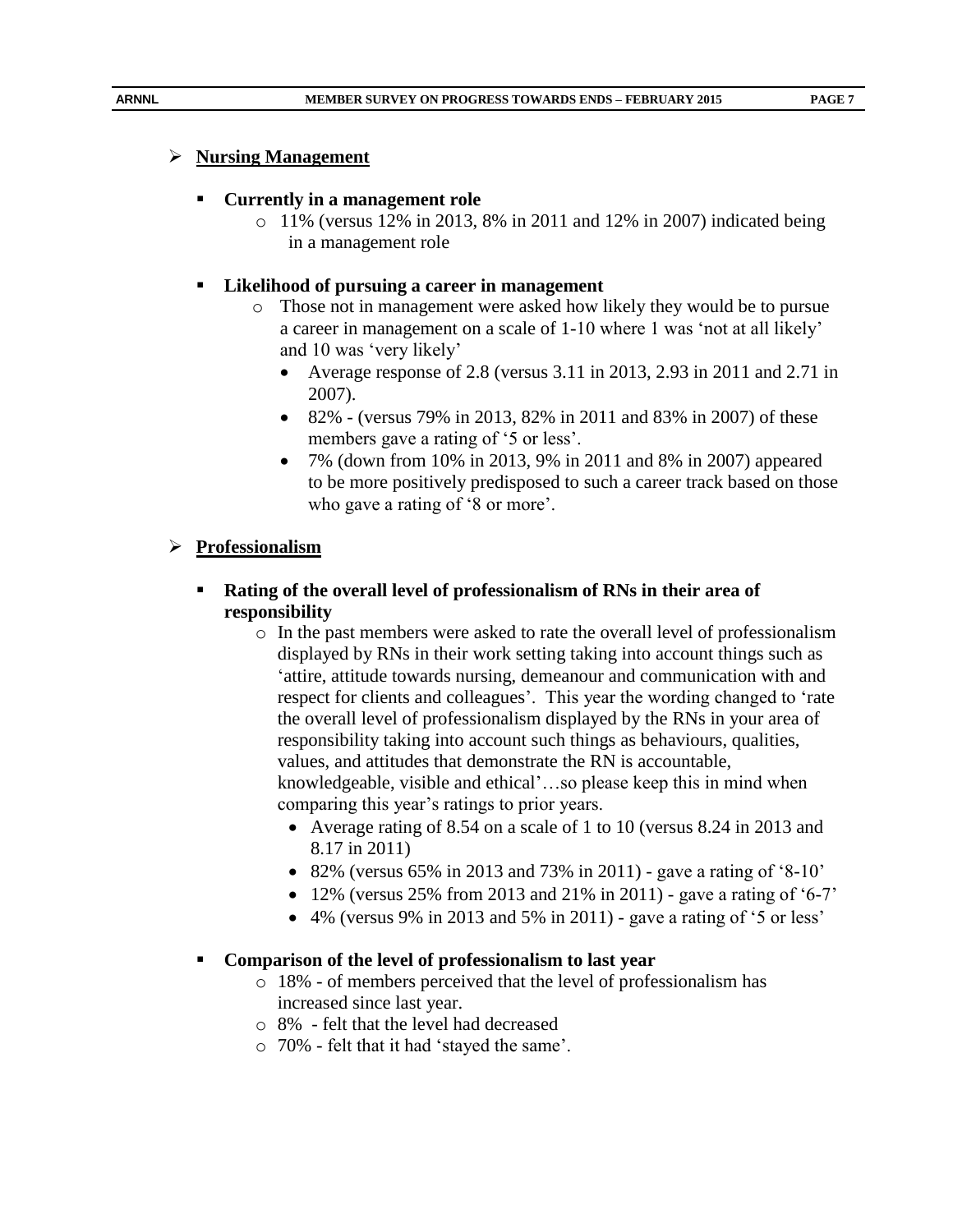#### **Awareness of ARNNL's efforts to promote professionalism**

- o New to this survey, members were asked if were aware of ARNNL's efforts to promote professionalism
	- 86% said they were.
- **Examples provided of ARNNL's activities or initiatives to promote professionalism**
	- o The 86% of members who said they were aware of the Association's efforts to promote professionalism were asked to provide examples.
		- 40% 'new dress code/new black and white uniforms'.
		- 23% 'monthly newsletter/literature/magazines/ bulletins'
		- 13% 'teleconferences/continuing education/in-service
		- 11%- 'CPP/encouraging certification for licensing'

#### **Communication**

- **Rating of the level of communication and collaboration among members of the interdisciplinary team (team meaning RNs, LPNs, NPs, physicians, managers, clients, family members, and others)**
	- o New to this survey, members were asked to rate the quality of communication and collaboration among members of the interdisciplinary team.
		- On average, members gave this area a rating of 7.64.
		- 60% of members gave a rating of '8-10'
		- 37% gave a rating of 7 or less including 27% who gave a rating of '6- 7' and 11% who gave a rating of '1-5'.
- **Particular groups or disciplines that caused members to give a rating of 7/10 or less on the level of communication and collaboration among members of the interdisciplinary team**
	- o Of the 37% of members who gave a rating of '7 or less' on the quality of communication and collaboration among members of the interdisciplinary team there were three 'groups' of staff that caused them to give a less than positive rating:
		- 26% 'Management/Managers/Administration'
		- 24% 'Doctors/physicians'
		- 25% 'Lack of communication/collaboration between all groups'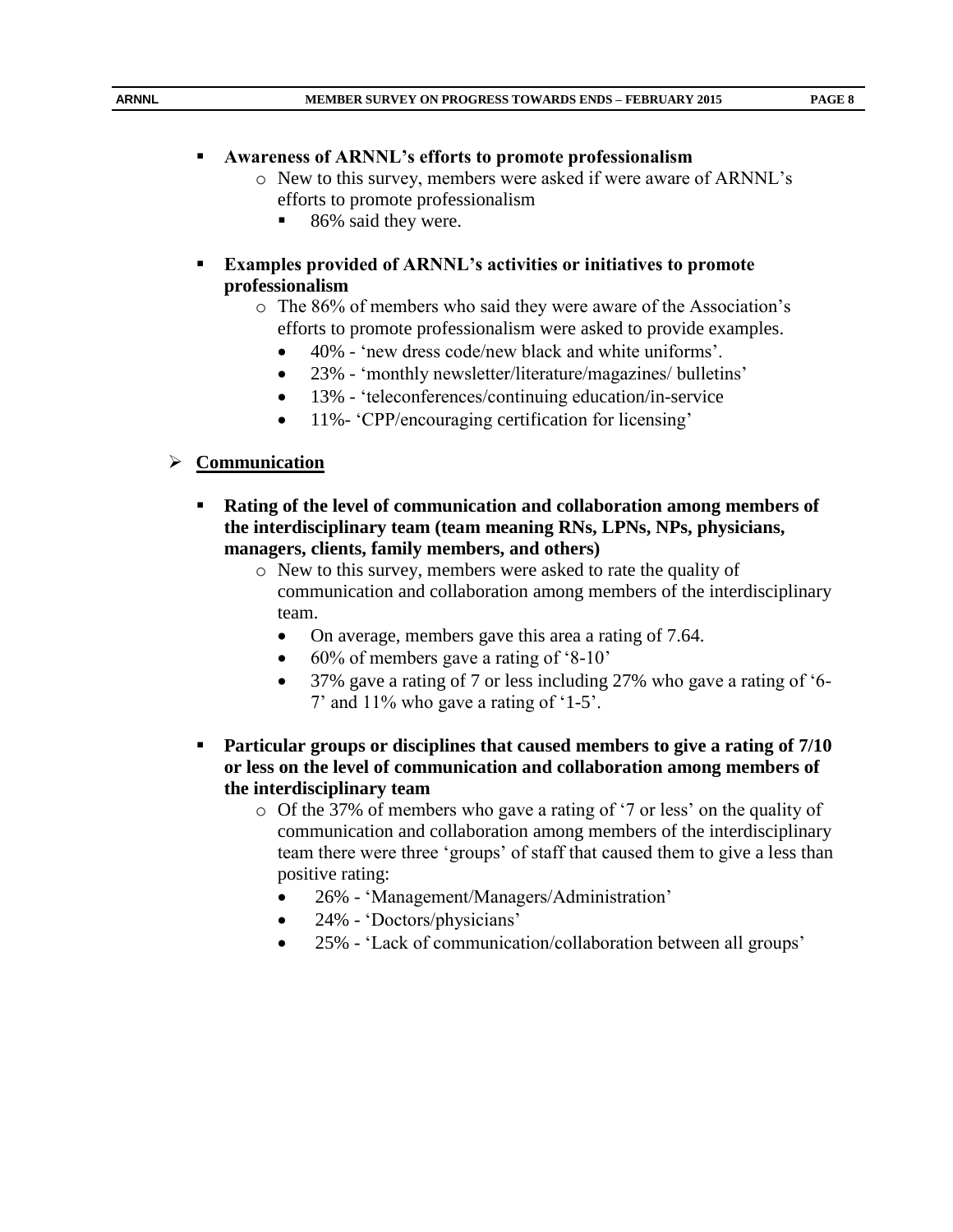#### **Comparison of the level of communication and collaboration among members of the interdisciplinary team to last year**

- o New to this survey, members were asked about whether the quality of communication and collaboration has changed over the past year.
	- 57% of members felt that the quality of communication and collaboration has 'stayed the same' over the past year.
	- 27% felt that the quality has increased
	- 13% felt that it has decreased.

# **Supportive Work Environment/Practice Environments**

- **Perception of whether their scope of practice has changed in the past year with the addition of new roles/responsibilities**
	- o 50% (versus 46% in 2013 and 45% in 2011) said 'yes'
- **Perception of having adequate support to meet the requirements for the new role or responsibility**
	- o 87% (versus 81% in 2013 and 84% in 2011) felt that had adequate support to meet the requirements for the new role or responsibility
	- o This includes 34% (versus 35% in 2013 and 38% in 2011) who said 'completely' and 53% (versus 46% in 2013 and 2011) who said 'somewhat'
	- $\circ$  13% (down from 19% in 2013 and 16% in 2011) perceived that they didn't have adequate support
- **Level of agreement with a number of statements relating to their practice environment**
	- o 94% (versus 92% in 2013 and 91% in 2011) agreed that they 'are able to fully use their knowledge and skills in their current role'
	- o 81% (versus 77% in 2013) agreed that 'there are adequate supports in their work environment to allow them to meet their professional development needs'
	- o 83% (versus 80% in 2013 and 79% in 2011) agreed that they 'have access to leaders/mentors to help them expand their scope of practice
	- o 46% (versus 51% in 2013) agreed that 'there are sufficient RNs to provide quality nursing care in my work environment'
	- o New to this survey 89% agreed that they 'have access to appropriate forums to resolve professional practice or ethical issues'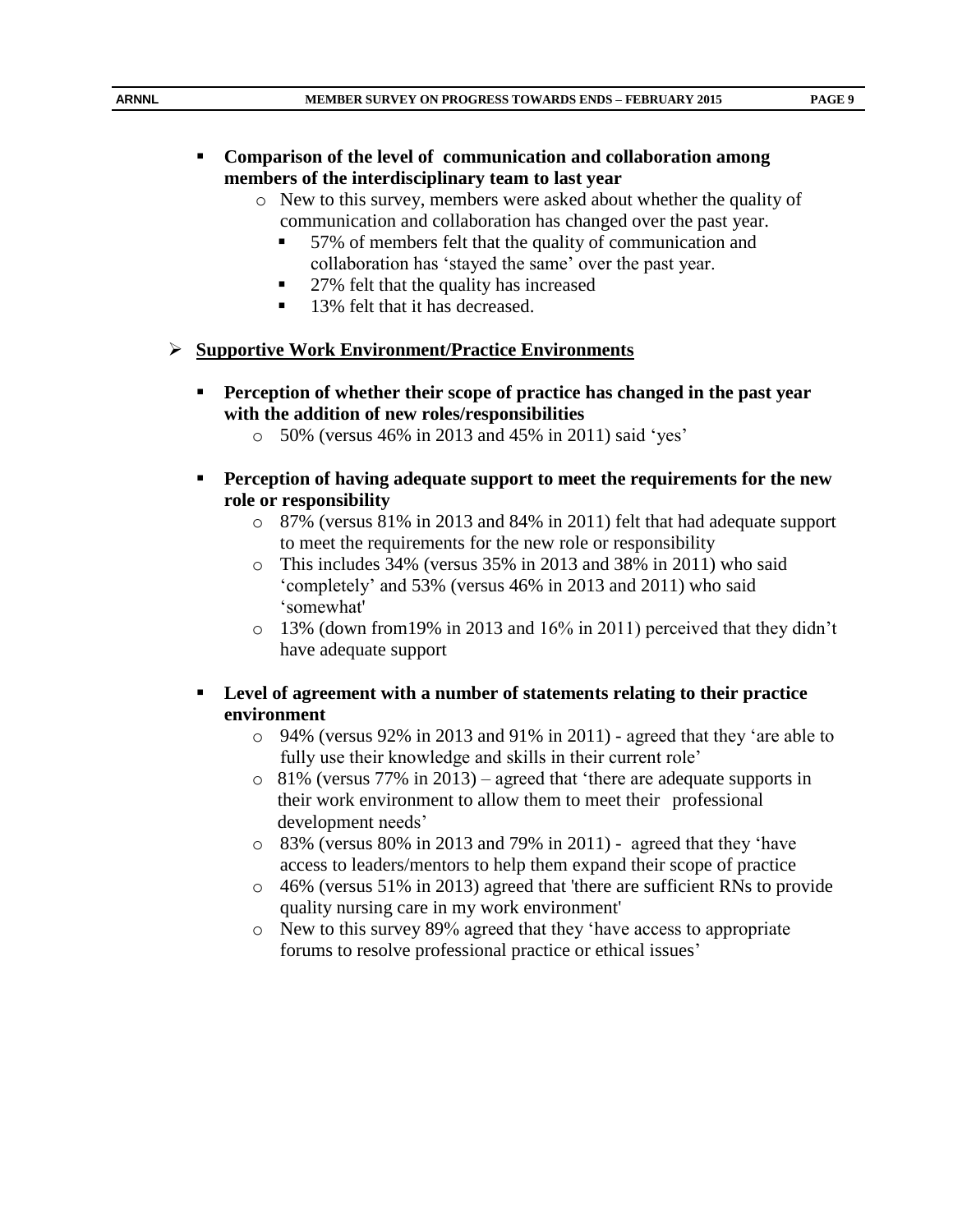- o 85% agree It allows RNs to work to their full scope of practice
- o 74% agree It enables RNs to develop therapeutic relationships with clients
- o 72% agree It supports continuity of client care
- o 63% agree It allows for safe and appropriate RN-to-Client assignment

# **How frequently used the ARNNL publication called 'Standards For Nursing Practice'**

- o 69% (versus 83% in 2013 70% in 2011) referred to this publication 'often' (29% versus 46% in 2013 and 32% in 2011) or 'occasionally'(40% versus 37% in 2013 and 38% in 2011)
- o 19% (versus 12% in 2013 and 18% in 2011) rarely
- o 11% (versus 6% in 2013 and 9% in 2011) never
- o 88% of members had referred to this publication at some point (versus 95% in 2013 and 88% in 2011.

# **Reasons for consulting the Standards For Nursing Practice publication**

- o 35% (versus 36% in 2013, 56% in 2011 and 25% in 2007) to determine that what they are doing is ethical nursing practice/to take action on a nursing practice or ethical problem at work
- o 32% (versus 32% in 2013, 22% in 2011 and 20% in 2007) general info/to browse through it/see new standards
- o 8% (versus 15% in 2013, 8% in 2011 and 31% in 2007) for study purposes/educational program/basic nursing student

# **How frequently used the Code of Ethics for Registered Nurses**

- o 47% (down significantly from 63% in 2013 and versus 51% in 2011) referred to this publication 'often' (18% versus 33% in 2013 and 24% in 2011) or 'occasionally' (29% versus 30% in 2013 and 27% in 2011)
- o 25% (versus 22% in 2013 and 26% in 2011) said 'rarely'
- o 27 % (up significantly from 14% in 2013 and 19% in 2011) said 'never'
- o 72% of all members indicate that they have used or referred to The Code of Ethics at some time (down from 85% in 2013 and 77% in 2011)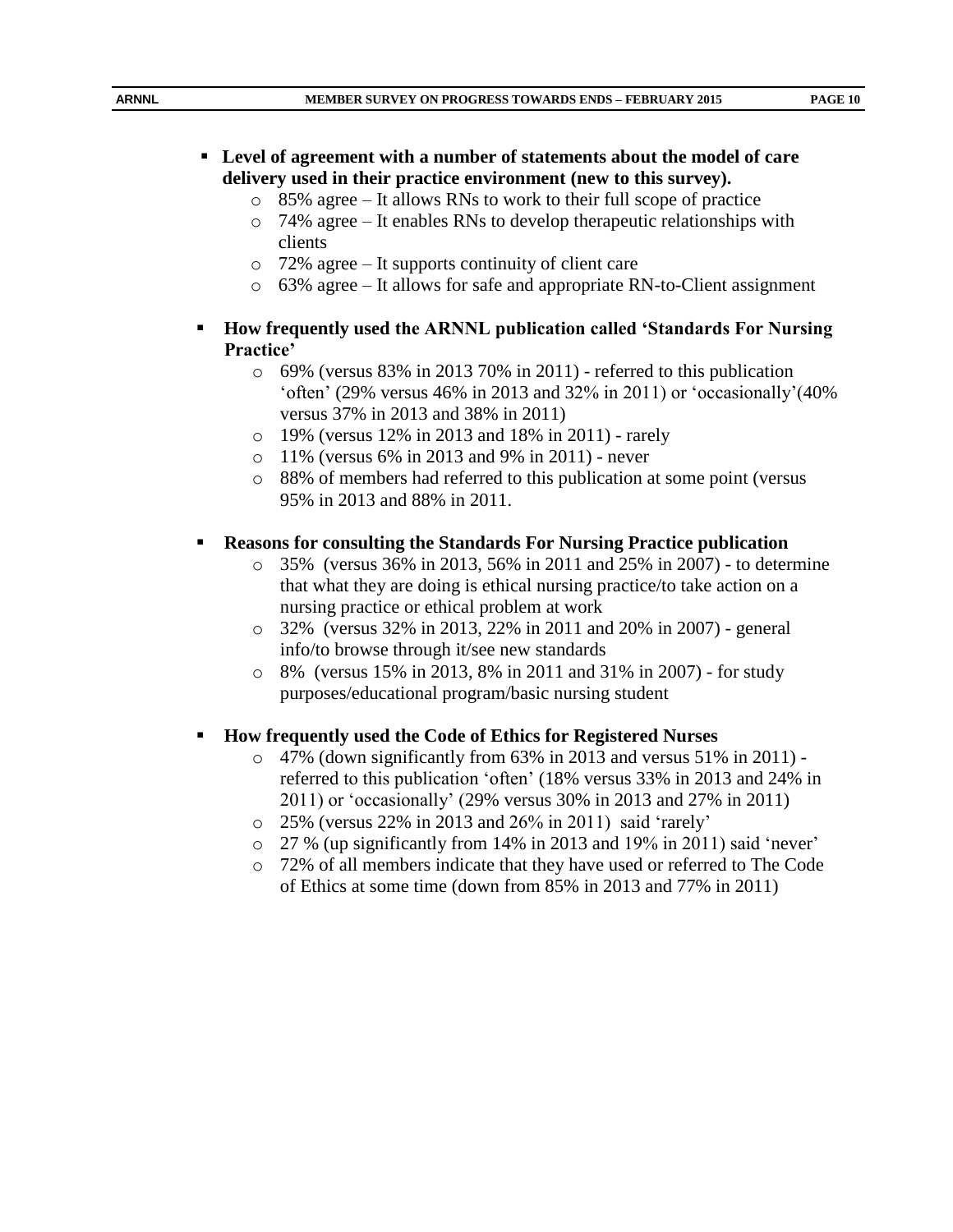# **Reasons for consulting the Code of Ethics**

- o 41% (versus 41% in 2013, 56% in 2011 and 23% in 2007) for ethical/safety issues/problems at work
- o 30% (versus 31% in 2013, 21% in 2011 and 26% in 2007) to browse through it/self interest/general info/reference
- o 5% (versus 12% in 2013, 10% in 2011 and 46% in 2007) for study purposes/participation in an educational program/basic nursing student
- o 5% for 'job requirements for orientation of new staff/for teaching purposes

# **Safety/Quality Care**

- **Level of agreement or disagreement with various statements about RN's role in proactively advocating for quality client care**
	- o It appears that members feel they proactively advocate for quality client care whenever they can
		- 93% (versus 97% in 2013 and 96% in 2011) agree that they 'take action to improve quality care'
		- 92% (versus  $85\%$  in 2013 and  $88\%$  in 2011) agree that they 'participate in decision making regarding client care standards'
		- 86% (versus 84% in 2013 and 86% in 2011) agree that they 'have autonomy to make decisions about their professional practice'
		- 88% (new to this survey) agree that they 'advance awareness of health promotion, illness prevention, and management of chronic diseases'
- **Incidence of having been involved in a proactive action to improve quality of care in their area of practice**
	- $\circ$  60% (down from 68% in 2013 and versus 61% in 2011) had been involved in a proactive action to improve the quality of care in their area of practice during the past year
- **Any concerns about client care during the past year in their area of practice**
	- o 56% (versus 61% in 2013, 50% in 2011 and 48% in 2007) said 'yes'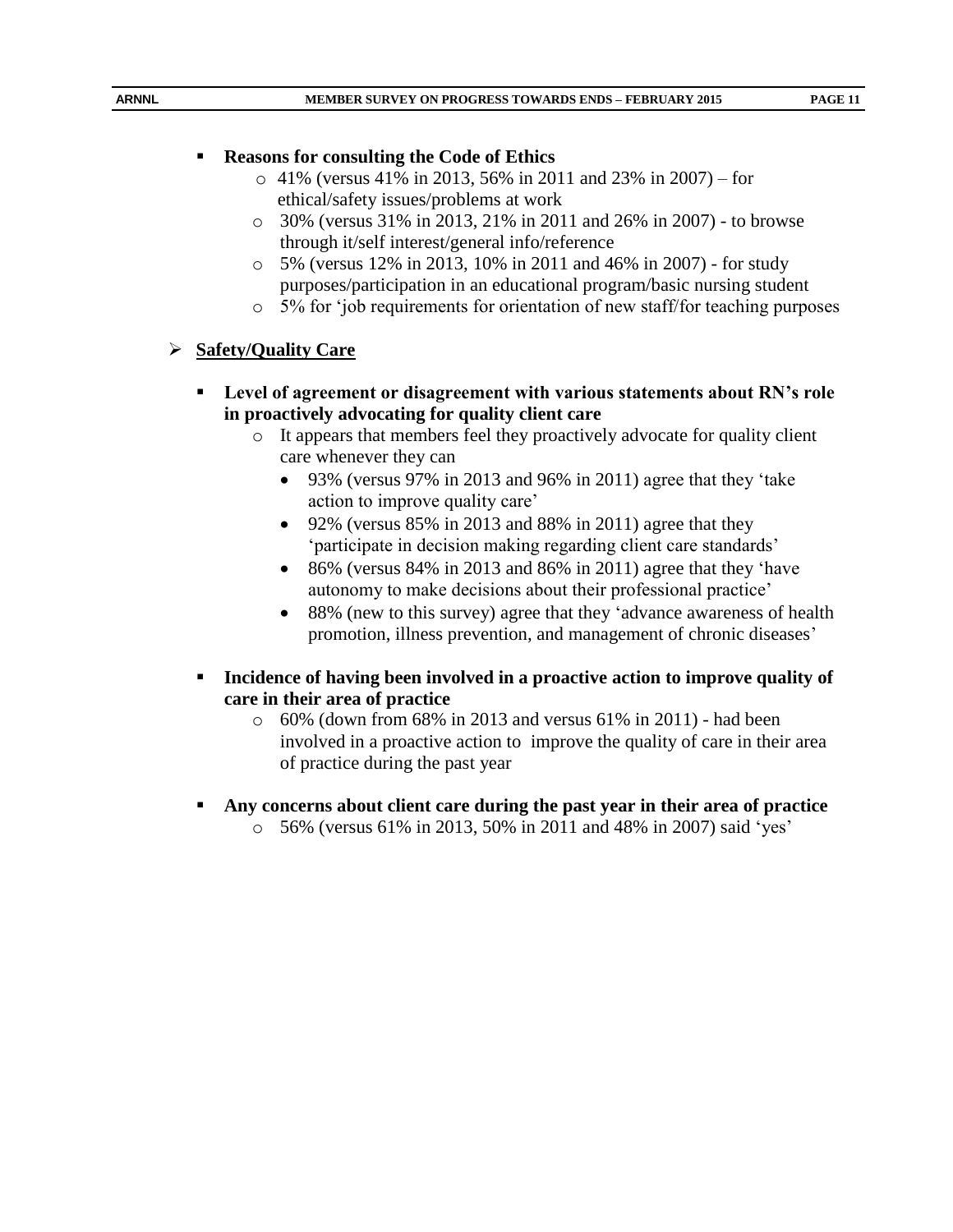# **What, if anything, they did to resolve the concern**

- o 69% (versus 71% in 2013, 66% in 2011 and 74% in 2007) 'consulted their manager/supervisor'
- o 14% (versus 5% in 2013, 9% in 2011 and 16% in 2007) 'filled out a Professional Practice Occurrence form/referred to the Professional Practice Committee'
- o 11% (versus 17% in 2013, 12% in 2011 and 7% in 2007) 'consulted colleagues/co-workers'
- o 11% (versus 3% in 2013, 6% in 2011 and 5% in 2007) 'consulted others such as doctor/Social Services/Social worker

# **How successful in addressing the concern**

- $\circ$  63% (versus 62% in 2013 and 63% in 2011) were successful in addressing their concerns
- o 18% (versus 20% in 2013 and 18% in 2011) not very successful
- o 15% (versus 14% in 2013 and 2011) not successful at all
- o 3% (versus 4% in 2013 and 2011) can't recall/don't know
- **Incidence of participating in a community activity either in a professional or volunteer capacity in the past year** that advances awareness of the importance of health promotion, illness prevention or management of chronic diseases
	- o 37% (versus 35% in 2013 and 39% in 2011 who said they did so to promote health) indicated that they have

# **Knowledge Of The ARNNL**

- **Perceived role or purpose of the ARNNL** 
	- o 56% (versus 60% in 2013, 62% in 2011 and 53% in 2007) 'to develop nursing practice standards'
	- o 23% (versus 24% in 2013 and 2011 and 30% in 2007) 'to act as the professional governing body for nurses'
	- o 20% (versus 18% in 2013 and 2011 and 25% in 2007) 'to protect the public'
	- o 11% (versus 23% in 2013, 31% in 2011 and 23% in 2007) 'to license nurses'
	- o 7% (versus 5% in 2013, 1% in 2011 and 2% in 2007) 'to promote a positive image of the nursing profession'
	- o 6% (versus 22% in 2013, 13% in 2011 and 14% in 2007) 'to approve nursing education programs/support CCP/continuing education'
	- o 6% versus 10% in 2013 'to provide general information/guidance regarding nursing practice'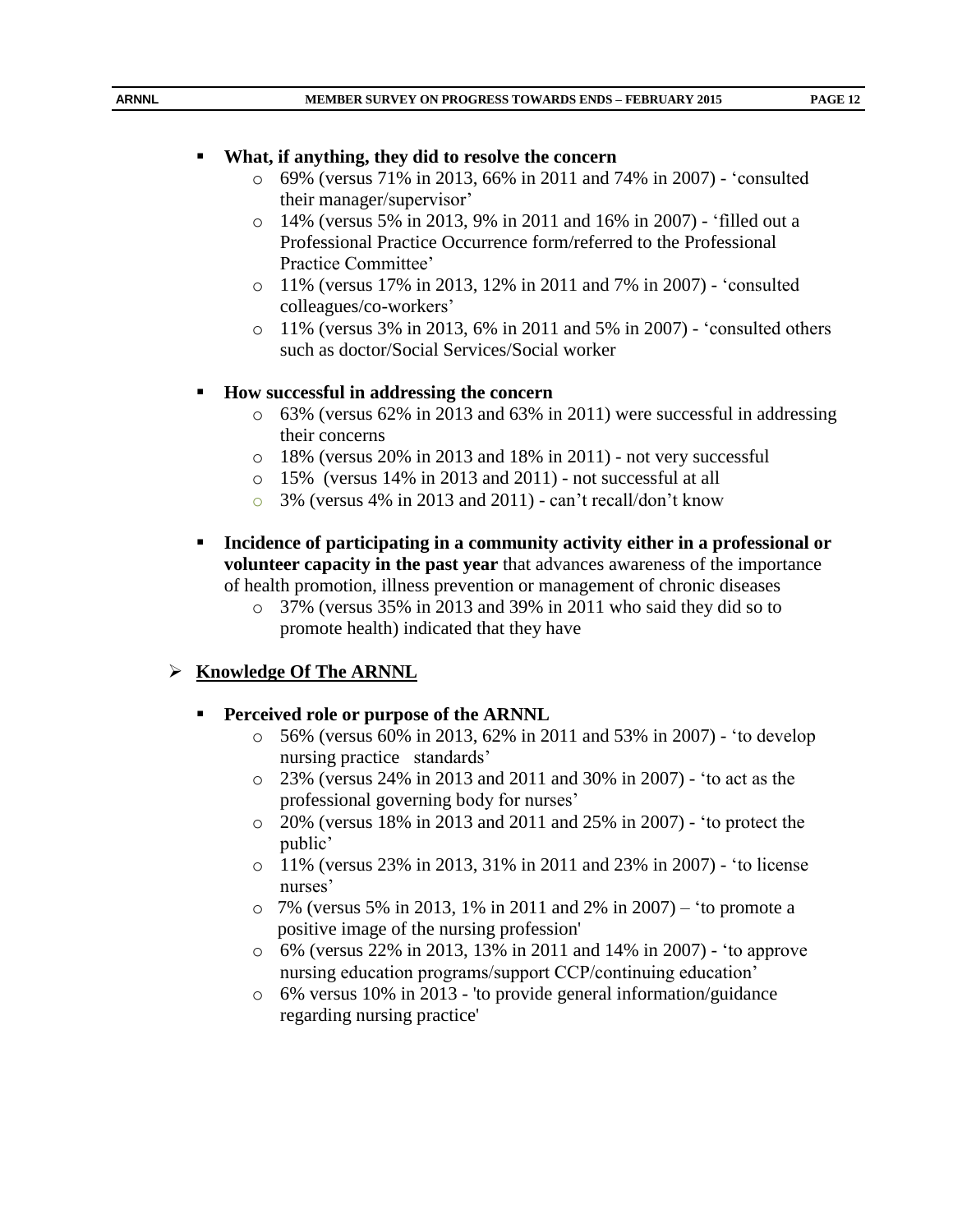- o 2% (versus 2% in 2013, 6% in 2011 and 2% in 2007) 'to discipline nurses'
- o 2% (versus 1% in 2013, 5% in 2011 and 10% in 2007) 'to provide legal services'
- o 18% (versus 3% in 2013 and 2011 and 14% in 2007) of members inaccurately perceived that ARNNL is responsible for 'protecting nurses'
- $\circ$  10% (versus 8% in 2013, 12% in 2011 and 13% in 2007) still inaccurately perceived that the ARNNL is responsible 'to meet the needs of nurses/address problems'

#### **Perceive that the ARNNL plays a role in protecting the public**

- o 97% (versus 94% in 2013 and 93% in 2011) of all members perceived that ARNNL plays a role in protecting the public
- o This includes 20% (versus 16% in 2013 and 17% in 2011) who mentioned this on an unaided basis as one of the Association's roles and 77% (versus 78% in 2013 and 76% in 2011) who acknowledged it on an aided basis.

# **Participation in an ARNNL activity in the past year**

- o New to this survey members were asked whether they participated in an ARNNL activity in the past year such as document review, committee, workshop, education, etc.
	- 34% indicated they had participated
- **Incidence of whether participation in an ARNNL activity increased their understanding of ARNNL's role**
	- o Of the 34% of members who indicated participating in an ARNNL activity in the past year, 75% said that this helped to increase their understanding of ARNNL's role.

#### **Voting behaviour in various elections**

o 87% (versus 92% in 2013 and 91% in 2011) - indicated they vote in political elections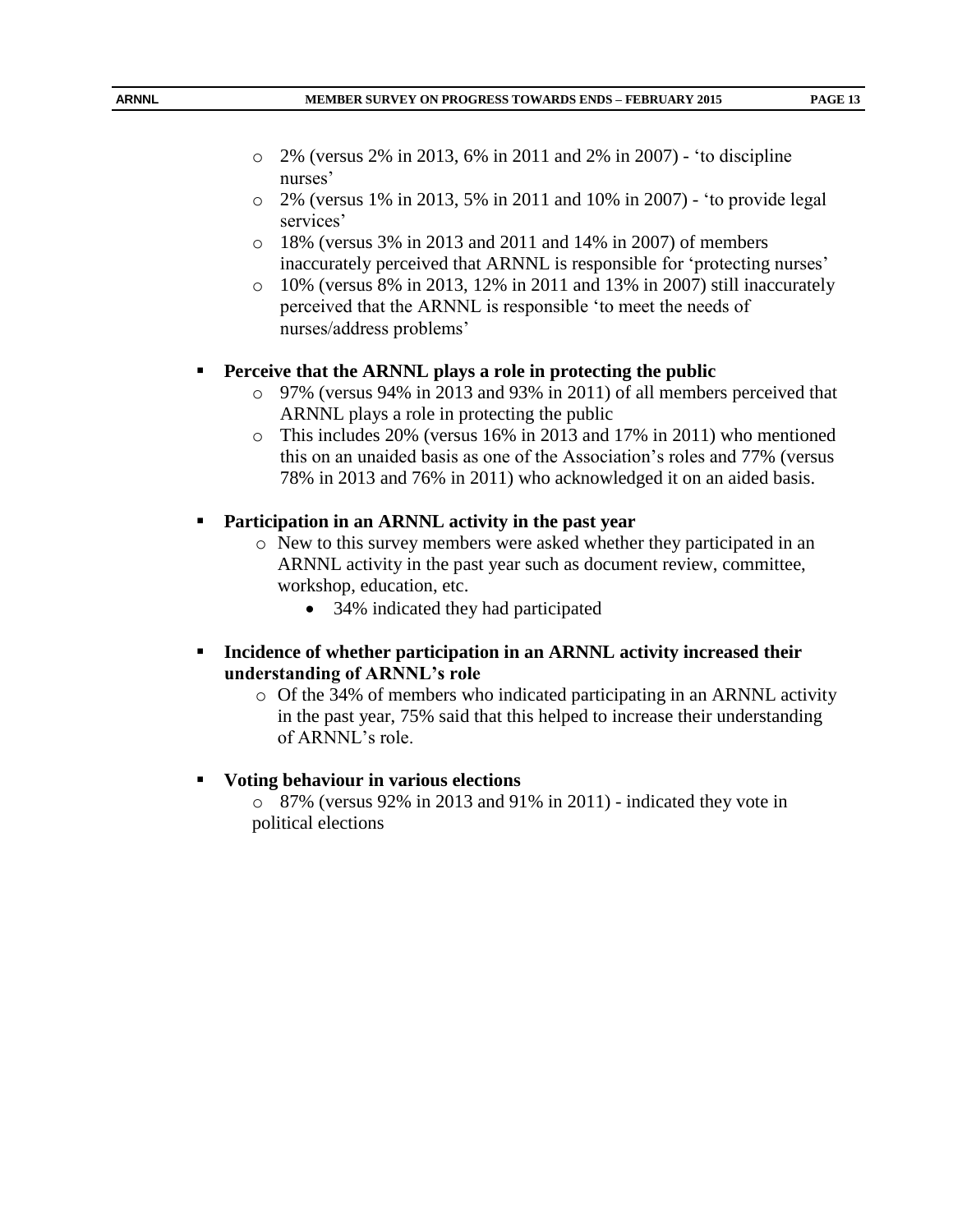# **2.0 KEY FINDINGS BY AREA OF INVESTIGATION**

#### **2.1 CONTINUING EDUCATION**

# **2.1.1 Level Of Agreement Or Disagreement With Various Statements About The Possible Influence Of ARNNL's Continuing Competence Program (CCP)**

It appears that ARNNL's CCP continues to have a positive impact on members, albeit to a lesser extent this year than 2 years ago. Indeed, 72% (versus 80% in 2013 and 75% in 2011) agreed that the program has 'influenced their nursing practice in a positive way' and approximately 66% (versus 71% in 2013 and 63% in 2011) said the CPP has 'increased their participation in professional development'. New to this survey, 77% agreed that CPP has 'helped them to identify areas to strengthen in their practice'.

#### **The Possible Influence Of ARNNL's Continuing Competence Program**

I am now going to read a list of statements about the possible influence of ARNNL's Continuing Competence Program (CCP). I would like for you to tell me if you 'strongly agree', 'agree', 'disagree', or 'strongly disagree' with each. The first one is

|                                                                                           | <b>Strongly</b><br>Agree | Agree      | <b>Disagree</b> | <b>Strongly</b><br><b>Disagree</b> | D.K.<br>(vol) | Did not<br>Participate |
|-------------------------------------------------------------------------------------------|--------------------------|------------|-----------------|------------------------------------|---------------|------------------------|
| The CCP has influenced my nursing<br>practice in a positive way.                          |                          |            |                 |                                    |               |                        |
| 2015<br>2013                                                                              | 12%<br>20%               | 60%<br>60% | 23%<br>16%      | 3%<br>2%                           | 1%<br>1%      | 1%<br>$< 1\%$          |
| 2011                                                                                      | 13%                      | 62%        | 19%             | 4%                                 | 2%            | $< 1\%$                |
| The CCP has increased my<br>participation in professional<br>development.<br>2015<br>2013 | 14%<br>19%               | 52%<br>53% | 30%<br>26%      | 3%<br>1%                           | $1\%$<br>1%   | 1%<br>$1\%$            |
| 2011                                                                                      | 14%                      | 49%        | 30%             | 5%                                 | 2%            | $1\%$                  |
| The CCP has helped me to identify<br>areas to strengthen in my practice.<br>2015          | 12%                      | 65%        | 18%             | 4%                                 | $< 1\%$       | 1%                     |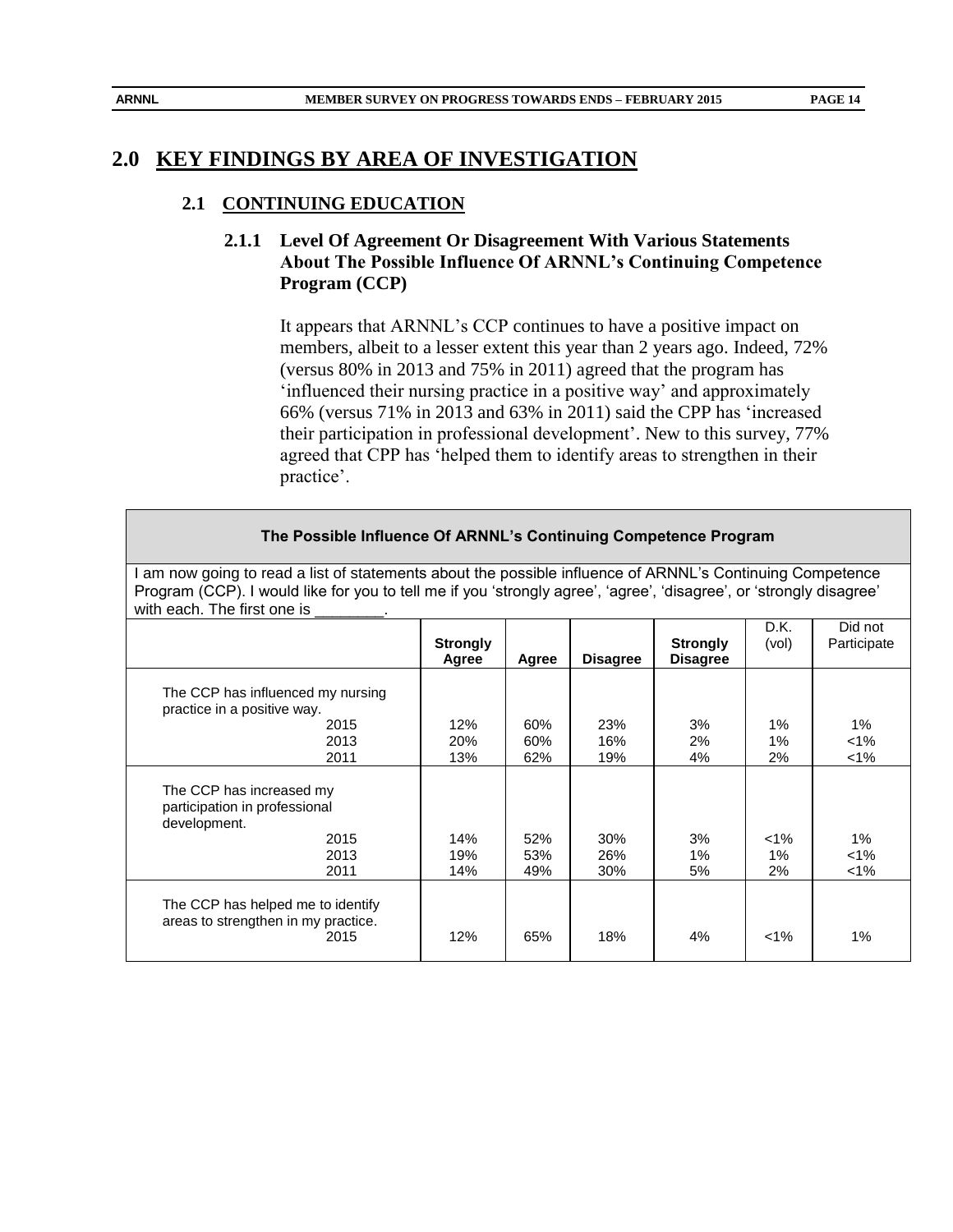#### **2.1.2 Incidence of Using NurseONE in the Past Year**

New to this survey, members were asked if they used NurseOne in the past year and approximately one in three (34%) members said that they had.

**Have you used NurseONE in the past year?**

|                     | Frequency | Percent |
|---------------------|-----------|---------|
| Yes                 | 171       | 34.2    |
| N <sub>0</sub>      | 307       | 61.4    |
| Don't know/not sure | 22        | 4.4     |
| <b>Total</b>        | 500       | 100.0   |

Those who indicated that they had used NurseOne in the past year included a higher than average (34%) proportion of the following segments:

- Those working in admin/management (46%)
- Those working in education  $(41\%)$
- Those aged 60 or more (47%)
- Those in Labrador-Grenfell (46%)

# **2.1.3 Frequency of Using NurseONE in the Past Year**

Of those who had used NurseOne in the past year, 20% used it at least weekly while 46% used it at least once on a monthly basis. Another 25% indicated that they use it on a quarterly basis and 30% said that they use NurseOne less than four times a year.

|                             | Frequency | Percent      | <b>Cumulative</b><br>Percent |
|-----------------------------|-----------|--------------|------------------------------|
| <b>Daily</b>                | 12        | 7.0          | 7.0                          |
| Weekly                      | 22        | 12.9         | 19.9                         |
| Monthly                     | 44        | 25.7         | 45.6                         |
| Quarterly                   | 42        | 24.6         | 70.2                         |
| Less than 4 times last year | 51        | 29.8         | 100.0                        |
| <b>Total</b>                | 171       | <i>100.0</i> |                              |
|                             |           |              |                              |

| Approximately how often have you used NurseONE in the past |       |  |
|------------------------------------------------------------|-------|--|
|                                                            | year? |  |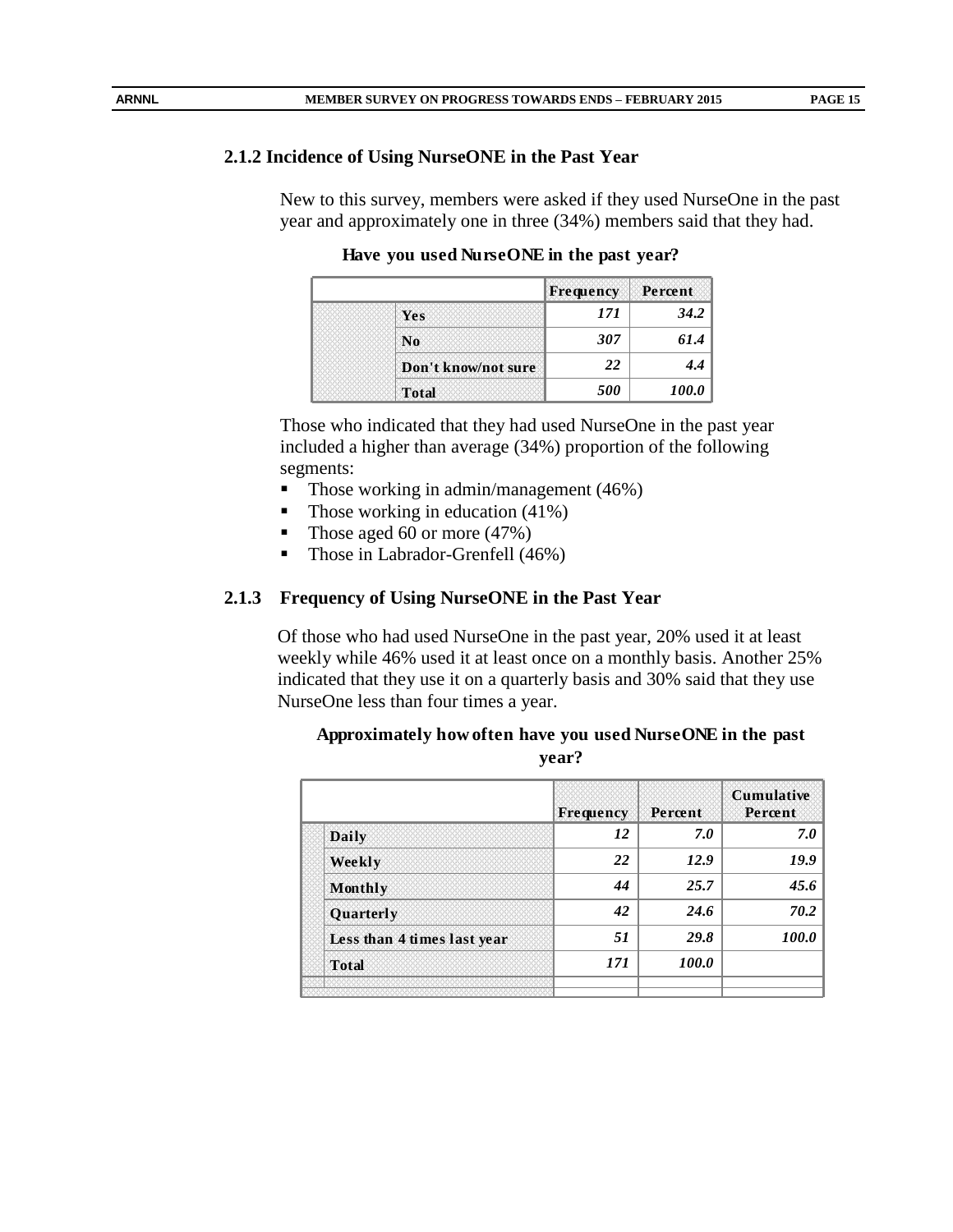#### **2.2 LEADERSHIP**

#### **2.2.1 Incidence of Acting as a Preceptor in the Past Year**

Over four in ten (43%) members indicated that they acted as a preceptor in the past year. Another 40% said they hadn't and 17% volunteered that doing so was not applicable to them. Consequently, of those who were eligible to act as a preceptor, 52% did so.

|                      | Frequency         | Percent      |
|----------------------|-------------------|--------------|
| Yes                  | 215               | 43.0         |
| N <sub>0</sub>       | <b>201</b>        | 40.2         |
| Not applicable to me | 83                | 16.6         |
| Don't know/not sure  |                   |              |
| <b>Total</b>         | <i><b>500</b></i> | <i>100.0</i> |

#### **In the past year, have you acted as a preceptor?**

Those who indicated that they had acted as a Preceptor in the past year included a higher than average (43%) proportion of the following segments:

- Those working in community health (76%)
- $\blacksquare$  Those working in community health centres (50%)
- Those with 11-20 years of nursing experience  $(48%)$
- Those aged 40 to 49  $(48%)$

#### **2.2.2 Reasons for Not Acting as a Preceptor**

The main reason mentioned by 24% of those not for not acting as a preceptor was due to the member being 'new to the area/job' or 'junior'. Another 20% said they had 'no time' or were 'too busy' while 17% said it was because they 'were not asked' and 12% said it was because they are 'part-time/casual worker' and therefore ineligible. For another 11% it was because there 'were no students/not enough students' to mentor. Only 4% of those not participating said it was because they 'were not interested'.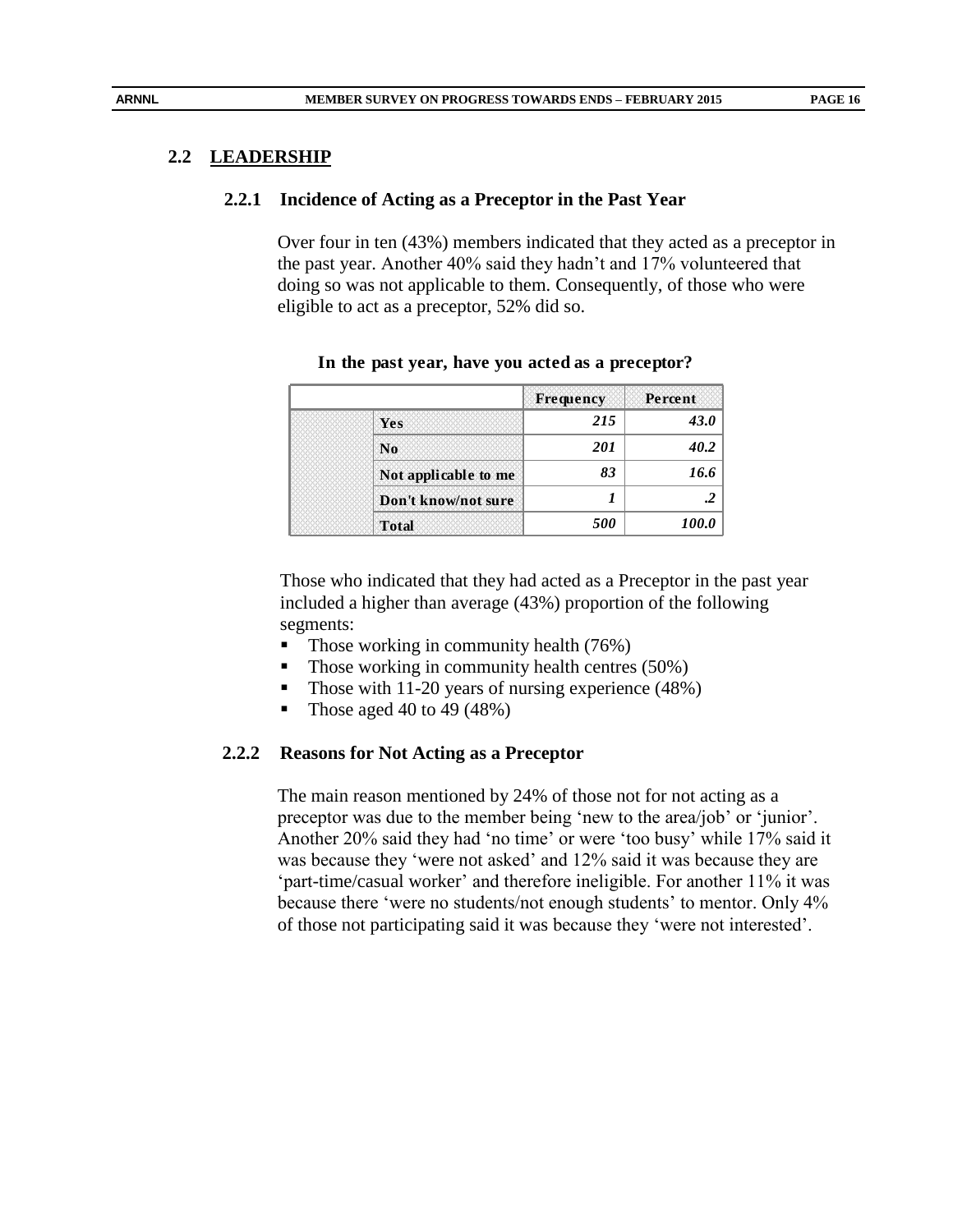|                                                                                 | <b>Frequency</b> | Percent    |
|---------------------------------------------------------------------------------|------------------|------------|
| New/Inexperienced/Junior/Recent/Done by Senior<br>staff in Dept/New to area/job | 49               | <b>24%</b> |
| No time/Too busy/No opportunity/Not appropriate                                 | 40               | 20%        |
| Not asked                                                                       | 35               | 17%        |
| Part-time/Casual worker/Ineligible                                              | 24               | 12%        |
| No Students/Not enough students                                                 | 23               | <i>11%</i> |
| Not interested/Didn't want to                                                   | $\boldsymbol{g}$ | 4%         |
| Inappropriate facility                                                          | 7                | <b>3%</b>  |
| On leave                                                                        | 7                | 3%         |
| No reason/Didn't have to do it/Not part of my job                               | 6                | 3%         |
| Don't know                                                                      | 6                | 3%         |
| No formal mentoring program/Preceptor                                           | $\boldsymbol{l}$ | 0%         |
| Total                                                                           | 203              | 100%       |

**Why did you not act as a Preceptor in the past year? (All Mentions)**

Total<br>NO TE: Total adds to more than 100% due to multiple responses.

#### **2.2.3 Incidence of Acting as a Mentor in the Past Year**

All members were asked if they had acted as a mentor and nearly two thirds (64%) said they had, 25% said they hadn't and 11% said it wasn't applicable to them. Consequently, 70% of those eligible to act as a mentor did so in the past year.

|                      | Frequency | Percent |
|----------------------|-----------|---------|
| Yes                  | 319       | 63.8    |
| N <sub>0</sub>       | 125       | 25.0    |
| Not applicable to me | 55        | 11.0    |
| Don't know/not sure  |           |         |
| <b>Total</b>         | 500       | 100.0   |

#### **In the past year have you acted as a mentor?**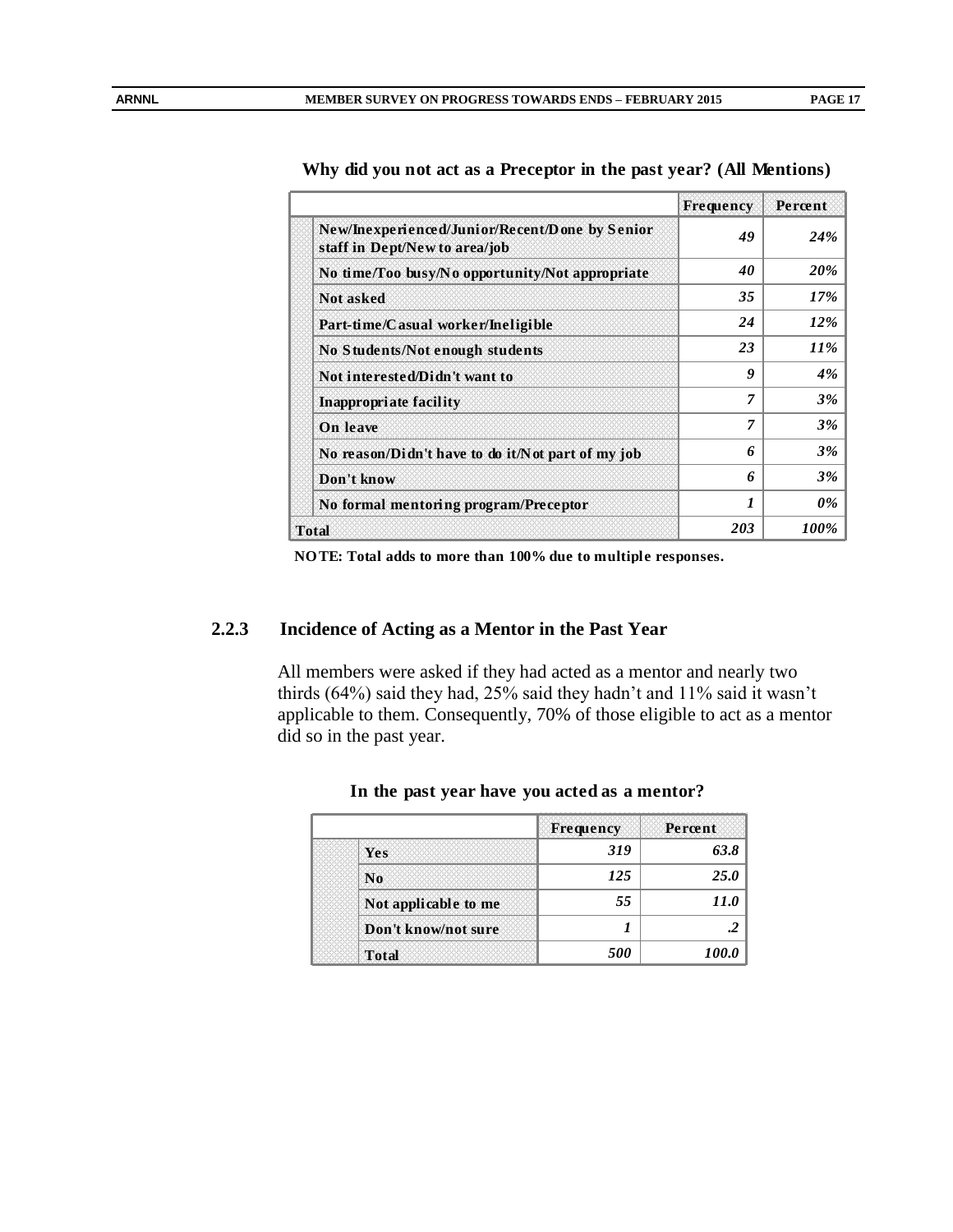Those who indicated that they had acted as a Mentor in the past year included a higher than average (64%) proportion of the following segments:

- Those working in community health (80%)
- Those working in nursing homes  $(72%)$
- Those aged 40 to 49 (71%)
- Those aged 50 to 59 (71%)
- Those in the Eastern region  $(81\%)$

#### **2.2.4 Reasons for Not Acting as a Mentor in the Past Year**

The main reason mentioned by 31% of those not for not acting as a mentor was due to the member being 'new to the area/job' or 'junior'. Another 20% said it was because they 'were not asked', 15% said it was because they had 'no time' or were 'too busy' and 12% said it was because they are 'part-time/casual worker' and therefore ineligible. For another 9% it was because there 'were no students/not enough students' to mentor. Only 6% of those not participating said it was because they 'were not interested'.

|                                                                                | <b>Frequency</b> | Percent    |
|--------------------------------------------------------------------------------|------------------|------------|
| New/Inexperienced/Junior/Recent/Done by Senior staf<br>in Dept/New to area/job | 40               | <b>31%</b> |
| <b>Not asked</b>                                                               | 25               | 20%        |
| No time/Too busy/No opportunity/Not appropriate                                | 19               | 15%        |
| Part-time/Casual worker/Ineligible                                             | 15               | 12%        |
| No Students/Not enough students                                                | 11               | 9%         |
| Not interested/Didn't want to                                                  | 8                | 6%         |
| <b>On</b> leave                                                                | 5                | 4%         |
| Inappropriate facility                                                         | 4                | 3%         |
| No formal mentoring program/Preceptor                                          | $\overline{2}$   | 2%         |
| No reason/Didn't have to do it/Not part of my job                              | 1                | $1\%$      |
| Don't know                                                                     | 3                | $2\%$      |
| <b>Total</b>                                                                   | 128              | 100%       |

#### **Why not acted as a mentor in the past year (All Mentions)**

**NO TE: Total adds to more than 100% due to multiple responses.**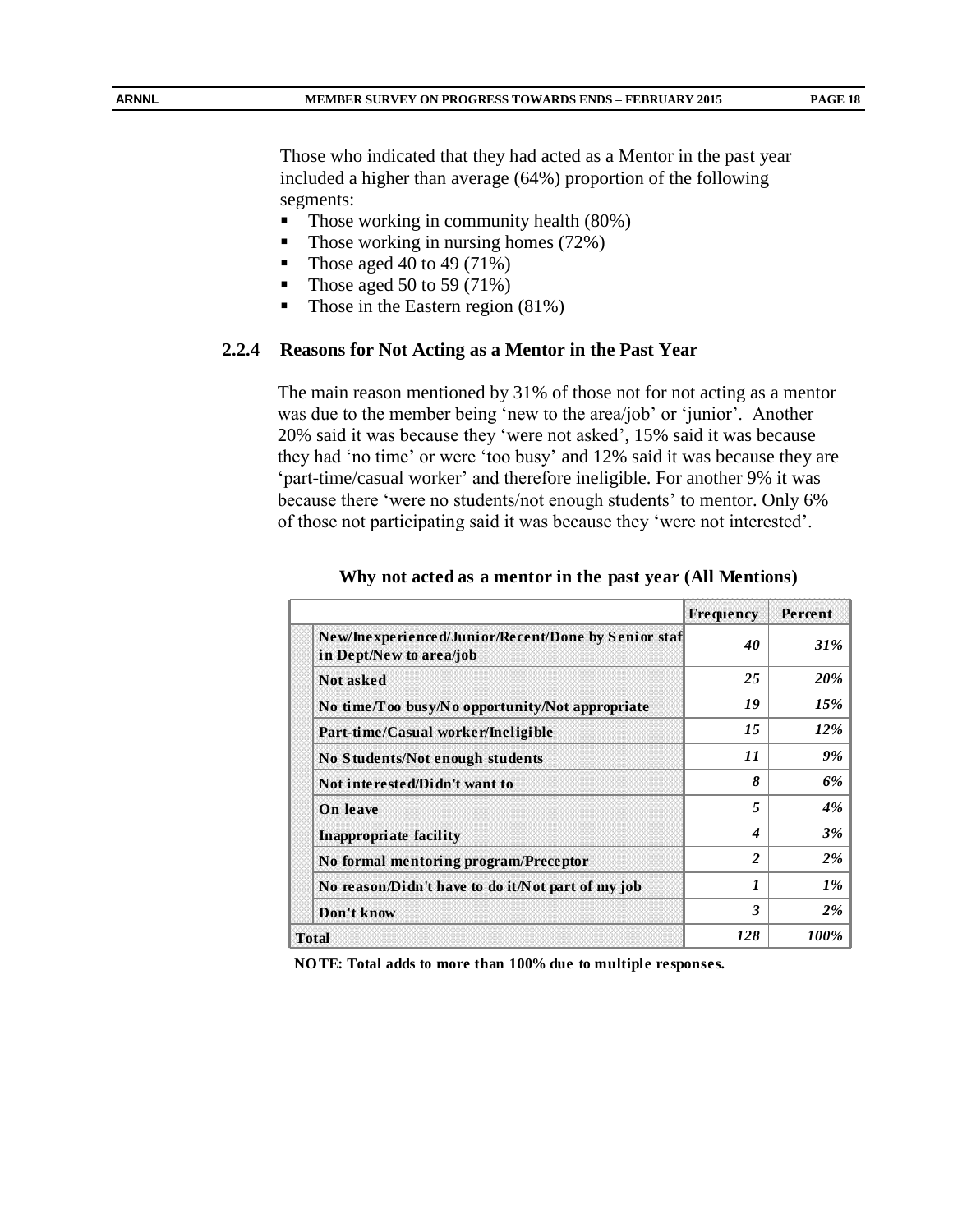# **2.2.5 Incidence Of Participating In Any Formal Or Informal Leadership**

**Profession Or Community** Members were asked if they have participated in any formal or informal

**Development Initiatives In The Past Year Either In Your Practice,** 

leadership development initiatives in the past year either in their practice, profession or community and significantly more members said yes compared to previous years (53% versus 36% in 2013 and 37% in 2011).

| Have you participated in any formal or informal leadership development initiatives<br>in the past year either in your practice, profession or community? |                  |                |                  |                |                  |                |
|----------------------------------------------------------------------------------------------------------------------------------------------------------|------------------|----------------|------------------|----------------|------------------|----------------|
|                                                                                                                                                          | 2011             |                | 2013             |                | 2015             |                |
|                                                                                                                                                          | <b>Frequency</b> | <b>Percent</b> | <b>Frequency</b> | <b>Percent</b> | <b>Frequency</b> | <b>Percent</b> |
| Yes                                                                                                                                                      | 187              | 37             | 143              | 36             | 265              | 53             |
| N <sub>0</sub>                                                                                                                                           | 312              | 62             | 257              | 64             | 228              | 46             |
| <b>Refused</b>                                                                                                                                           | 1                | $\cdot$ .2     | 2                | 1              |                  |                |
| Can't<br>Recall/Don't<br>know                                                                                                                            | 1                | $\cdot$ .2     |                  |                | 7                | 1              |
| <b>Total</b>                                                                                                                                             | 501              | 100            | 402              | 100            | 500              | 100            |

Those who indicated that they had participated in any informal or formal leadership development initiatives in the past year included a higher than average (53%) proportion of the following segments:

- Those working in admin/management  $(91\%)$
- Those whose primary area of responsibility is in education  $(76%)$
- Those working in community health  $(58%)$
- $\blacksquare$  Those working in nursing homes (70%)
- $\blacksquare$  Those working in educational institutions (76%)
- Those in the Labrador- Grenfell region (58%)
- Those aged 50 to 59  $(62\%)$
- Those with more than 20 years of nursing experience (58%)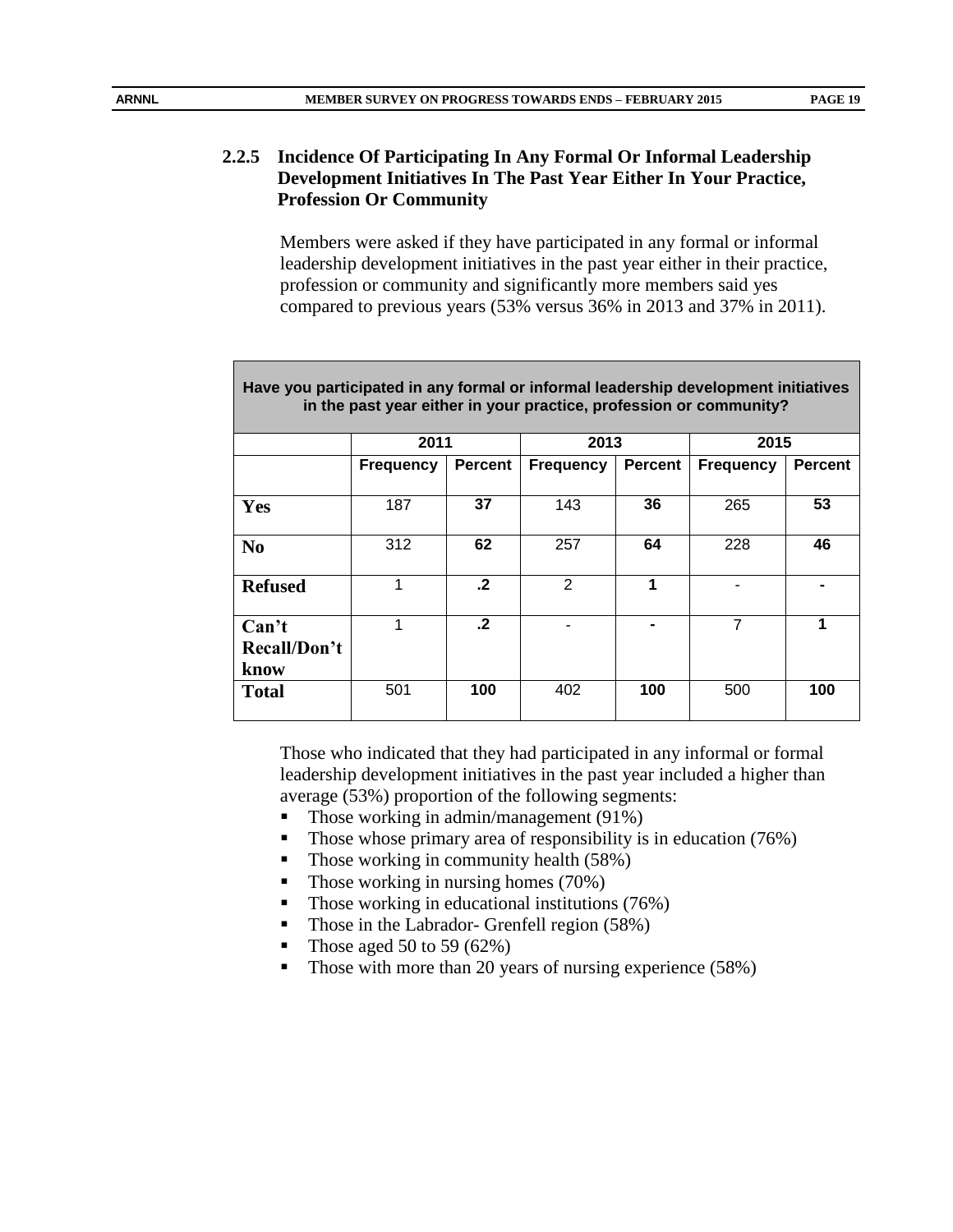Those who indicated that they had not participated in any informal or formal leadership development initiatives in the past year included a higher than average (46%) proportion of the following segments:

- Those working in direct care (51%)
- Those working in a hospital  $(51\%)$
- Those with 1-10 years of nursing experience (56%)
- Those aged 20 to 29 (56%)
- Those in the 'rest of Avalon' region  $(52\%)$

#### **2.3 NURSING MANAGEMENT**

#### **2.3.1 Incidence Of Currently Being In A Management Role**

All members were asked if they are currently in a management role and 11% (versus 12% in 2013 and 8% in 2011) indicated that they were.

| Are you currently in a management role? |                  |                |                  |                |                  |                |  |
|-----------------------------------------|------------------|----------------|------------------|----------------|------------------|----------------|--|
|                                         | 2011             |                | 2013             |                | 2015             |                |  |
|                                         | <b>Frequency</b> | <b>Percent</b> | <b>Frequency</b> | <b>Percent</b> | <b>Frequency</b> | <b>Percent</b> |  |
| Yes                                     | 42               | 8              | 47               | 12             | 56               | 11             |  |
| N <sub>0</sub>                          | 457              | 91             | 354              | 88             | 443              | 89             |  |
| <b>Refused</b>                          | 1                | $\cdot$ .2     |                  |                | 1                | $\cdot$ .2     |  |
| Not sure                                | 1                | $\cdot$        | 1                | $\cdot$ .2     |                  |                |  |
| <b>Total</b>                            | 501              | 100            | 402              | 100            | 500              | 100            |  |

#### **2.3.2 Predisposition To Pursue A Career In A Management Position**

There is little appeal among those currently in non-management roles to pursue a career in that area. Indeed, when asked on a scale of '1-10' how likely they would be to pursue a career in management where 1 was 'not at all likely' and 10 was 'very likely' those who are not currently in a management role gave an average response of 2.8 (versus 3.11 in 2013, 2.93 in 2011 and 2.71 in 2007).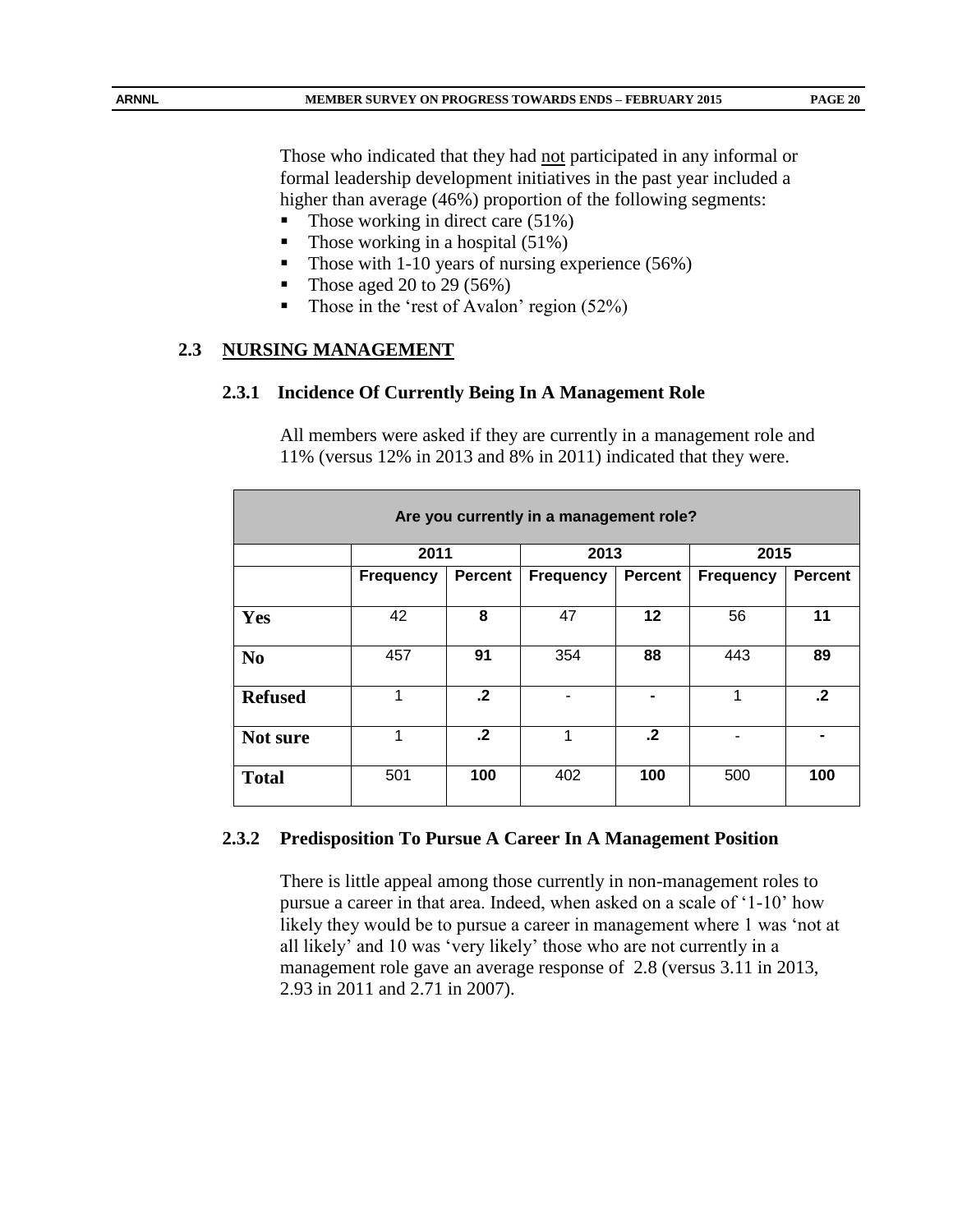Approximately eight out of 10 (82% versus 79% in 2013, 82% in 2011 and 83% in 2007) of these members gave a rating or '5 or less'. Only 7% (down from 10% in 2013, 9% in 2011 and 8% in 2007) appeared to be more positively predisposed to such a career track based on those who gave a rating of '8 or more'.

| How likely would you be to pursue a career in a management position? |                  |                  |                  |                              |                  |                 |  |
|----------------------------------------------------------------------|------------------|------------------|------------------|------------------------------|------------------|-----------------|--|
|                                                                      | 2011             |                  | 2013             |                              | 2015             |                 |  |
|                                                                      | <b>Frequency</b> | Percent          | <b>Frequency</b> | Percent                      | <b>Frequency</b> | <b>Percent</b>  |  |
| <b>Not</b><br>likely                                                 | 255              | 55.6             | 189              | 53.2                         | 259              | 58.5            |  |
| $\overline{2}$                                                       | $\overline{25}$  | 5.4              | $\overline{18}$  | $\overline{5.1}$             | $\overline{22}$  | 5.0             |  |
| $\overline{\mathbf{3}}$                                              | 24               | $\overline{5.2}$ | 20               | 5.6                          | 21               | 4.7             |  |
| $\overline{\mathbf{4}}$                                              | 32               | 7.0              | $\overline{17}$  | $\overline{4.8}$             | 18               | 4.1             |  |
| 5                                                                    | 39               | 8.5              | 38               | 10.7                         | 42               | 9.5             |  |
| 6                                                                    | 18               | 3.9              | $\overline{21}$  | 5.9                          | 25               | 5.6             |  |
| $\overline{7}$                                                       | 24               | $\overline{5.2}$ | $\overline{17}$  | 4.8                          | 26               | 5.9             |  |
| 8                                                                    | $\overline{18}$  | $\overline{3.9}$ | 16               | 4.5                          | 18               | 4.1             |  |
| 9                                                                    | $\overline{9}$   | $\overline{2.0}$ | $\overline{3}$   | $\boldsymbol{.8}$            | $\overline{3}$   | $\overline{.7}$ |  |
| <b>Very likely</b><br>10                                             | 14               | $\overline{3.1}$ | 16               | 4.5                          | $\overline{9}$   | 2.0             |  |
| Don't know                                                           | $\overline{1}$   | $\overline{.2}$  | $\blacksquare$   | $\qquad \qquad \blacksquare$ | $\blacksquare$   | $\blacksquare$  |  |
| <b>Total</b>                                                         | 459              | 100              | 355              | 100                          | 443              | 100             |  |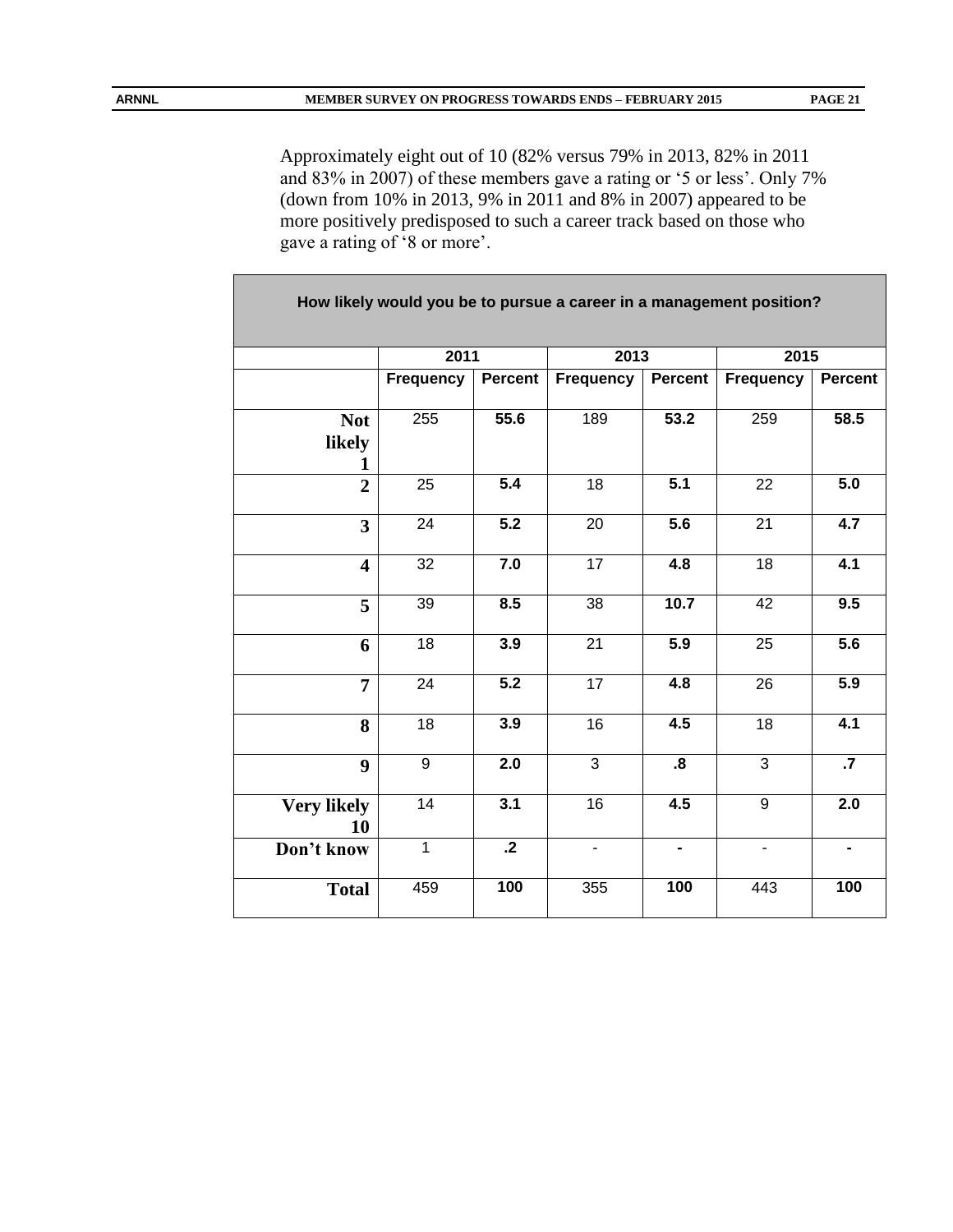Those who appeared to be the most interested in a management role (those who gave a rating of '8-10') included a higher than average (7%) proportion of the following segments:

Those working in educational institutions (18%)

Those who appeared to be somewhat interested in a management role (those who gave a rating of '6-7') included a higher than average (10%) proportion of the following segments:

- Those working in educational institutions (18%)
- Those with 1-10 years of nursing experience (24%)
- Those aged 20 to 29 (29%)

Those who appeared to be the least interested in a management role (those who gave a rating of '1-5') included a higher than average (72%) proportion of the following segments:

- Those working in direct care (78%)
- Those working in community health centres (81%)
- Those with more than 20 years of nursing experience (78%)
- Those aged 50 to 59 (77%)
- Those aged 60 or more (78%)
- Those in the 'rest of Avalon' region  $(92\%)$
- Those in Labrador-Grenfell (81%)

#### **2.4 PROFESSIONALISM**

#### **2.4.1 Rating Of The Overall Level Of Professionalism Displayed By RNs In Your Work Setting**

In the past members were asked to 'rate the overall level of professionalism displayed by RNs in their work setting taking into account things such as attire, attitude towards nursing, demeanour and communication with and respect for clients and colleagues'. This year the wording changed to 'rate the overall level of professionalism displayed by the RNs in your area of responsibility taking into account such things as behaviours, qualities, values, and attitudes that demonstrate the RN is accountable, knowledgeable, visible and ethical'…so please keep this in mind when comparing this year's ratings to prior years.

Based on a scale of '1-10' with 1 being 'very unprofessional' and 10 being 'very professional', on average members gave RNs in their work setting a rating of 8.54 (versus 8.24 in 2013 and 8.17 in 2011) on overall professionalism.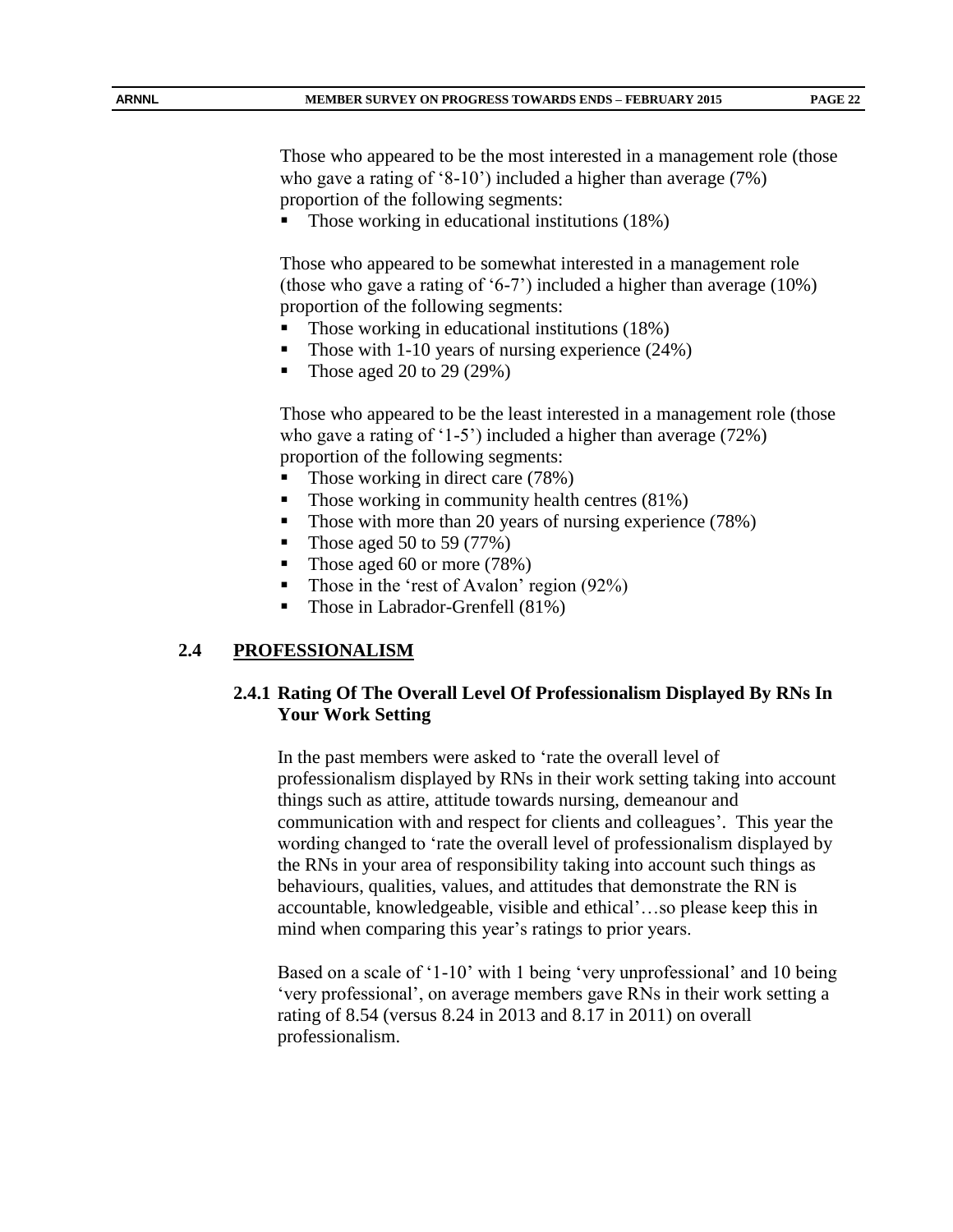Significantly more members (82% versus 65% in 2013 and 73% in 2011) of members gave a rating of '8-10' while 12% (versus 25% in 2013 and 21% in 2011) gave a rating of '6-7' and 4% (versus 9% in 2013 and 5% in 2011) gave a rating of '5 or less'.

**How would you rate the overall level of professionalism displayed by the RNs in your area of responsibility taking into account such things as behaviours, qualities, values, and attitudes that demonstrate the RN is accountable, knowledgeable, visible and ethical?** 

|                                | 2011            |                         | 2013            |                         | 2015            |                         |
|--------------------------------|-----------------|-------------------------|-----------------|-------------------------|-----------------|-------------------------|
|                                | Frequency       | <b>Percent</b>          | Frequency       | <b>Percent</b>          | Frequency       | <b>Percent</b>          |
| $1 - Not$ very<br>professional | $\mathbf{1}$    | $\cdot$ .2              | 2               | $\overline{.5}$         | $\mathbf{1}$    | $\cdot$ .2              |
| $\overline{2}$                 | $\overline{0}$  | $\overline{\mathbf{0}}$ | $\overline{7}$  | 1.7                     | $\overline{0}$  | $\overline{\mathbf{0}}$ |
| $\overline{\mathbf{3}}$        | $\overline{2}$  | $\mathbf{A}$            | $\overline{2}$  | .5                      | $\overline{1}$  | $\overline{.2}$         |
| $\overline{\mathbf{4}}$        | $\overline{3}$  | $\overline{\mathbf{6}}$ | $\overline{3}$  | $\overline{.7}$         | $\overline{4}$  | $\overline{\mathbf{8}}$ |
| 5                              | 19              | 3.8                     | $\overline{23}$ | 5.7                     | $\overline{15}$ | 3.0                     |
| 6                              | 19              | 3.8                     | 32              | 8.0                     | 12              | 2.4                     |
| $\overline{7}$                 | $\overline{88}$ | 17.6                    | 69              | 17.2                    | 47              | 9.4                     |
| 8                              | 166             | 33.1                    | 129             | 32.1                    | 144             | 28.8                    |
| 9                              | 105             | 21.0                    | $\overline{70}$ | 17.4                    | 126             | 25.2                    |
| 10 - Very professional         | 95              | 19.0                    | 63              | 15.7                    | 142             | 28.4                    |
| <b>Refused</b>                 | $\overline{0}$  | $\overline{\mathbf{0}}$ | $\mathbf 0$     | $\overline{\mathbf{0}}$ | $\overline{1}$  | $\overline{.2}$         |
| Don't know                     | $\overline{3}$  | $\cdot 6$               | $\overline{2}$  | $\overline{.5}$         | $\overline{7}$  | 1.4                     |
| <b>Total</b>                   | 501             | 100                     | 402             | 100                     | 500             | 100                     |
|                                |                 |                         |                 |                         |                 |                         |

**(Mean = 8.54 versus 8.24 in 2013 and 8.17 in 2011)**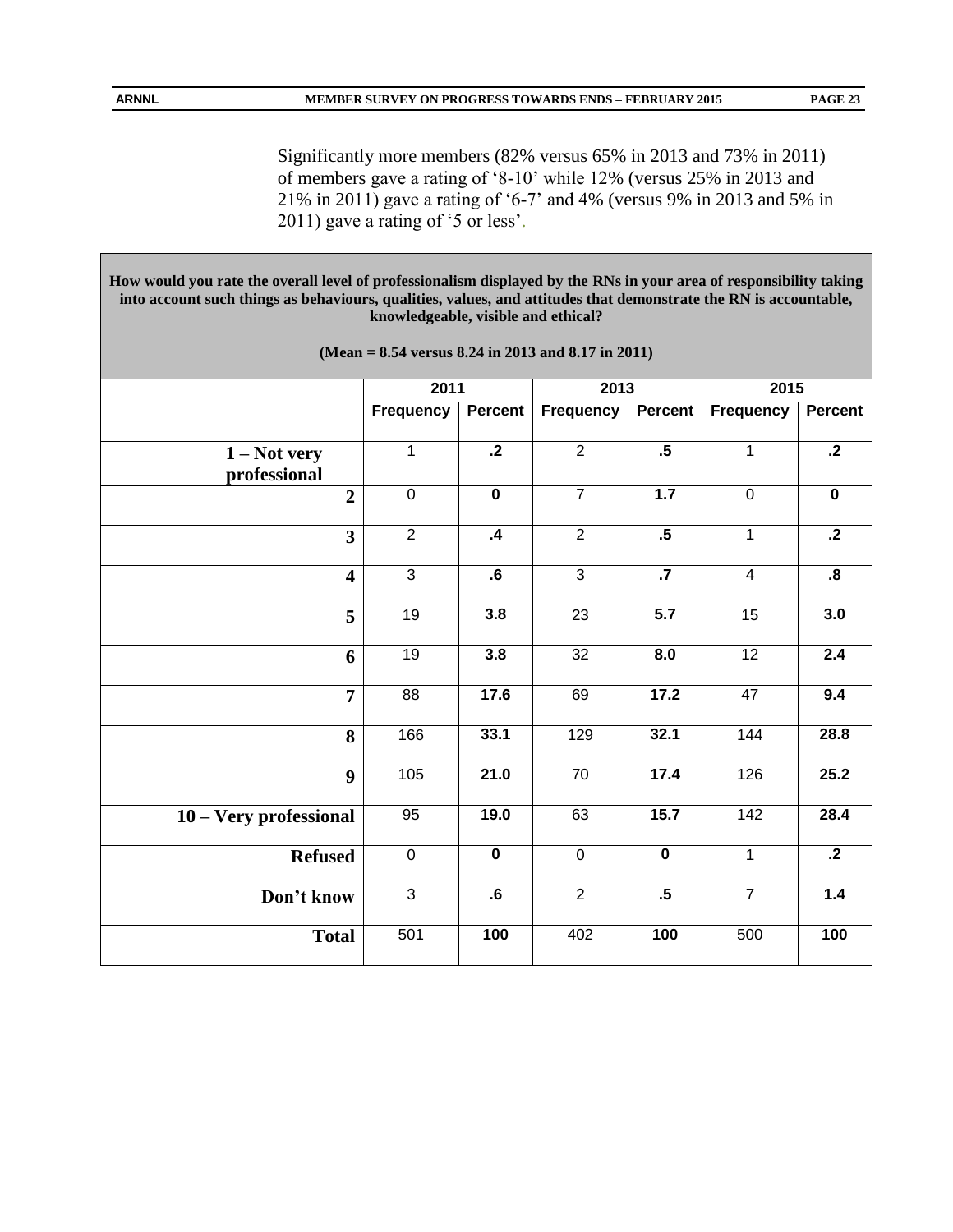Those who gave a rating of '1-5' included a higher than average (4%) proportion of the following segments:

- Those working in educational institutions (18%)
- Those aged 60 or more  $(9\%)$
- Those in admin/management (9%)
- Those whose primary area of responsibility is in education (14%)

Those who gave a rating of '6-7' included a higher than average (12%) proportion of the following segments:

- Those in admin/management (29%)
- Those in the Western region (18%)

Those who gave a rating of '8-10' included a higher than average (82%) proportion of the following segments:

- Those in the Eastern region (89%)
- Those in the 'rest of Avalon' region (88%)
- Those with 11-20 years of nursing experience (87%)
- $\blacksquare$  Those working in community health centres (88%)
- Those working in community health (90%)
- $\blacksquare$  Those working in nursing homes (91%)

# **2.4.2 Compared to Last Year How Has the Level of Professionalism Changed**

In the previous question, 17% more members gave a rating of '8-10' on professionalism compared to the last survey. Not surprising then, in this new question 18% of members perceived that the level of professionalism has increased since last year. Nevertheless, 8% felt that the level had decreased and 70% felt that it had 'stayed the same'.

|                        | <b>Frequency</b> | Percent |
|------------------------|------------------|---------|
| <b>Increased</b>       | 91               | 18.2    |
| <b>Decreased</b>       | 38               | 7.6     |
| <b>Stayed the Same</b> | 351              | 70.2    |
| Don't know/not sure    | 20               |         |
| <b>Total</b>           | 500              |         |

#### **In your opinion, compared to last year has the level of professionalism in your practice environment**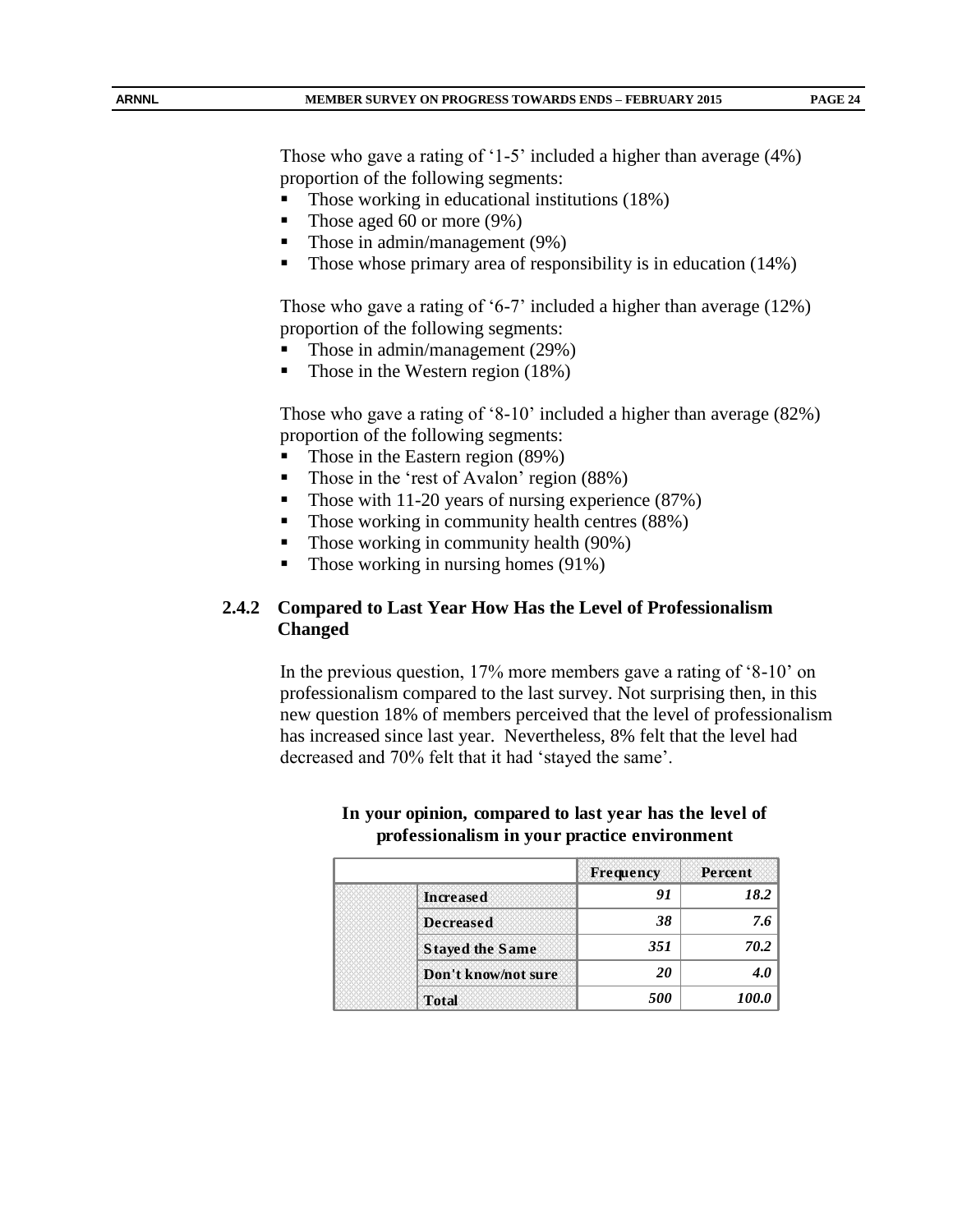Those who perceived that the level of professionalism 'increased' over last year included a higher than average (18%) proportion of the following segments:

- $\blacksquare$  Those working in educational institutions (24%)
- Those with 1-10 years of nursing experience  $(24%)$
- Those aged 20 to 29 (29%)
- Those in the Labrador-Grenfell region (23%)

Those who perceived that the level of professionalism 'decreased' over last year included a higher than average (8%) proportion of the following segments:

- Those in admin/management (14%)
- Those in the Western region (13%)
- Those who rated RN's overall professionalism as 1-5 (43%)
- Those who rated RN's overall professionalism as  $6-7$  (25%)

#### **2.4.3 Awareness of ARNNL's Efforts to Promote Professionalism**

New to this survey, members were asked if were aware of ARNNL's efforts to promote professionalism and 86% said they were.

|  | Are you aware of ARNNL's efforts to promote |  |
|--|---------------------------------------------|--|
|  | professionalism?                            |  |

|                     | Frequency | Percent      |
|---------------------|-----------|--------------|
| Yes                 | 431       | 86.2         |
| N <sub>0</sub>      | 64        | 12.8         |
| Don't know/not sure |           | 1.0          |
| <b>Total</b>        | 500       | <i>100.0</i> |

Those who were not aware of ARNNL's efforts to promote professionalism included a higher than average (13%) proportion of the following segments:

- Those in the Labrador-Grenfell region (23%)
- Those who perceived that the level of professionalism in their practice environment decreased over last year (21%)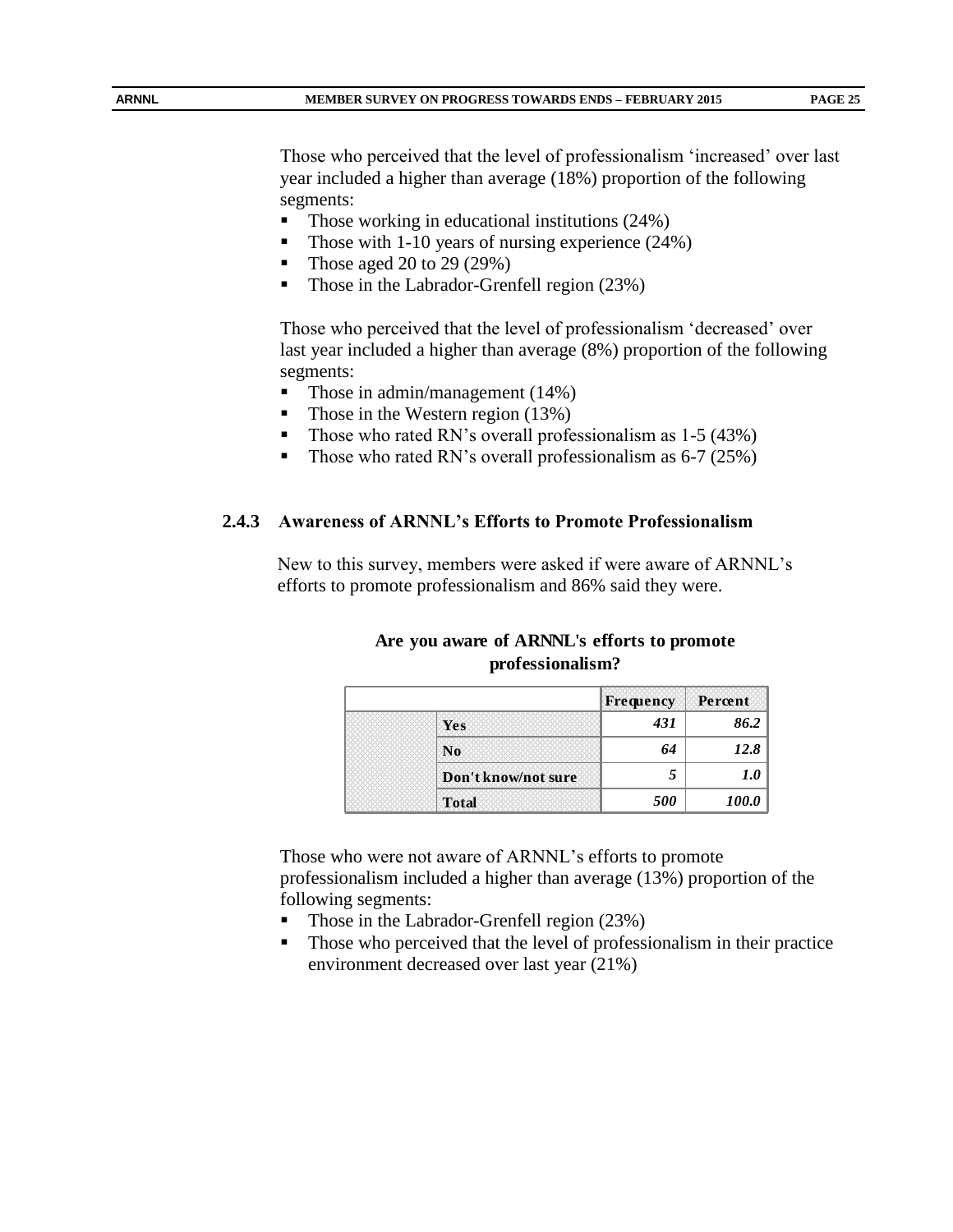#### **2.4.4 Examples of ARNNL's Activities or Initiatives to Promote Professionalism**

The 86% of members who said they were aware of the Association's efforts to promote professionalism were asked to provide examples. The main example mentioned by 40% was the 'new dress code/new black and white uniforms'. This was followed by 'monthly newsletter/literature/ magazines/bulletins' (23%), 'teleconferences/continuing education/inservice' (13%), and 'CPP/encouraging certification for licensing' (11%). A number of other initiatives or activities were mentioned as outlined in the table below.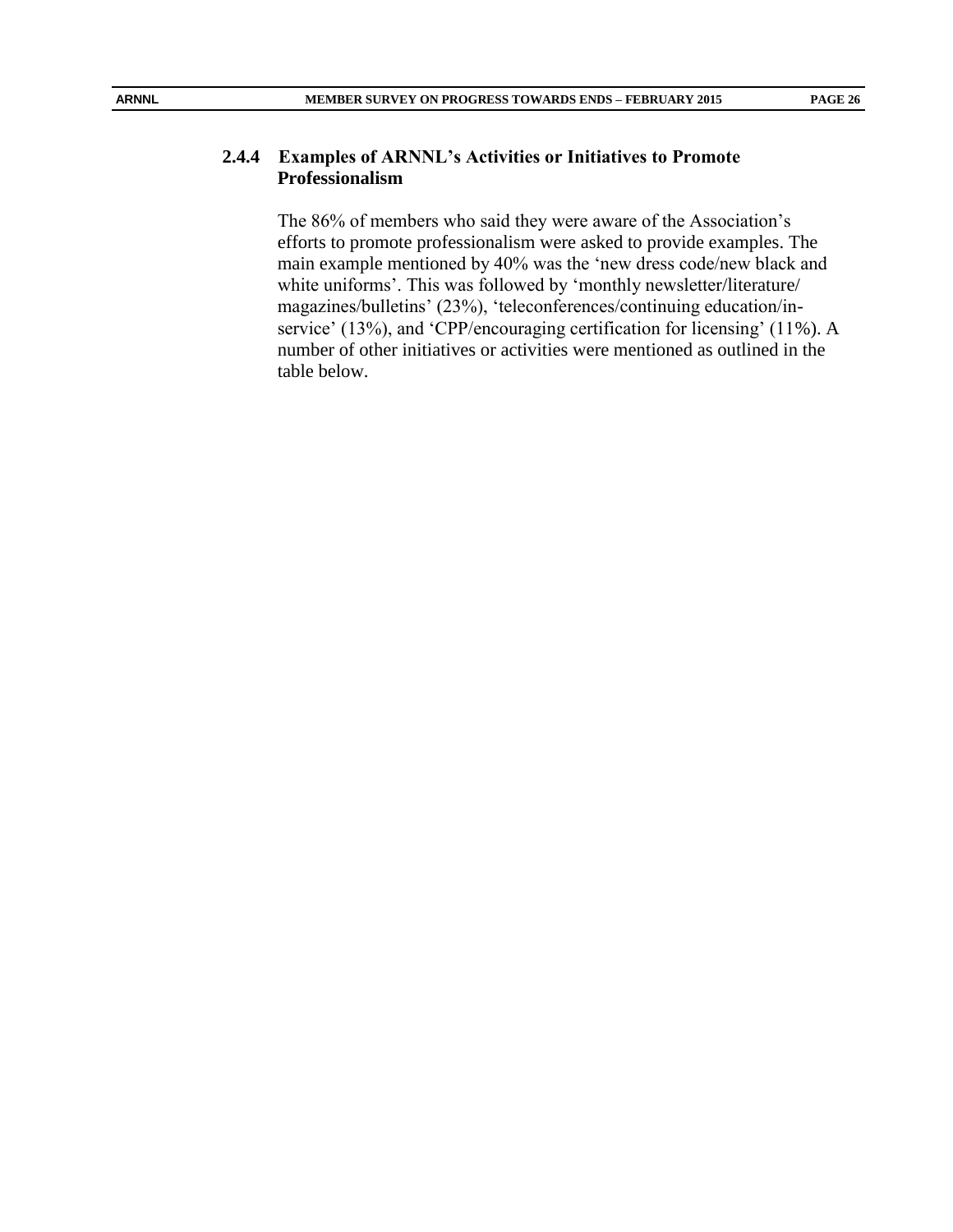#### **Can you provide me with some examples of ARNNL's activities or initiatives to promote professionalism? (All Mentions)**

|                                                                        | Frequency                                                                                                                                                                                                                         | Percent |
|------------------------------------------------------------------------|-----------------------------------------------------------------------------------------------------------------------------------------------------------------------------------------------------------------------------------|---------|
| <b>Black &amp; White Uniforms/Dress Code/New</b><br><b>Uniforms</b>    | 172                                                                                                                                                                                                                               | 40%     |
| Monthly newsletter/Literature/Magazines/Bulleting                      | 97                                                                                                                                                                                                                                | 23%     |
| Teleconferences/Continuing Education/In Service                        | 58<br>13%<br>48<br>37<br>39<br>29<br>22<br>18<br>12<br>11<br>11<br>$\boldsymbol{g}$<br>8<br>6<br>5<br>5<br>$\boldsymbol{4}$<br>3<br>3<br>$\overline{2}$<br>2<br>$\overline{c}$<br>$\boldsymbol{2}$<br>1<br>1<br>1<br>1<br>1<br>69 |         |
| <b>CCP/Encourging Certification for Licensing</b>                      |                                                                                                                                                                                                                                   | $11\%$  |
| <b>Identification Pins/Badges</b>                                      |                                                                                                                                                                                                                                   | 9%      |
| <b>Posters/Banners</b>                                                 |                                                                                                                                                                                                                                   | 9%      |
| Website/Online                                                         |                                                                                                                                                                                                                                   | 7%      |
| <b>Clarity Project</b>                                                 |                                                                                                                                                                                                                                   | 5%      |
| Positive messages in the media/Commercials                             |                                                                                                                                                                                                                                   | 4%      |
| <b>Code of Conduct/Ehtics</b>                                          |                                                                                                                                                                                                                                   | 3%      |
| <b>Develop Standards of Practise/Promotes</b><br><b>Accountability</b> |                                                                                                                                                                                                                                   | 3%      |
| Seminars/Workshops                                                     |                                                                                                                                                                                                                                   | 3%      |
| <b>Public relations</b>                                                |                                                                                                                                                                                                                                   | $2\%$   |
| <b>Emails</b>                                                          |                                                                                                                                                                                                                                   | 2%      |
| <b>Visit from Executive Director/General</b><br>visits/Workshop repres |                                                                                                                                                                                                                                   | $1\%$   |
| <b>Brochures/Booklets/Pamphlets</b>                                    |                                                                                                                                                                                                                                   | 1%      |
| <b>Advertizements</b>                                                  |                                                                                                                                                                                                                                   | 1%      |
| Working with the union/College of LPNs                                 |                                                                                                                                                                                                                                   | 1%      |
| <b>Video</b>                                                           |                                                                                                                                                                                                                                   | 1%      |
| Introduce yourself as RN                                               |                                                                                                                                                                                                                                   | 1%      |
| <b>Nurse One</b>                                                       |                                                                                                                                                                                                                                   | 0%      |
| <b>Standards</b>                                                       |                                                                                                                                                                                                                                   | 0%      |
| Professional consultant available                                      |                                                                                                                                                                                                                                   | 0%      |
| <b>Awards Ceremony</b>                                                 |                                                                                                                                                                                                                                   | 0%      |
| <b>Encourge nurses to update</b>                                       |                                                                                                                                                                                                                                   | 0%      |
| <b>Mentorship programs</b>                                             |                                                                                                                                                                                                                                   | 0%      |
| Leadership support team                                                |                                                                                                                                                                                                                                   | 0%      |
| Policy statements on various roles                                     |                                                                                                                                                                                                                                   | 0%      |
| <b>Lean process</b>                                                    |                                                                                                                                                                                                                                   | 0%      |
| Don't know                                                             |                                                                                                                                                                                                                                   | 16%     |

**NO TE: Total adds to more than 100% due to multiple mentions.**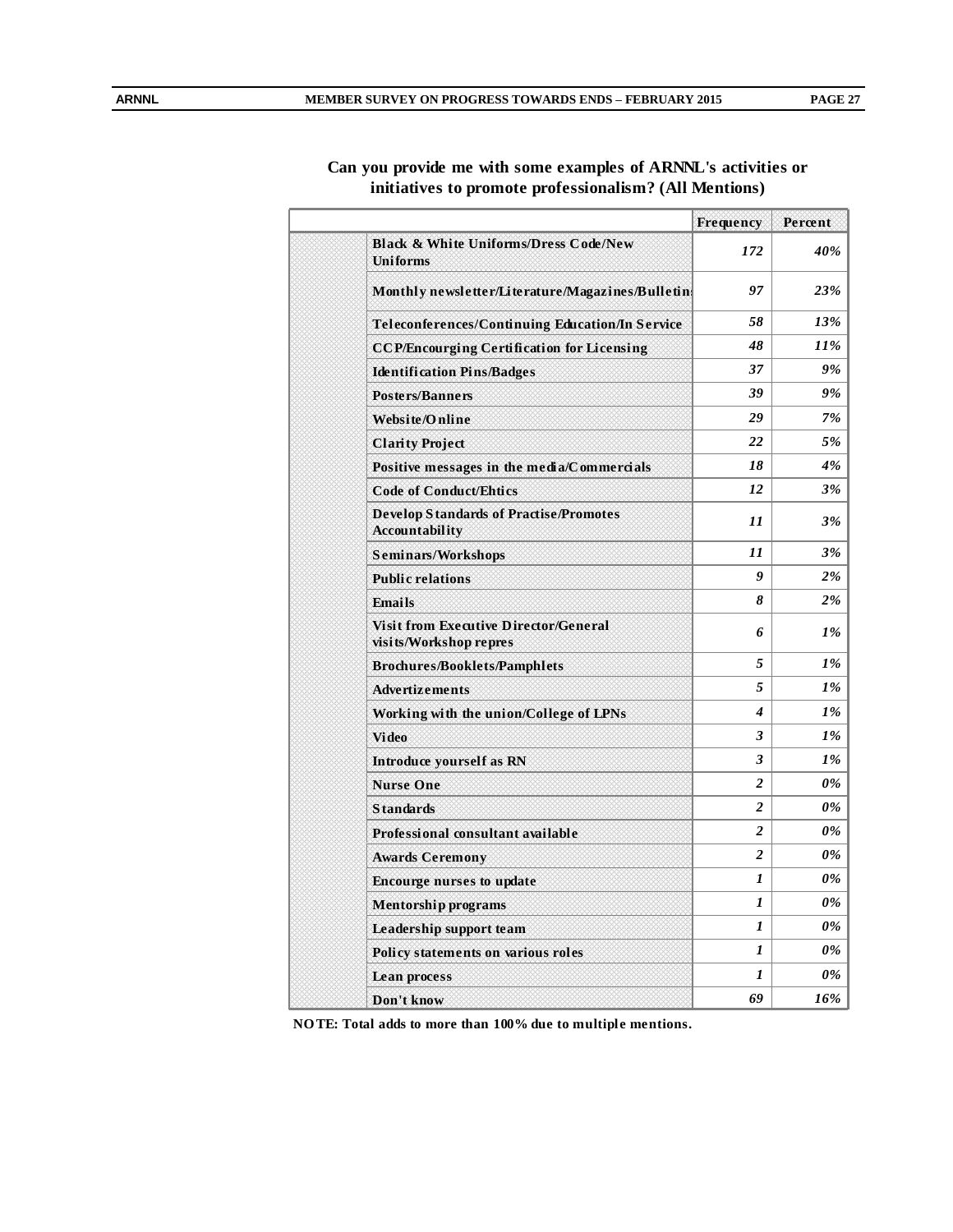#### **2.5 COMMUNICATIONS**

## **2.5.1 How Rate the Quality of Communication and Collaboration Among Members of the Interdisciplinary Team**

New to this survey, members were asked to rate the quality of communication and collaboration among members of the interdisciplinary team. On average, members gave this area a rating of 7.64.

Overall, 60% of members gave a rating of '8-10' for the quality of communication and collaboration between staff while 37% gave a rating of 7 or less including 27% who gave a rating of '6-7' and 11% who gave a rating of '5-11'.

|  |                     | Frequency                 | Percent      | Cumulative<br>Percent  |
|--|---------------------|---------------------------|--------------|------------------------|
|  | 1 - Very Poor       | 3                         | .6           | .6                     |
|  | $\mathbf{2}$        | $\boldsymbol{\mathit{1}}$ | $\cdot$      | $\boldsymbol{\delta}.$ |
|  | 3                   | 6                         | 1.2          | <b>2.0</b>             |
|  | $\overline{\bf{4}}$ | 5                         | 1.0          | 3.0                    |
|  | 5                   | 40                        | 8.0          | <i>11.0</i>            |
|  | 6                   | 41                        | 8.2          | 19.2                   |
|  | 7                   | 92                        | 18.4         | 37.6                   |
|  | 8                   | 158                       | 31.6         | 69.2                   |
|  | 9                   | 91                        | 18.2         | 87.4                   |
|  | 10 - Very Good      | 51                        | 10.2         | 97.6                   |
|  | <b>Refused</b>      | 5                         | 1.0          | 98.6                   |
|  | Don't know/not sure | 7                         | 1.4          | <i>100.0</i>           |
|  | <b>Total</b>        | 500                       | <i>100.0</i> |                        |

## **How would you rate the quality of communication and collaboration among members of the interdisciplinary team**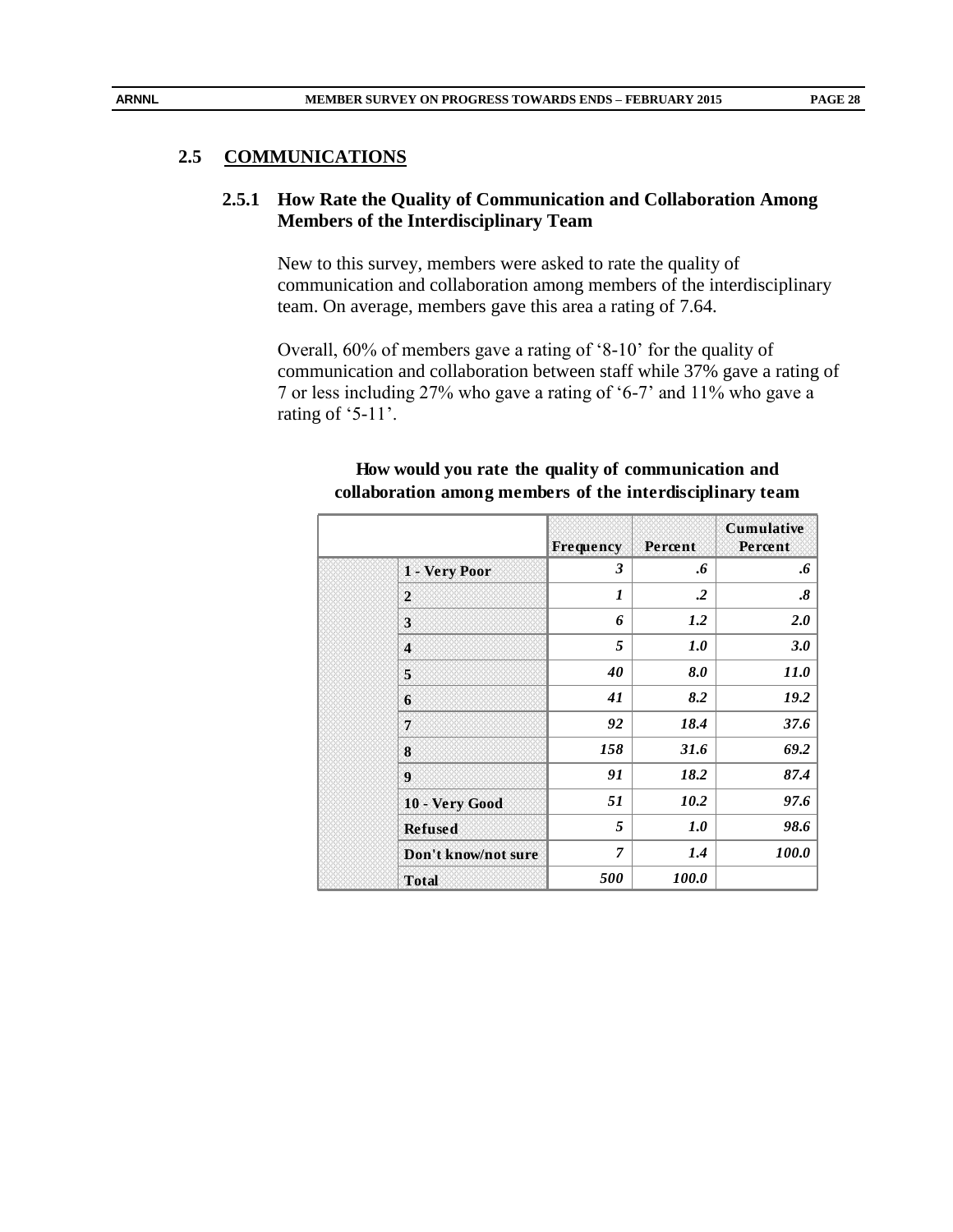Those who gave a rating of '1-5' included a higher than average (11%) proportion of the following segments:

- Those working in educational institutions (20%)
- Those aged 60 or more  $(20\%)$
- Those in the 'rest of Avalon' region  $(88\%)$
- Those who perceived that the quality of communication and collaboration has decreased since last year (37%)

Those who gave a rating of '6-7' included a higher than average (27%) proportion of the following segments:

- Those working in nursing homes (41%)
- Those with 11-20 years of nursing experience (87%)
- Those who perceived that the quality of communication and collaboration has decreased since last year (48%)
- Those in the Western region  $(32%)$

Those who gave a rating of '8-10' included a higher than average (61%) proportion of the following segments:

- Those working in community health (75%)
- Those working in community health centres (79%)
- Those aged 60 or more  $(73%)$
- Those in the Eastern region (80%)
- Those in the 'Labrador-Grenfell' region (88%)
- Those with 11-20 years of nursing experience (68%)
- Those who perceived that the quality of communication and collaboration has increased since last year (84%)

#### **2.5.2 Particular Groups or Disciplines that Caused a Rating of 7 or Less**

Of the 37% of members who gave a rating of '7 or less' on the quality of communication and collaboration among members of the interdisciplinary team there were three 'groups' of staff that caused them to give a less than positive rating.

Approximately, one in four members each mentioned 'management/ admin' (26%) and 'Doctors/physicians' (24%). In addition one in four members also said that there is a 'lack of communication/collaboration between all groups' and that improvement is needed by all.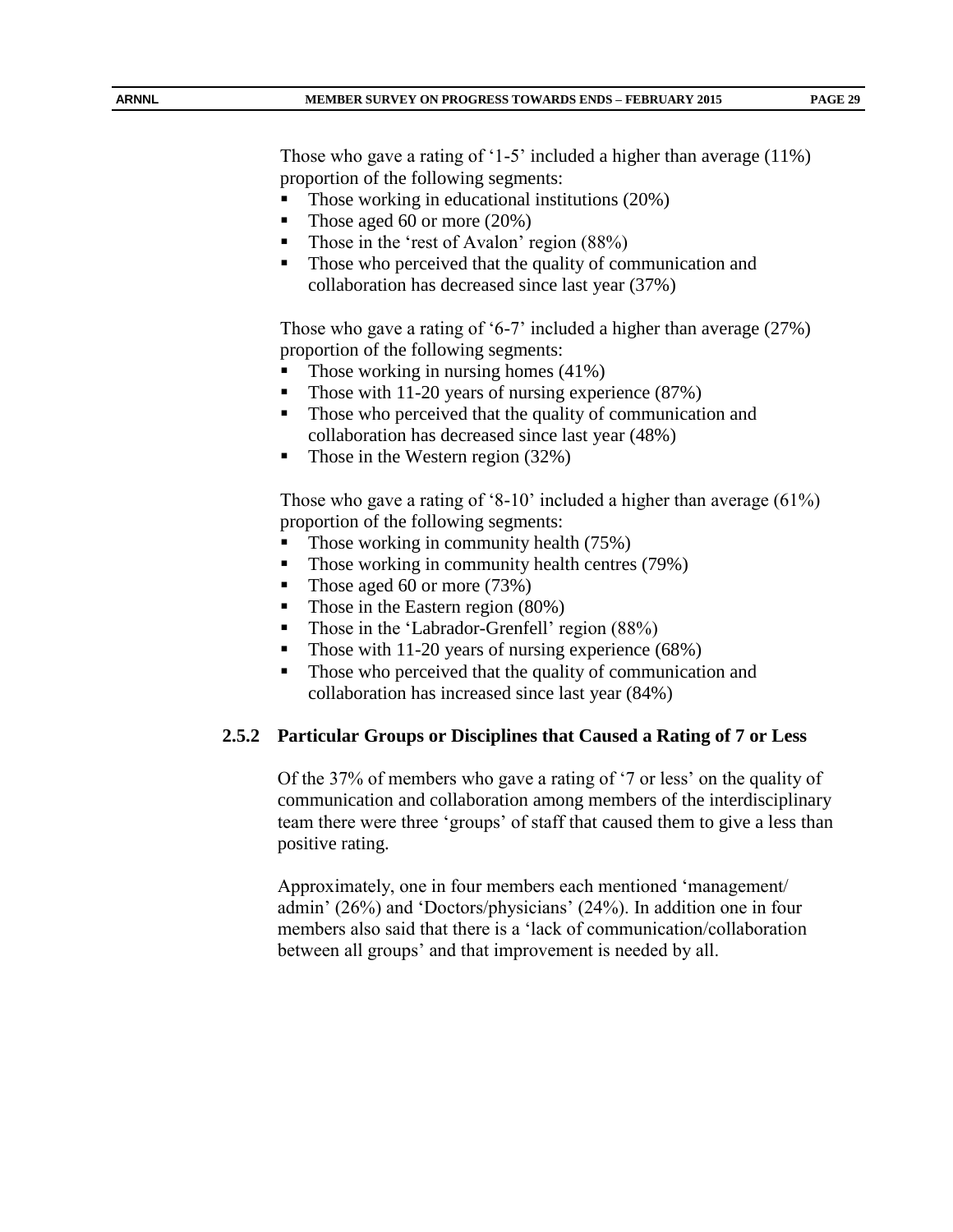#### **Is there a particular area, group or discipline that caused you to rate the quality of communication and collaboration as 7/10 or less? (All Mentions)**

|                                                                       | Frequency        | Percent |
|-----------------------------------------------------------------------|------------------|---------|
| Managers/Management/Administration                                    | 49               | 26%     |
| Lack of communication between all<br>groups/improvement needed by all | 47               | 25%     |
| <b>Doctors/Physicians</b>                                             | 46               | 24%     |
| No particular reason                                                  | 7                | 4%      |
| <b>Social workers</b>                                                 | 4                | $2\%$   |
| <b>RNs</b>                                                            | 4                | $2\%$   |
| <b>LPNs</b>                                                           | 3                | $2\%$   |
| New nurses aren't sufficiently included                               | 3                | $2\%$   |
| <b>PCAs</b>                                                           | 3                | $2\%$   |
| No comment/Don't want to share                                        | 3                | $2\%$   |
| <b>Different personalities</b>                                        | $\overline{c}$   | 1%      |
| Pathology                                                             | $\overline{c}$   | $1\%$   |
| Not really                                                            | 2                | 1%      |
| Group is too big                                                      | 2                | $1\%$   |
| <b>Families</b>                                                       | $\boldsymbol{2}$ | $1\%$   |
| OT physiotheraphy                                                     | $\overline{c}$   | $1\%$   |
| <b>Medical association</b>                                            | 1                | 1%      |
| Lack of management on site                                            | 1                | $1\%$   |
| Emphasis on medical model not interdisciplinary<br>model              | 1                | $1\%$   |
| Communications delayed or not given                                   | 1                | $1\%$   |
| <b>Conflict between RNs &amp; NPs</b>                                 | $\boldsymbol{l}$ | 1%      |
| <b>Discharge planning</b>                                             | 1                | 1%      |
| Incomplete referrals                                                  | 1                | 1%      |
| More input from occupational health                                   | 1                | $1\%$   |
| Front desk & operating room                                           | 1                | 1%      |
| <b>Education</b>                                                      | 1                | $1\%$   |
| Ottawa model                                                          | 1                | 1%      |
| Primary care                                                          | 1                | 1%      |
| Going through a transition period                                     | 1                | 1%      |
| Negative union environment                                            | 1                | 1%      |
| Don't know                                                            | 13               | 7%      |
| <b>Total</b>                                                          | 189              | 100%    |

**NO TE: Total adds to more than 100% due to multiple responses.**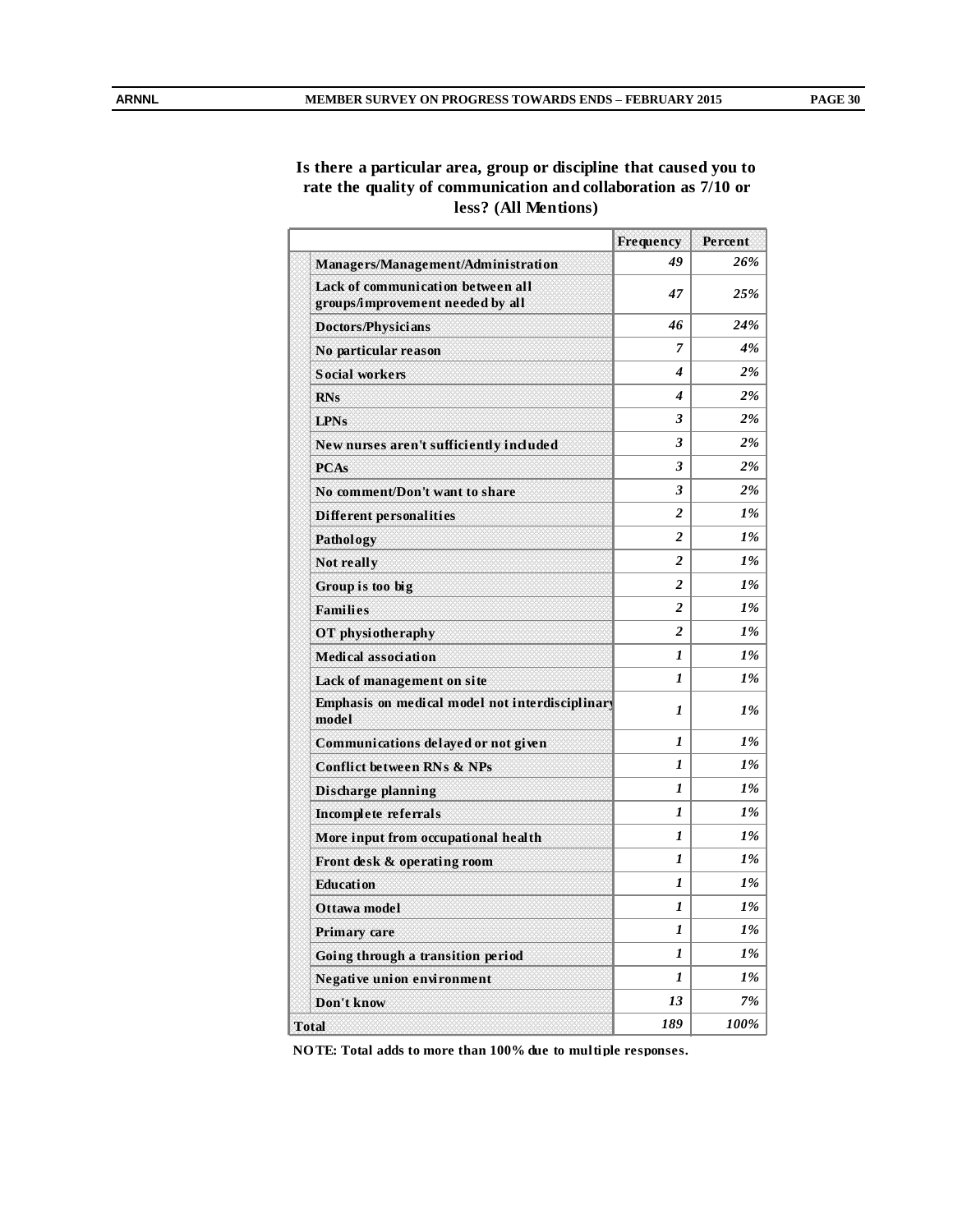Those who said 'physicians' included a higher than average (24%) proportion of the following segments:

- Those working in community health centres (33%)
- Those in the Western region  $(35%)$
- Those in the Eastern region  $(29\%)$
- Those whose primary area of responsibility is in education (31%)

Those who said there needed to be more communication and collaboration 'between all groups' included a higher than average (25%) proportion of the following segments:

- $\blacksquare$  Those working in nursing homes (32%)
- Those with 1-10 years of experience  $(33%)$
- Those aged 20 to 29 (47%)
- Those in the Eastern region (43%)
- Those in the Labrador-Grenfell region (33%)

Those who said 'managers/management/administration' included a higher than average (26%) proportion of the following segments:

- Those working in nursing homes (32%)
- $\blacksquare$  Those working in community health centres (50%)
- Those working in community health  $(36\%)$
- $\blacksquare$  Those working in educational institutions (57%)
- Those with 11-20 years of experience (31%)
- Those aged 30 to 39  $(33\%)$
- Those aged 40 to 49 (35%)
- Those aged 60 or more (50%)
- Those in the 'rest of Avalon' region (36%)
- Those in the Central region (37%)
- Those in the Labrador-Grenfell region (44%)
- Those whose primary area of responsibility is in education (31%)
- Those who gave a rating of 1-5 on the quality of communication and collaboration among the disciplinary team (35%)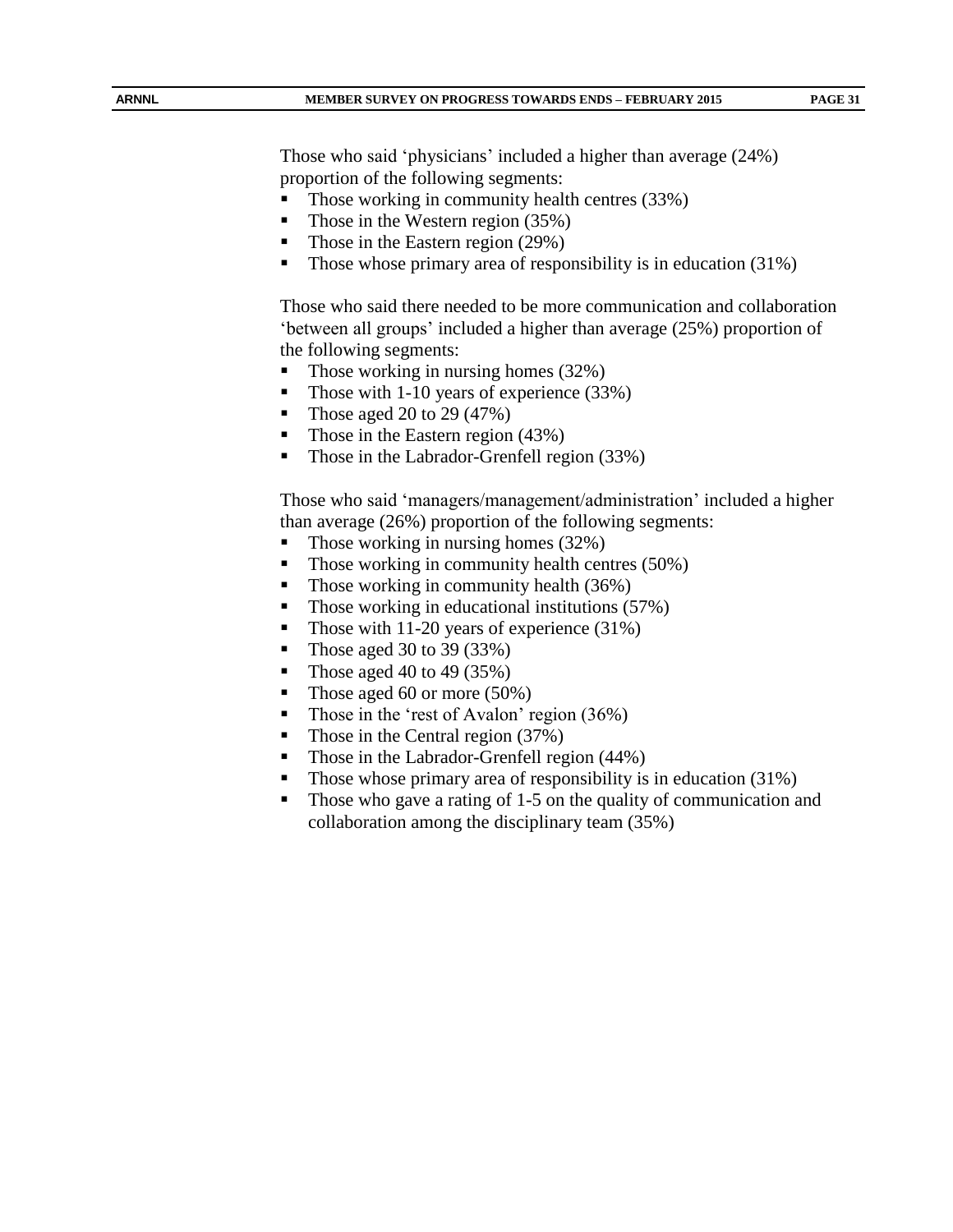#### **2.5.3 How Has the Quality of Communication Changed Over the Past Year**

New to this survey, members were asked about whether the quality of communication and collaboration has changed over the past year. The majority (57%) of members felt that the quality of communication and collaboration has 'stayed the same' over the past year. However, 27% felt that the quality has increased while 13% felt that it has decreased.

|                        | <b>Frequency</b> | Percent     |
|------------------------|------------------|-------------|
| <b>Increased</b>       | 135              | <b>27.0</b> |
| <b>Decreased</b>       | 63               | 12.6        |
| <b>Stayed the Same</b> | 287              | 57.4        |
| Don't know/not sure    | 15               | 3.0         |
| <b>Total</b>           | 500              |             |

#### **Over the past year, would you say that the quality of communication and collaboration has**

Those who perceived that the quality of communication and collaboration has 'increased' over the past year included a higher than average (27%) proportion of the following segments:

- Those working in educational institutions (35%)
- Those aged 20 to 29 (33%)
- Those who gave a rating of 8-10 on the quality of communication and collaboration among the disciplinary team (37%)

Those who perceived that the quality of communication and collaboration has 'decreased' over the past year included a higher than average (13%) proportion of the following segments:

- Those working in educational institutions (18%)
- Those aged 50 to 59 (19%)
- Those in the 'rest of Avalon' region (20%)
- Those in the Central region (19%)
- Those who gave a rating of 1-5 on the quality of communication and collaboration among the disciplinary team (42%)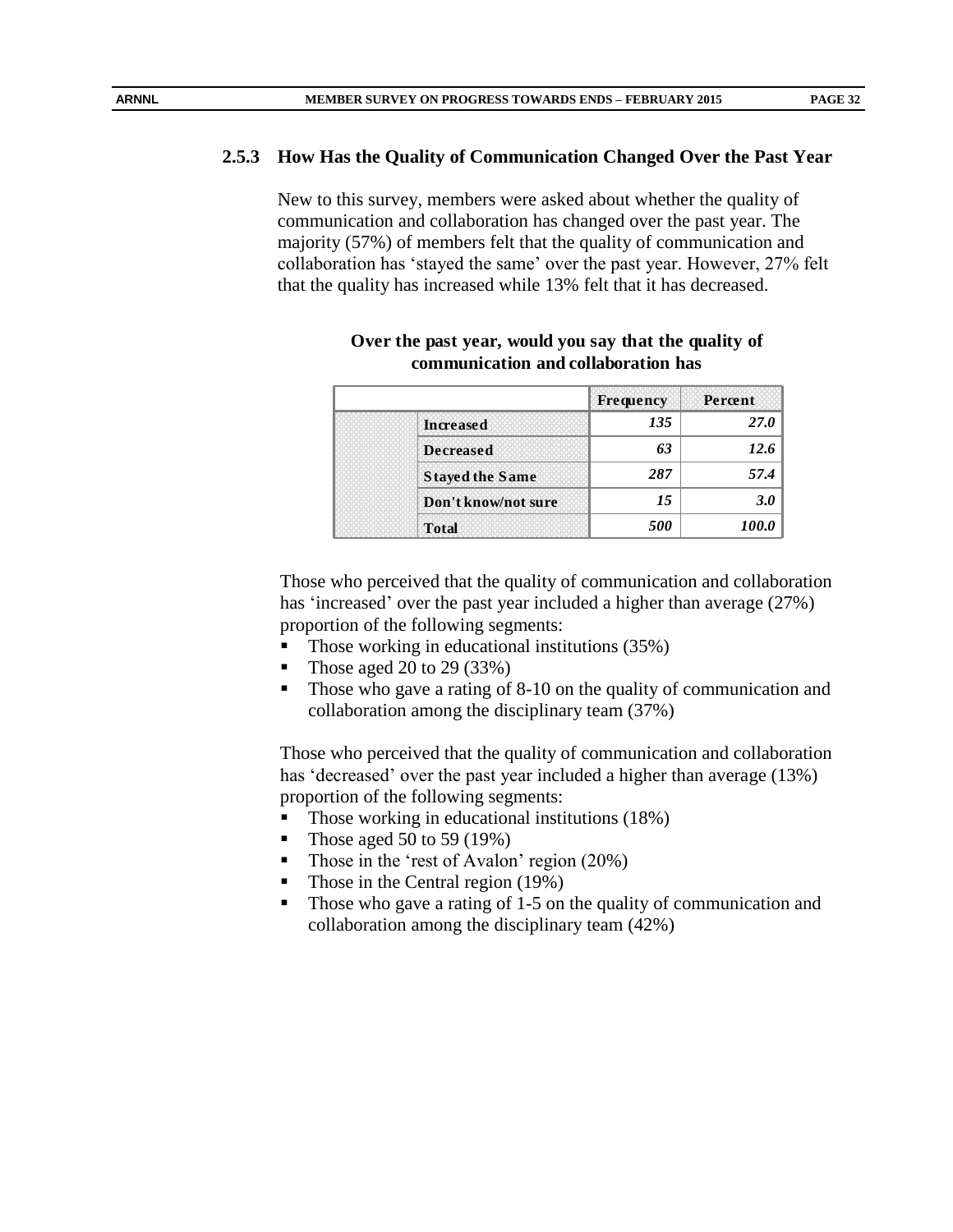#### **2.6.1 Perception Of Whether Their Role Has Changed In The Past Year With The Addition Of New Roles/Responsibilities**

When asked whether their scope of practice has changed in the past year with the addition of new roles/responsibilities half (50% versus 46% in 2013 and 45% in 2011) of members said yes.

| In the past year, has your scope of practice changed with the addition of new<br>roles and responsibilities? |                  |                |                  |                |                  |                |  |
|--------------------------------------------------------------------------------------------------------------|------------------|----------------|------------------|----------------|------------------|----------------|--|
|                                                                                                              | 2011             |                | 2013             |                | 2015             |                |  |
|                                                                                                              | <b>Frequency</b> | <b>Percent</b> | <b>Frequency</b> | <b>Percent</b> | <b>Frequency</b> | <b>Percent</b> |  |
|                                                                                                              |                  |                |                  |                |                  |                |  |
| Yes                                                                                                          | 226              | 45             | 183              | 46             | 250              | 50             |  |
|                                                                                                              |                  |                |                  |                |                  |                |  |
| N <sub>0</sub>                                                                                               | 273              | 55             | 217              | 54             | 244              | 49             |  |
| Can't                                                                                                        | 2                | $\cdot$        | 2                | .5             | 6                | 1              |  |
|                                                                                                              |                  |                |                  |                |                  |                |  |
| Recall/Don't                                                                                                 |                  |                |                  |                |                  |                |  |
| know                                                                                                         |                  |                |                  |                |                  |                |  |
| <b>Total</b>                                                                                                 | 501              | 100            | 402              | 100            | 500              | 100            |  |
|                                                                                                              |                  |                |                  |                |                  |                |  |

Those who indicated that their scope of practice had changed over the past year with the addition of new roles, responsibilities, and/or competencies included a higher than average (50%) proportion of the following segments:

- $\blacksquare$  Those working in nursing homes (60%)
- Those in the 'rest of Avalon' region  $(60\%)$
- Those in the Western region  $(57%)$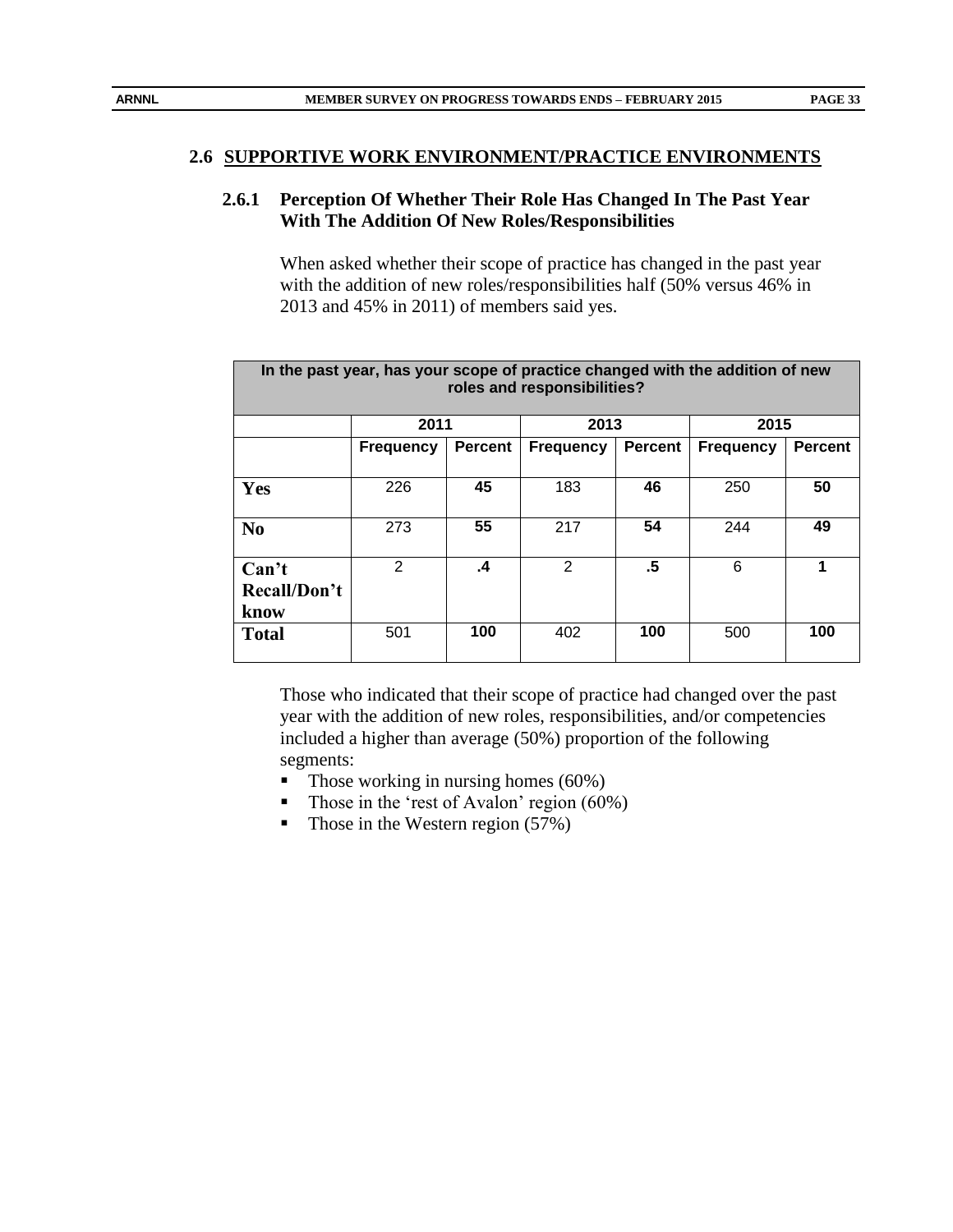Nearly nine in ten (87% up from 81% in 2013 and 84% in 2011) of those members who said their scope of practice had changed in the past year with the addition of new roles and/or responsibilities felt that they had adequate support to meet the requirements for the new role or responsibility. This includes 34% (versus 35% in 2013 and 38% in 2011) who said 'completely' and 53% (versus 46% in 2013 and 2011) who said 'somewhat'. However, 13% (down from 19% in 2013 and 16% in 2011) perceived that they didn't have adequate support for their new role and/or responsibilities.

**To what extent do you feel you had adequate support to meet the requirements for the new role or responsibility? (Asked of those who said that their scope of practice changed in the past year) 2011 2013 2015 Frequency Percent Frequency Percent Frequency Percent Completely** 86 **38** 64 **35** 84 **34 Somewhat** 104 **46** 85 **46** 132 **53 Not very much** 31 **14** 22 **12** 31 **12 Not at all** 5 **2** 12 **6** 3 **1 Total** 226 **100** 183 **100** 250 **100**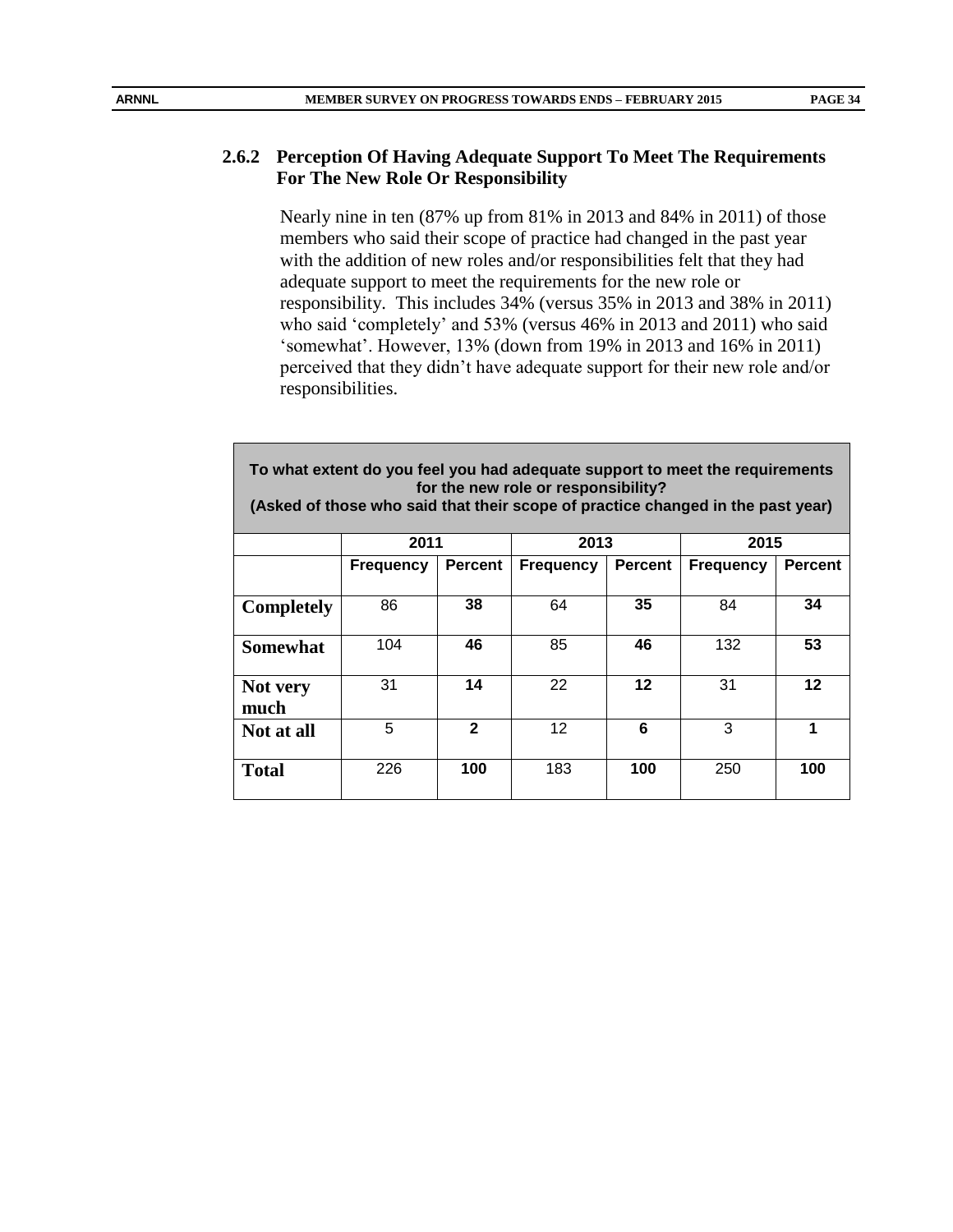Those who didn't feel ('not very' or 'not at all') they were supported to meet the requirements of the new role or responsibility included a higher than average (13%) proportion of the following segments:

- Those working in community health centres (18%)
- $\blacksquare$  Those working in educational institutions (29%)
- Those in the 'rest of Avalon' region (27%)
- Those in the Western region  $(26%)$

#### **2.6.3 Level Of Agreement Or Disagreement With Various Statements That Relate To Their Scope Of Nursing Practice**

Members were asked their level of agreement with a number of statements about their scope of nursing practice.

A high percentage of members indicated that they can fully use their knowledge and skills, have adequate support and have access to leaders and mentors. Indeed, 94% (versus 92% in 2013 and 91% in 2011) of members indicated that they are 'able to fully use their knowledge and skills in their current role'. Likewise, 81% of members (versus 77% in 2013) felt that 'there are adequate supports in their work environment to allow them to meet their professional development needs' and 83% (versus 80% in 2013 and 79% in 2011) said that they 'have access to leaders/mentors to help them expand their scope of practice'.

Slightly fewer members agreed for this survey (46% versus 51% in 2013) that 'on average, there are sufficient RNs to provide quality nursing care in my work environment'.

New to this survey 89% agreed that they 'have access to appropriate forums to resolve professional practice or ethical issues'.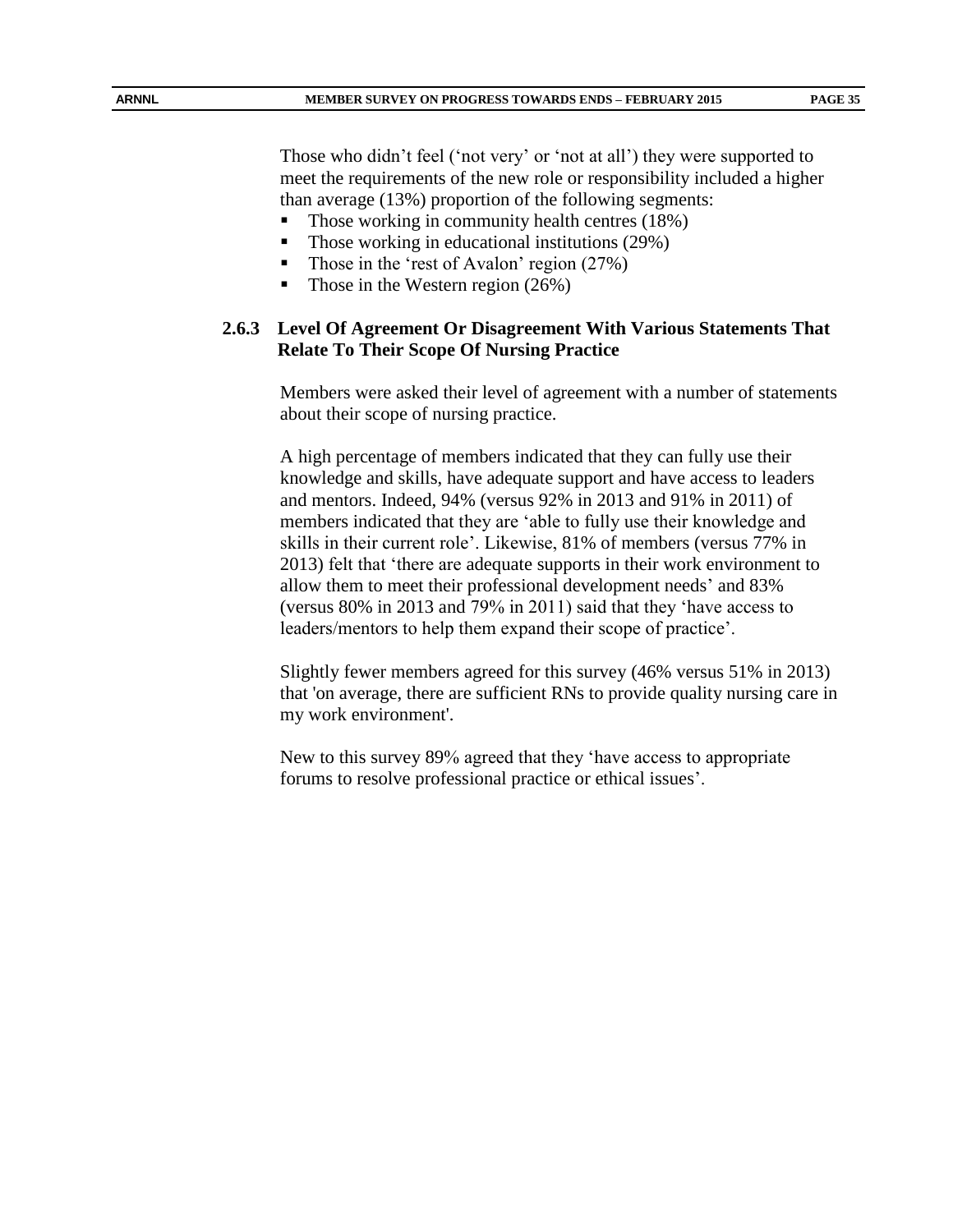| Level Of Agreement Or Disagreement With Various Statements |                          |       |                            |                                                |                                    |                            |           |         |
|------------------------------------------------------------|--------------------------|-------|----------------------------|------------------------------------------------|------------------------------------|----------------------------|-----------|---------|
|                                                            |                          |       |                            | That Relate To Their Scope Of Nursing Practice |                                    |                            |           |         |
|                                                            | <b>Strongly</b><br>Agree | Agree | <b>SUB</b><br><b>TOTAL</b> | <b>Disagree</b>                                | <b>Strongly</b><br><b>Disagree</b> | <b>SUB</b><br><b>TOTAL</b> | <b>DK</b> | N/A     |
| am able to fully use my knowledge and                      |                          |       |                            |                                                |                                    |                            |           |         |
| skills in my current role.                                 |                          |       |                            |                                                |                                    |                            |           |         |
| 2015                                                       | 43%                      | 51%   | 94%                        | 6%                                             | 1%                                 | 7%                         | 0%        | 0%      |
| 2013                                                       | 42%                      | 50%   | 92%                        | 7%                                             | 1%                                 | 8%                         | 1%        | $< 1\%$ |
| 2011                                                       | 37%                      | 54%   | 91%                        | 6%                                             | 1%                                 | 7%                         | 1%        | 1%      |
| There are adequate supports in my work                     |                          |       |                            |                                                |                                    |                            |           |         |
| environment to allow me to meet my                         |                          |       |                            |                                                |                                    |                            |           |         |
| professional development needs                             |                          |       |                            |                                                |                                    |                            |           |         |
| 2015                                                       | 18%                      | 63%   | 81%                        | 16%                                            | 2%                                 | 18%                        | 0%        | $< 1\%$ |
| 2013                                                       | 19%                      | 58%   | 77%                        | 19%                                            | 4%                                 | 23%                        | $< 1\%$   | $< 1\%$ |
| I have access to leaders/mentors to help                   |                          |       |                            |                                                |                                    |                            |           |         |
| me expand my scope of practice                             |                          |       |                            |                                                |                                    |                            |           |         |
| 2015                                                       | 16%                      | 67%   | 83%                        | 2%                                             | $< 1\%$                            | 2%                         | $< 1\%$   | 1%      |
| 2013                                                       | 17%                      | 63%   | 80%                        | 17%                                            | 3%                                 | 20%                        | $< 1\%$   | $< 1\%$ |
| 2011                                                       | 22%                      | 57%   | 79%                        | 17%                                            | 1%                                 | 19%                        | $< 1\%$   | 2%      |
| On average, there are sufficient RNs to                    |                          |       |                            |                                                |                                    |                            |           |         |
| provide quality nursing care in my work                    |                          |       |                            |                                                |                                    |                            |           |         |
| environment                                                |                          |       |                            |                                                |                                    |                            |           |         |
| 2015                                                       | 9%                       | 37%   | 46%                        | 34%                                            | 16%                                | 50%                        | $< 1\%$   | 3%      |
| 2013                                                       | 6%                       | 45%   | 51%                        | 29%                                            | 15%                                | 44%                        | 1%        | 4%      |
| I have access to appropriate forums to                     |                          |       |                            |                                                |                                    |                            |           |         |
| resolve professional practice or ethical                   |                          |       |                            |                                                |                                    |                            |           |         |
| issues                                                     |                          |       |                            |                                                |                                    |                            |           |         |
| 2015                                                       | 13%                      | 76%   | 89%                        | 8%                                             | 3%                                 | 11%                        | $< 1\%$   | 1%      |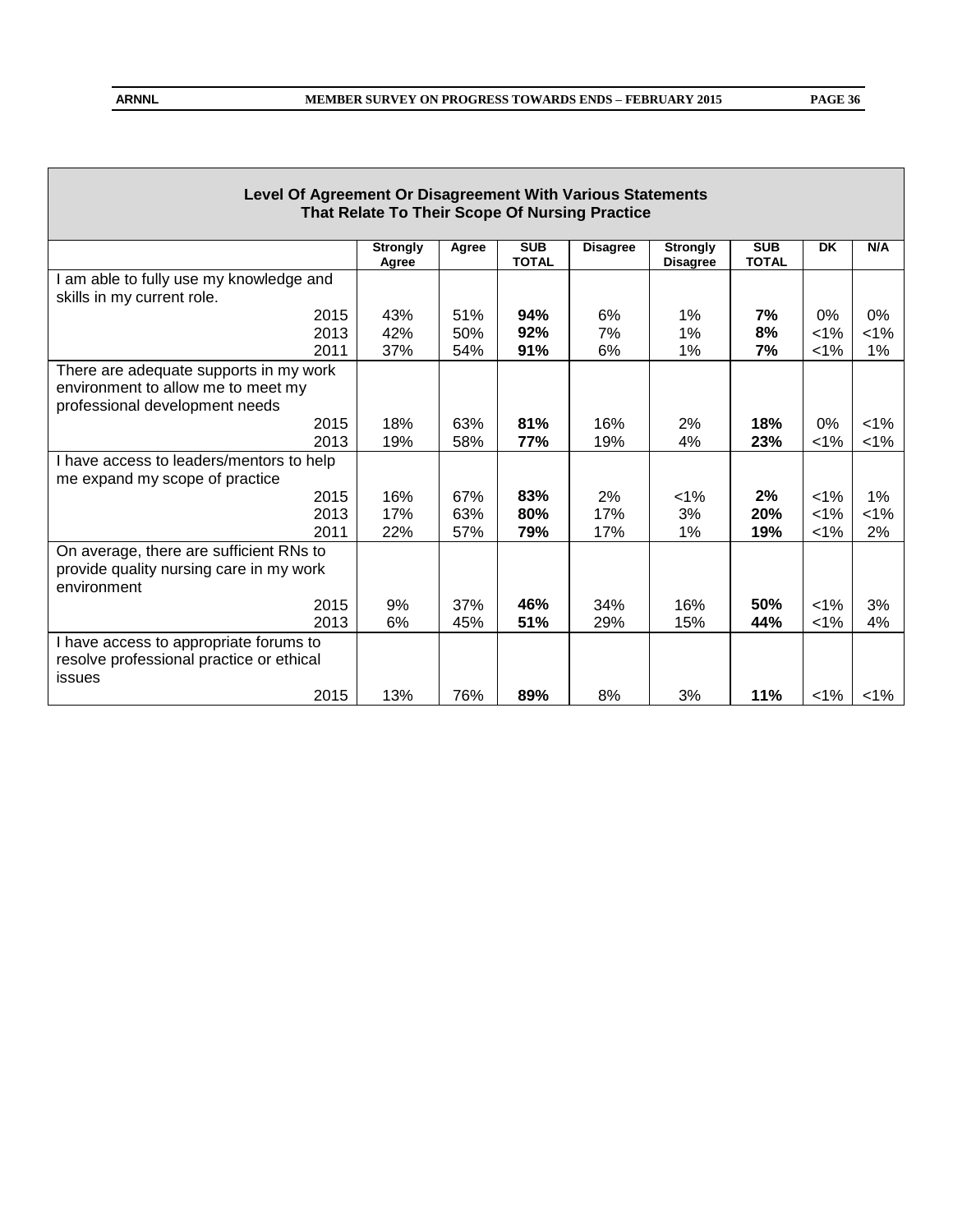|                                                                                                                  | A Higher Than Average Proportion Of The Following Segments 'Strongly Agreed' or 'Disagreed/Strongly<br>Disagreed'<br>With Various Statements About Their Scope of Practice                                                                                                         |                                                                                                                                                                                                                                                                                                                                                           |  |  |  |  |  |  |
|------------------------------------------------------------------------------------------------------------------|------------------------------------------------------------------------------------------------------------------------------------------------------------------------------------------------------------------------------------------------------------------------------------|-----------------------------------------------------------------------------------------------------------------------------------------------------------------------------------------------------------------------------------------------------------------------------------------------------------------------------------------------------------|--|--|--|--|--|--|
|                                                                                                                  | <b>Strongly Agree</b>                                                                                                                                                                                                                                                              | <b>Disagree/Strongly Disagree</b>                                                                                                                                                                                                                                                                                                                         |  |  |  |  |  |  |
| I am able to fully use my<br>knowledge and skills in my<br>current role.                                         | Those working in Community Health Centres<br>(54%)<br>Those working in Community Health (53%)<br>$\blacksquare$<br>Those aged 60 or more (53%)<br>$\blacksquare$<br>Those with more than 20 years' experience<br>٠<br>(51%)<br>Those in the Eastern region (51%)<br>$\blacksquare$ | Those working in nursing homes<br>٠<br>(15%)<br>Those in the 'rest of Avalon'<br>region (12%)<br>Those in Admin/Management<br>(17%)                                                                                                                                                                                                                       |  |  |  |  |  |  |
| There is adequate supports in<br>my work environment to allow<br>me to meet my professional<br>development needs | Those working in Community Health Centres<br>٠<br>(31%)<br>• Those with more than 20 years' experience<br>(23%)<br>Those aged 60 or more (25%)<br>Those in the Eastern region (24%)                                                                                                | Those working in Community<br>$\blacksquare$<br>Health Centres (31%)<br>• Those working in Nursing Homes<br>(30%)<br>Those in the 'rest of Avalon' region<br>(24%)<br>Those in Central region (25%)<br>٠<br>Those in Labrador-Grenfell region<br>(31%)<br>• Those in Admin/Management<br>(26%)<br>• Those in Educational areas of<br>responsibility (30%) |  |  |  |  |  |  |
| I have access to<br>leaders/mentors to help me<br>expand my scope of practice                                    | Those employed in Educational Institutions<br>(50%)<br>Those aged 20 to 29 (21%)<br>٠<br>Those in the St. John's region (21%)                                                                                                                                                      | Those aged 30 to 39<br>Those employed in Nursing Homes<br>(25%)<br>Those working in Community<br>Health Centres (23%)<br>Those in the 'rest of Avalon' region<br>(24%)<br>Those in Labrador-Grenfell region<br>$\blacksquare$<br>(31%)                                                                                                                    |  |  |  |  |  |  |
| On average, there are<br>sufficient RNs to provide<br>quality nursing care in my<br>work environment             | Those employed in Community Health<br>٠<br>centres (61%)<br>Those aged 60 or more (53%)<br>Those in Admin/Management (51%)<br>$\blacksquare$                                                                                                                                       | • Those employed in Nursing Homes<br>(77%)<br>Those with 1-10 years' experience<br>(60%)<br>Those aged 20 to 29 (61%)<br>Those in the 'rest of Avalon' region<br>(68%)                                                                                                                                                                                    |  |  |  |  |  |  |
| I have access to appropriate<br>forums to resolve<br>professional practice or<br>ethical issues                  | Those employed in Educational Institutions<br>٠<br>(24%)<br>Those employed in Community Health<br>centres (23%)<br>Those in the Eastern region (22%)<br>п<br>Those in Admin/Management (23%)                                                                                       | • Those employed in Community<br>Health centres (20%)<br>Those in the rest of Avalon region<br>٠<br>(16%)<br>Those in the Eastern region (16%)<br>Those in the Labrador-Grenfell<br>region (23%)                                                                                                                                                          |  |  |  |  |  |  |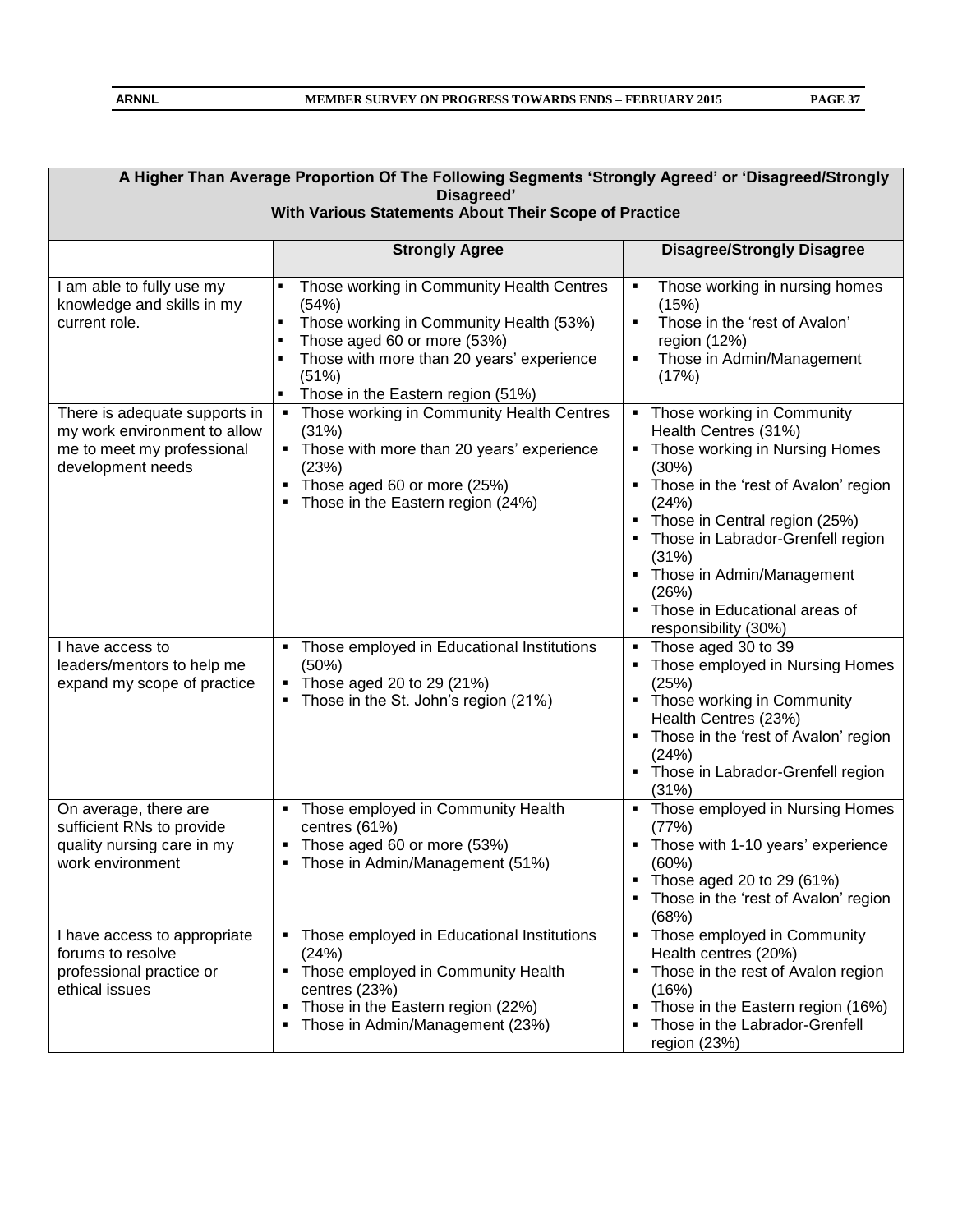#### **2.6.4 Level of Agreement or Disagreement with Various Statements About the Model of Care Delivery that is Used in their Practice Environment**

New to this survey, members were asked for their level of agreement or disagreement with various statements about the model of care delivery that is used in their practice environment.

For the most part it appears that the model of care delivery used in practice environments works as it 'allows RNs to work to their full scope of practice' (85% agree), 'enables RNs to develop therapeutic relationships with clients' (74% agree), and 'supports continuity of client care' (72% agree). However, less than two-thirds of members felt their model of care delivery 'allows for Safe and appropriate RN-Client assignment' (63% agree).

On the latter point, this dovetails with an earlier response where only 46% of members agreed that 'there are sufficient RNs to provide quality nursing care in their work environment'.

| Level Of Agreement Or Disagreement With Various Statements<br>About the Model of Care Delivery That is Used in Their Practice Environment |                          |       |                     |                 |                                    |                            |        |     |
|-------------------------------------------------------------------------------------------------------------------------------------------|--------------------------|-------|---------------------|-----------------|------------------------------------|----------------------------|--------|-----|
|                                                                                                                                           | <b>Strongly</b><br>Agree | Agree | <b>SUB</b><br>TOTAL | <b>Disagree</b> | <b>Strongly</b><br><b>Disagree</b> | <b>SUB</b><br><b>TOTAL</b> | DK     | N/A |
| Allows RNs to work to their full scope of<br>practice                                                                                     | 18%                      | 67%   | 85%                 | 9%              | 1%                                 | 10%                        | $<1\%$ | 5%  |
| Enables RNs to develop therapeutic<br>relationships with clients                                                                          | 15%                      | 59%   | <b>74%</b>          | 15%             | 3%                                 | 18%                        | 1%     | 7%  |
| Supports continuity of client care                                                                                                        | 13%                      | 59%   | 72%                 | 17%             | 4%                                 | 21%                        | $1\%$  | 6%  |
| Allows for safe and appropriate RN-Client<br>6%<br>63%<br>$<1\%$<br>10%<br>53%<br>26%<br>4%<br>30%<br>assignment                          |                          |       |                     |                 |                                    |                            |        |     |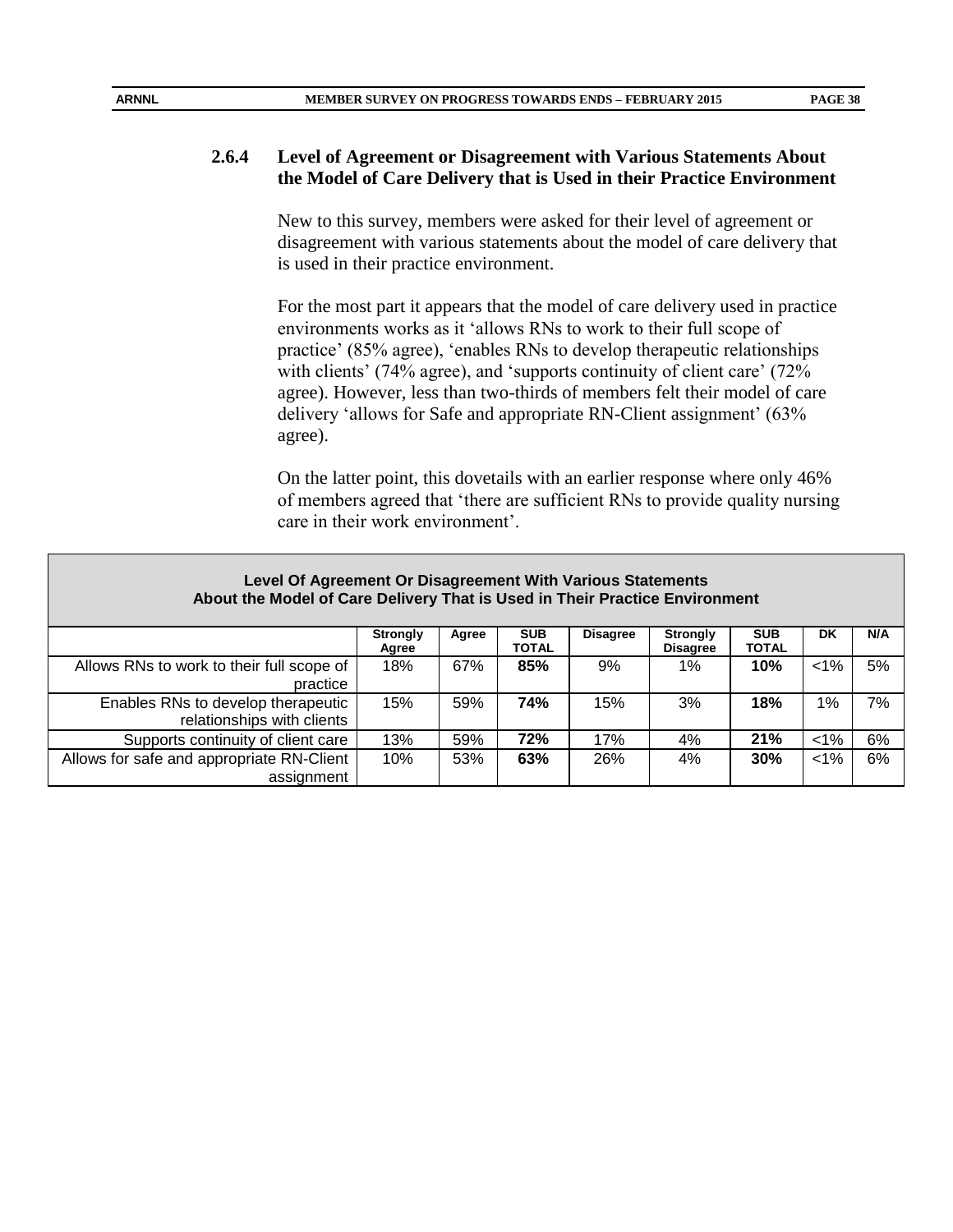## **2.6.5 How Frequently Used ARNNL's 'Standards For Nursing Practice'**

Fewer members to this survey (69% versus 83% in 2013 and 70% in 2011) indicated that they have referred to the Standards for Nursing Practice either 'often' (29% versus 46% in 2011 and 32% in 2011) or 'occasionally' (40% versus 37% in 2013 and 38% in 2011). Another 19% (versus 12% in 2013 and 18% in 2011) said they had 'rarely' referenced it while 11% (versus 6% in 2013 and 9% in 2011) said they never referred to the publication at all.

| How frequently have you used ARNNL's 'Standards For Nursing Practice'? |                  |                |                  |                |                  |                |  |  |
|------------------------------------------------------------------------|------------------|----------------|------------------|----------------|------------------|----------------|--|--|
|                                                                        | 2011             |                | 2013             |                | 2015             |                |  |  |
|                                                                        | <b>Frequency</b> | <b>Percent</b> | <b>Frequency</b> | <b>Percent</b> | <b>Frequency</b> | <b>Percent</b> |  |  |
|                                                                        |                  |                |                  |                |                  |                |  |  |
| <b>Often</b>                                                           | 162              | 32             | 184              | 46             | 145              | 29             |  |  |
|                                                                        |                  |                |                  |                |                  |                |  |  |
| <b>Occasionally</b>                                                    | 190              | 38             | 148              | 37             | 201              | 40             |  |  |
| <b>Rarely</b>                                                          | 89               | 18             | 47               | $12 \,$        | 96               | 19             |  |  |
|                                                                        |                  |                |                  |                |                  |                |  |  |
| <b>Never</b>                                                           | 44               | 9              | 23               | 6              | 55               | 11             |  |  |
|                                                                        |                  |                |                  |                |                  |                |  |  |
| Can't recall                                                           | 16               | 3              | 0                | 0              | 3                | 1              |  |  |
|                                                                        |                  |                |                  |                |                  |                |  |  |
| <b>Total</b>                                                           | 501              | 100            | 402              | 100            | 500              | 100            |  |  |
|                                                                        |                  |                |                  |                |                  |                |  |  |

Those who indicated using ARNNL's Standards for Nursing Practice 'often' included a higher than average (29%) proportion of the following segments:

- $\blacksquare$  Those working in educational institutions (53%)
- Those aged 20 to 29  $(35%)$
- Those in Central region (35%)
- Those whose primary area of responsibility is education  $(41\%)$

Those who said they 'never' refer to ARNNL's Standards for Nursing Practice included a higher than average (11%) proportion of the following segments:

Those aged 60 or more (16%)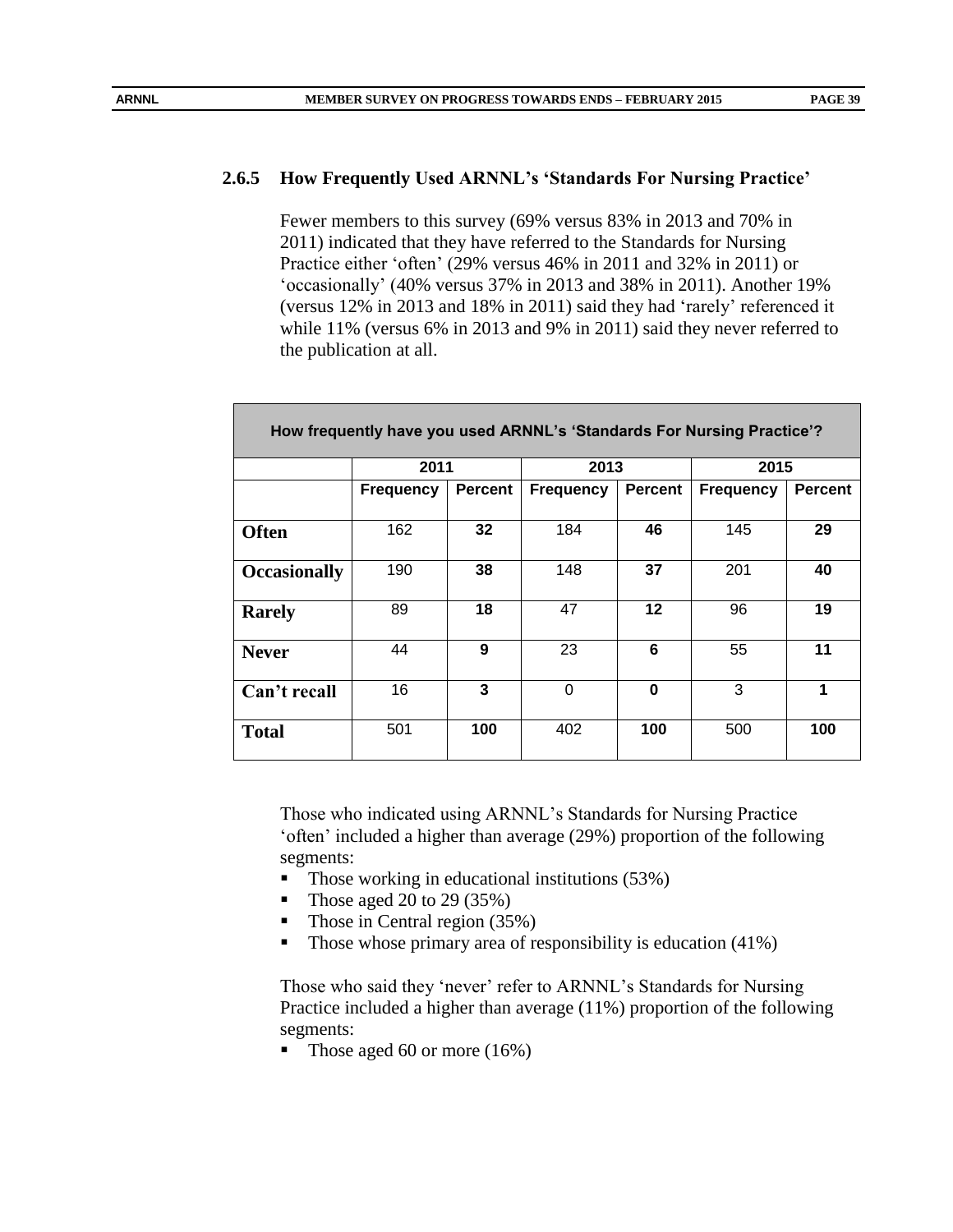#### **2.6.6. Reasons For Consulting ARNNL's 'Standards For Nursing Practice' Publication**

When asked why they consulted the Standards for Nursing Practice publication over one in three (35% versus 36% in 2013, 56% in 2011 and 25% in 2007) members referred to it to 'determine that what they are doing is ethical nursing practice/to take action on a nursing practice or ethical problem at work'. Another 32% (versus 32% in 2013, 22% in 2011 and 20% in 2007) said that they simply referred to the publication for 'general information/refresher/ to browse through it/see new standards'. Other uses were each mentioned by 4% or fewer respondents.

| <b>All responses</b>                                                           |                 |                 |                   |                   |
|--------------------------------------------------------------------------------|-----------------|-----------------|-------------------|-------------------|
|                                                                                | 2007<br>(N=187) | 2011<br>(N=439) | 2013<br>$(N=379)$ | 2015<br>$(N=445)$ |
| For study purposes/used it during participation in an educational              |                 |                 |                   |                   |
| program/as a basic nursing student                                             | 31%             | 8%              | 15%               | 8%                |
| General information/refresher/review/browse through it/to see<br>new standards | 20%             | 22%             | 32%               | 32%               |
| To determine that what you are doing is ethical nursing                        |                 |                 |                   |                   |
| practice/to take action on an ethical problem/to take action on a              | 25%             | 56%             | 36%               | 35%               |
| nursing practice problem at work                                               |                 |                 |                   |                   |
| For CPP/License renewal/Accreditation                                          |                 | $\blacksquare$  |                   | 4%                |
| Use it as a research tool                                                      | 14%             | 6%              | 1%                | 2%                |
| To guide program development                                                   | 9%              | 3%              | 6%                | 1%                |
| To confirm patient safety issues/to check policies                             | 6%              | 2%              | 3%                | 3%                |
| To justify what you do as a RN/explain to others what RNs do                   | 6%              |                 | 2%                | 2%                |
| Job requirements for orientation of new staff/teaching                         | 4%              | 1%              | 4%                | 7%                |
| To check legal/libel issues/to check procedure for official inquiry            | 4%              | $< 1\%$         | 3%                | 1%                |
| Information for client care                                                    | 3%              | 2%              | 8%                | 1%                |
| Assess your competence to practice                                             | 2%              | 2%              | 2%                | $< 1\%$           |
| Assess expectations for practice/performance evaluation                        | 1%              | $1\%$           | 2%                | 1%                |
| Other                                                                          | 2%              | 4%              | 2%                | 2%                |
| Don't know                                                                     | 8%              | 6%              | 10%               | 12%               |
| TOTAL                                                                          | 100%            | 100%            | 100%              | 100%              |

**Why did you consult the Standards for Nursing Practice? All responses** 

**NOTE: Total adds to more than 100% due to multiple responses.**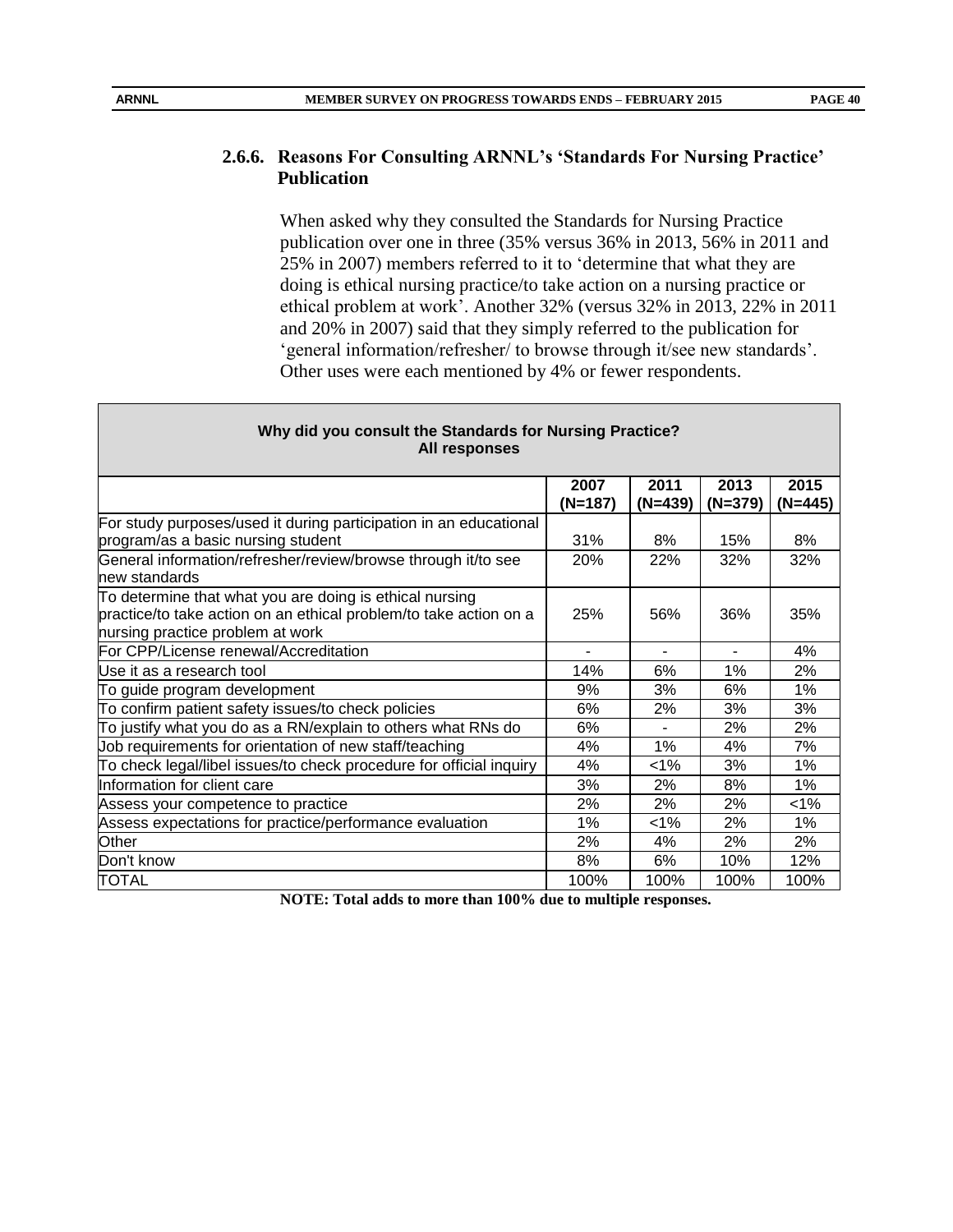#### **2.6.7 How Frequently Used CNA's Code Of Ethics**

Just under half (47% down significantly from 63% in 2013 and versus 51% in 2011) of all members indicated that they have referred to the Code of Ethics either often or occasionally (versus 69% for The Standards for Nursing Practice).

Of these 47%, members indicated they referred to The Code of Ethics 'often' (18% down from 33% in 2013 and 24% in 2011) or 'occasionally' (29% versus 30% in 2013 and 27% in 2011). Another 25% (versus 22% in 2013 and 26% in 2011) said they had 'rarely' referenced it while 27% (up significantly from 14% in 2013 and versus 19% in 2011) said they 'never' referred to the publication at all.

| How frequently have you used CNA's Code of Ethics? |                  |                |                  |                |                  |                |  |  |
|----------------------------------------------------|------------------|----------------|------------------|----------------|------------------|----------------|--|--|
|                                                    | 2011             |                | 2013             |                | 2015             |                |  |  |
|                                                    | <b>Frequency</b> | <b>Percent</b> | <b>Frequency</b> | <b>Percent</b> | <b>Frequency</b> | <b>Percent</b> |  |  |
| <b>Often</b>                                       | 118              | 24             | 132              | 33             | 92               | 18             |  |  |
| <b>Occasionally</b>                                | 136              | 27             | 122              | 30             | 147              | 29             |  |  |
| <b>Rarely</b>                                      | 130              | 26             | 89               | 22             | 125              | 25             |  |  |
| <b>Never</b>                                       | 93               | 19             | 57               | 14             | 133              | 27             |  |  |
| Can't recall                                       | 24               | 5              | 2                | 1              | 3                | 1              |  |  |
| <b>Total</b>                                       | 501              | 100            | 402              | 100            | 500              | 100            |  |  |

Those who indicated using CNA's Code of Ethics 'often' included a higher than average (18%) proportion of the following segments:

- $\blacksquare$  Those working in educational institutions (47%)
- Those aged 20 to 29  $(28%)$
- Those aged 30 to 39 (23%)
- Those with 1 to 10 years' experience  $(26%)$
- Those in the Central region (23%)
- $\blacksquare$  Those in education (30%)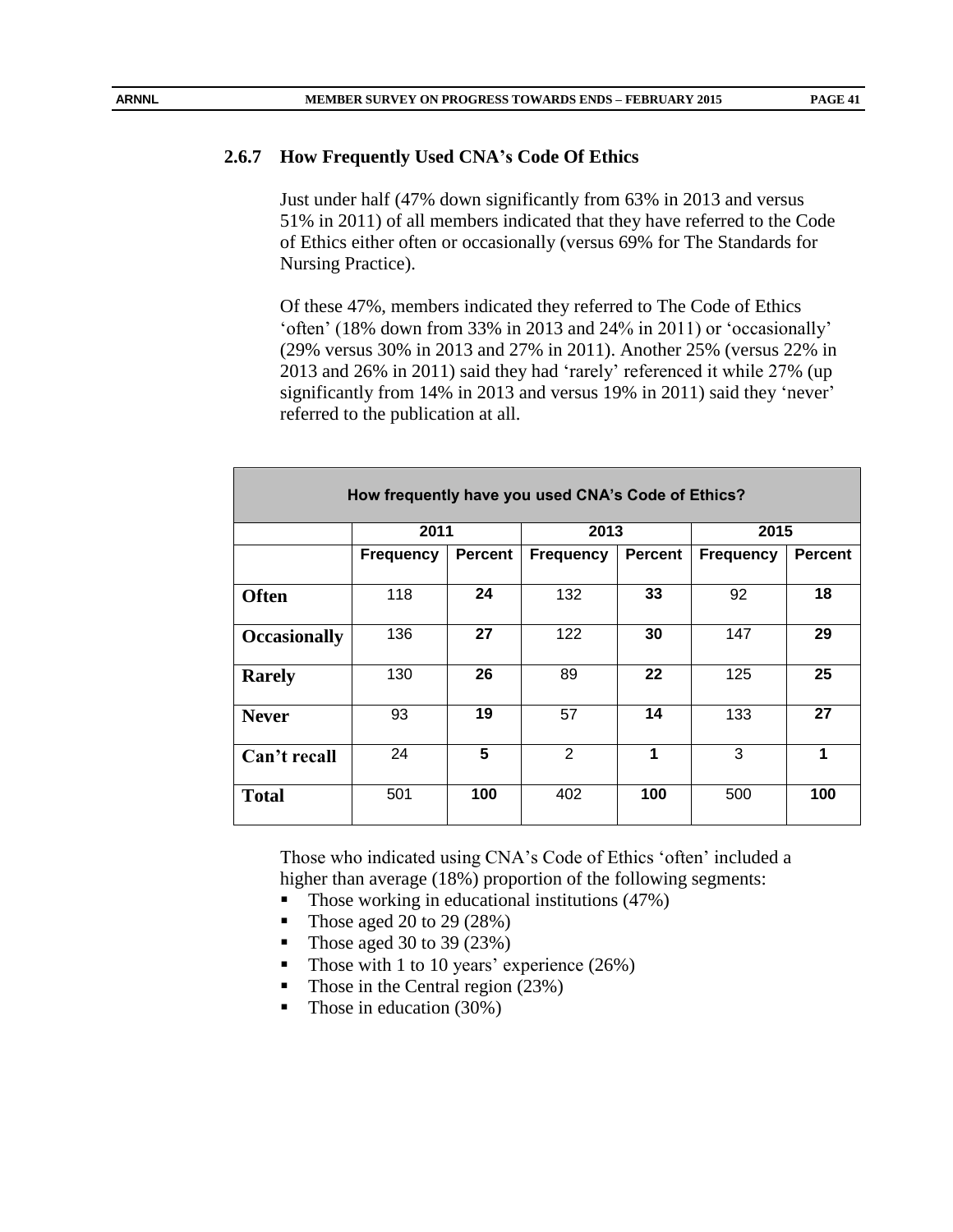#### **2.6.8 Reasons For Consulting The Code Of Ethics For Registered Nurses**

When asked why they consulted the Code of Ethics 41% (versus 41% in 2013, 56% in 2011 and 23% in 2007) said it was 'to take action on a nursing practice or ethical problem/confirm ethics', 30% (versus 31% in 2013, 21% in 2011 and 26% in 2007) referred to it for 'selfinterest/general information/reference/browse through it', 5% (down from 12% in 2013, 10% in 2011 and 46% in 2007) said they used it 'for study purposes/during participation in an educational program/basic nursing student', while 5% mentioned using it for 'job requirements for orientation of new staff for teaching purposes' and 3% (versus 4% in 2013, 5% in 2011 and 14% in 2007) used the Code of Ethics 'as a research tool'. Other uses were each mentioned by 2% or fewer of respondents.

| Why did you consult the Code of Ethics for Registered Nurses?<br>All responses                                                                                                                                                                                           |                 |                   |                   |                   |
|--------------------------------------------------------------------------------------------------------------------------------------------------------------------------------------------------------------------------------------------------------------------------|-----------------|-------------------|-------------------|-------------------|
|                                                                                                                                                                                                                                                                          | 2007<br>(N=203) | 2011<br>$(N=387)$ | 2013<br>$(N=339)$ | 2015<br>$(N=364)$ |
| To determine that what you are doing is ethical nursing<br>practice/to take action on a nursing practice problem at work/to<br>confirm patients ethics/problems/dilemmas/to take action on an<br>unsafe practice by someone else/to take action on an ethical<br>problem | 23%             | 56%               | 41%               | 41%               |
| Self-interest/general info/reference/ browse through it                                                                                                                                                                                                                  | 26%             | 21%               | 31%               | 30%               |
| For study purposes/used it during participation in an educational<br>program/as a basic nursing student                                                                                                                                                                  | 46%             | 10%               | 12%               | 5%                |
| Job requirements for orientation of new staff/for teaching<br>purposes                                                                                                                                                                                                   | 4%              | 2%                | 3%                | 5%                |
| lUse it as a research tool                                                                                                                                                                                                                                               | 14%             | 5%                | 4%                | 3%                |
| To be used in an official inquiry                                                                                                                                                                                                                                        | 2%              |                   |                   | 2%                |
| To guide program development                                                                                                                                                                                                                                             | 5%              | 2%                | 4%                | $< 1\%$           |
| To justify what you do as a RN                                                                                                                                                                                                                                           | 3%              | 2%                | 1%                | 1%                |
| Information for client care                                                                                                                                                                                                                                              | 3%              | 2%                | 9%                | 1%                |
| Assess expectations for practice/for evaluation                                                                                                                                                                                                                          | 2%              | 2%                | ÷.                | $1\%$             |
| Explain to other RNs ethical beliefs and values                                                                                                                                                                                                                          | 1%              | $1\%$             | 2%                | $< 1\%$           |
| To discuss issues with a workplace Rep                                                                                                                                                                                                                                   | 1%              | $< 1\%$           | ۰                 | $< 1\%$           |
| Involved in the development of this publication                                                                                                                                                                                                                          | 5%              |                   |                   | $< 1\%$           |
| Other                                                                                                                                                                                                                                                                    |                 | 5%                | $1\%$             | $1\%$             |
| Don't know                                                                                                                                                                                                                                                               | 4%              | 8%                | 9%                | 12%               |
| TOTAL                                                                                                                                                                                                                                                                    | 100%            | 100%              | 100%              | 100%              |

**NOTE: Total adds to more than 100% due to multiple responses.**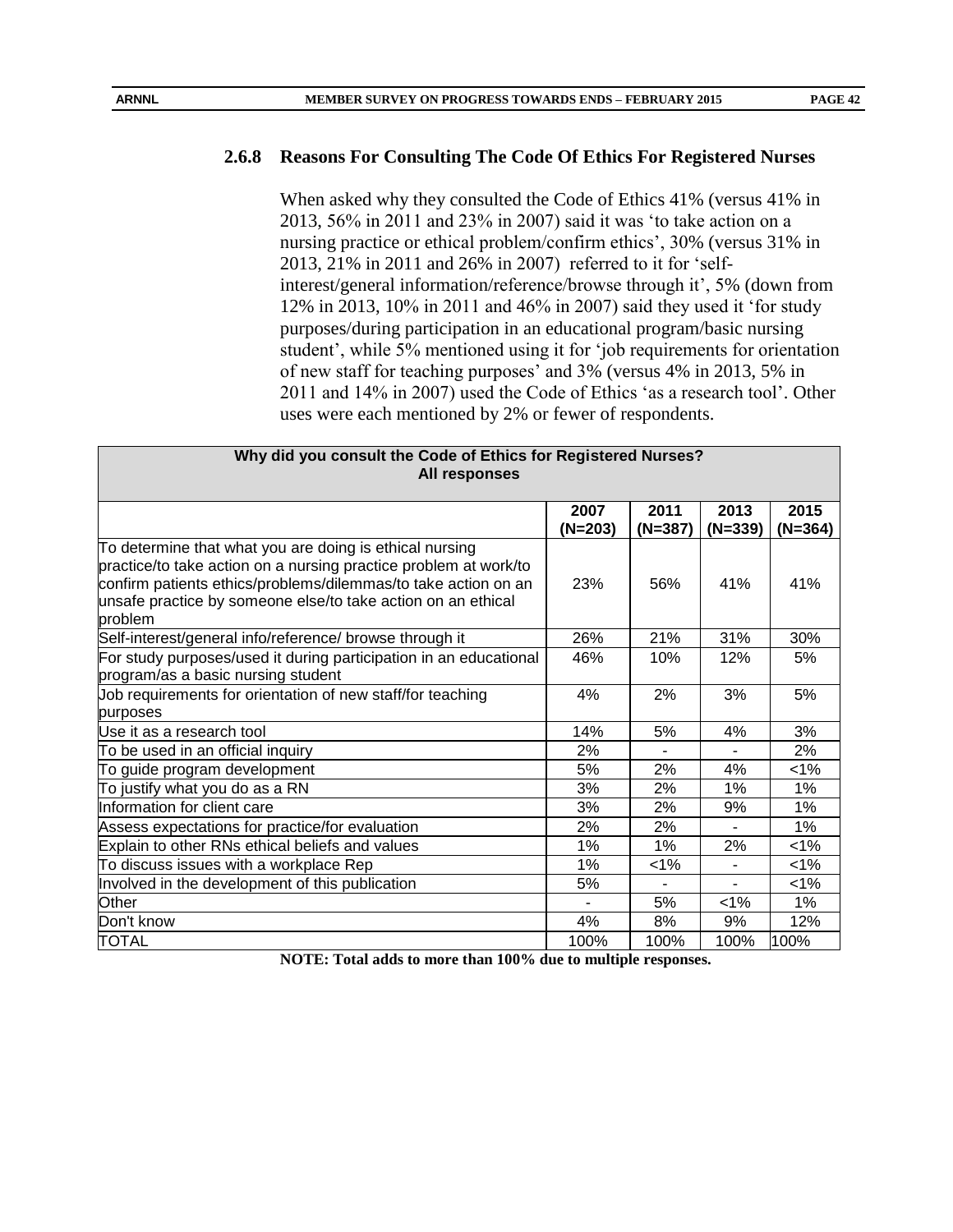# **2.7 SAFETY/QUALITY CARE**

**ARNNL** 

# **2.7.1 Level Of Agreement Or Disagreement With Various Statements About RN's Role In Proactively Advocating For Quality Client Care**

The level of agreement with the various statements suggest that members feel they proactively advocate for quality client care whenever they can via 'taking action to improve quality care' (93% versus 97% in 2013 and 96% in 2011), 'participating in decision making regarding client care standards' (92% versus 85% in 2013 and 88% in 2011), and 'having autonomy to make decisions about their professional practice' (86% versus 84% in 2013 and 86% in 2011).

New to this survey, 88% of members agreed that 'nurses in their area of practice advance awareness of the importance of health promotion, illness prevention and management of chronic diseases'.

| would like for you to tell us your perception - if you 'strongly agree', 'agree', 'disagree', or 'strongly disagree' with<br>each. The first one is  |                          |            |                 |                                    |                    |             |
|------------------------------------------------------------------------------------------------------------------------------------------------------|--------------------------|------------|-----------------|------------------------------------|--------------------|-------------|
| <b>ROTATE STATEMENTS</b>                                                                                                                             | <b>Strongly</b><br>Agree | Agree      | <b>Disagree</b> | <b>Strongly</b><br><b>Disagree</b> | D.K.               | N/A         |
| Nurses in my area of practice have<br>autonomy to make decisions about their<br>professional practice                                                |                          |            |                 |                                    |                    |             |
| 2015                                                                                                                                                 | 16%                      | 70%        | 10%             | $2\%$                              | 1%                 | $1\%$       |
| 2013<br>2011                                                                                                                                         | 23%<br>22%               | 61%<br>64% | 13%<br>11%      | 3%<br>1%                           | $< 1\%$<br>$< 1\%$ | $1\%$<br>1% |
| Nurses in my area of practice participate in<br>decision making regarding client care<br>standards                                                   |                          |            |                 |                                    |                    |             |
| 2015                                                                                                                                                 | 24%                      | 68%        | 4%              | 1%                                 | $1\%$              | 2%          |
| 2013<br>2011                                                                                                                                         | 26%<br>26%               | 59%<br>62% | 13%<br>9%       | 1%<br>1%                           | $1\%$<br>$< 1\%$   | 1%<br>2%    |
| Nurses in my area of practice take action to<br>improve quality care                                                                                 |                          |            |                 |                                    |                    |             |
| 2015                                                                                                                                                 | 24%                      | 69%        | 4%              | $1\%$                              | $1\%$              | $1\%$       |
| 2013                                                                                                                                                 | 32%                      | 65%        | 2%              | 1%                                 | $< 1\%$            | $< 1\%$     |
| 2011                                                                                                                                                 | 32%                      | 64%        | 3%              | <1%                                | $1\%$              | 2%          |
| Nurses in my area of practice advance<br>awareness of the importance of health<br>promotion, illness prevention and<br>management of chronic disease |                          |            |                 |                                    |                    |             |
| 2015                                                                                                                                                 | 20%                      | 68%        | 8%              | $1\%$                              | 1%                 | 4%          |

#### **Perceptions About RN's Role In Proactively Advocating For Quality Client Care**

I am now going to read a list of statements about RN's role in proactively advocating for quality client care. I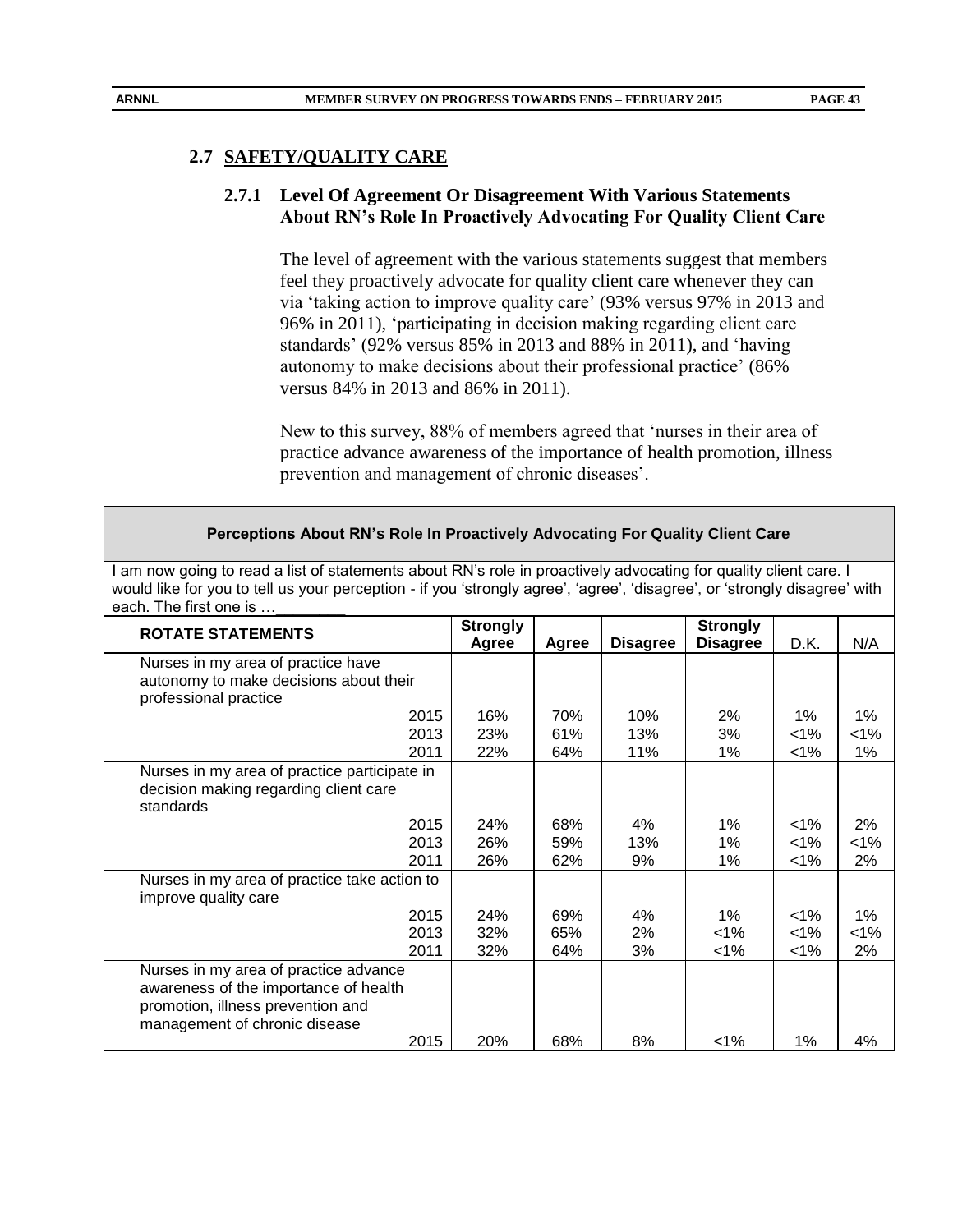# **2.7.2 Incidence Of Having Been Involved In A Proactive Action To Improve Quality Of Care In Your Area Of Practice**

Members were asked if they had been involved in a proactive action to improve the quality of care in their area of practice during the past year and 60% (down from 68% in 2013 and 61% in 2011) members said they had been.

| During the past year, have you yourself been involved in a proactive action to<br>improve the quality of care in your area of practice? |                  |                |                  |                |                  |                |  |  |
|-----------------------------------------------------------------------------------------------------------------------------------------|------------------|----------------|------------------|----------------|------------------|----------------|--|--|
|                                                                                                                                         | 2011             |                | 2013             |                | 2015             |                |  |  |
|                                                                                                                                         | <b>Frequency</b> | <b>Percent</b> | <b>Frequency</b> | <b>Percent</b> | <b>Frequency</b> | <b>Percent</b> |  |  |
|                                                                                                                                         |                  |                |                  |                |                  |                |  |  |
| Yes                                                                                                                                     | 285              | 61             | 272              | 68             | 300              | 60             |  |  |
|                                                                                                                                         |                  |                |                  |                |                  |                |  |  |
| N <sub>0</sub>                                                                                                                          | 171              | 36             | 124              | 31             | 194              | 39             |  |  |
|                                                                                                                                         |                  |                |                  |                |                  |                |  |  |
| Can't                                                                                                                                   | 14               | 3              | 6                | $\mathbf{2}$   | 6                | 1              |  |  |
| Recall/Don't                                                                                                                            |                  |                |                  |                |                  |                |  |  |
| know                                                                                                                                    |                  |                |                  |                |                  |                |  |  |
| <b>Total</b>                                                                                                                            | 470              | 100            | 402              | 100            | 500              | 100            |  |  |
|                                                                                                                                         |                  |                |                  |                |                  |                |  |  |

Those who indicated being involved in a proactive action to improve the quality of care in their area of practice during the past year included a higher than average (60%) proportion of the following segments:

- Those working in community health  $(69\%)$
- $\blacksquare$  Those working in community health centres (85%)
- Those in the Eastern region  $(73%)$
- $\blacksquare$  Those in the Labrador-Grenfell region (81%)
- Those working in admin/management (89%)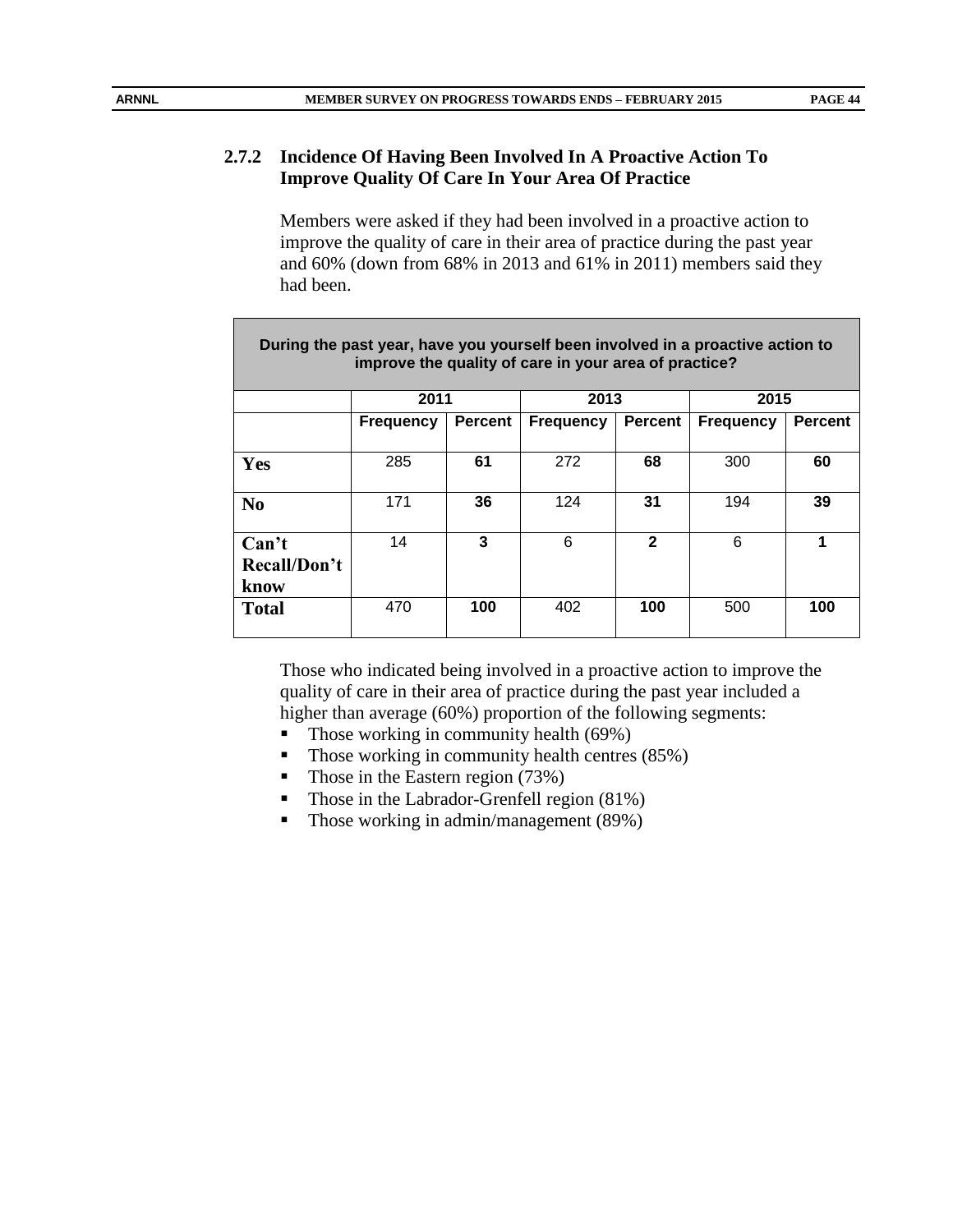# **2.7.3 Incidence Of Having Any Concerns About Client Care During The Past Year In Your Area Of Practice**

When asked if they had any concerns about client care during the past year in their area of practice, 56% responded 'yes' (versus 61% in 2013, 50% in 2011 and 48% in 2007). Correspondingly, 43% said 'no' (versus 38% in 2013, 50% in 2011 and 51% in 2007.

| During the past year in your area of practice, have you<br>had any concerns about client care? |                  |                |                  |                |                  |                |  |  |
|------------------------------------------------------------------------------------------------|------------------|----------------|------------------|----------------|------------------|----------------|--|--|
|                                                                                                | 2011             |                | 2013             |                | 2015             |                |  |  |
|                                                                                                | <b>Frequency</b> | <b>Percent</b> | <b>Frequency</b> | <b>Percent</b> | <b>Frequency</b> | <b>Percent</b> |  |  |
|                                                                                                |                  |                |                  |                |                  |                |  |  |
| Yes                                                                                            | 250              | 50             | 247              | 61             | 280              | 56             |  |  |
| N <sub>0</sub>                                                                                 | 248              | 50             | 154              | 38             | 217              | 43             |  |  |
| Can't                                                                                          | 3                | .6             | 1                | 1              | 3                | 1              |  |  |
| Recall/Don't                                                                                   |                  |                |                  |                |                  |                |  |  |
| know                                                                                           |                  |                |                  |                |                  |                |  |  |
| <b>Total</b>                                                                                   | 501              | 100            | 402              | 100            | 500              | 100            |  |  |

Those who indicated having concerns about client care during the past year included a higher than average (56%) proportion of the following segments:

- $\blacksquare$  Those working in nursing homes (68%)
- Those working in Community Health Centres (62%)
- Those with 1 to 10 years' experience  $(62\%)$
- Those aged 20 to 29  $(62\%)$
- Those working in the Western region  $(67%)$
- Those working in Central region  $(64%)$
- Those working in admin/management  $(69\%)$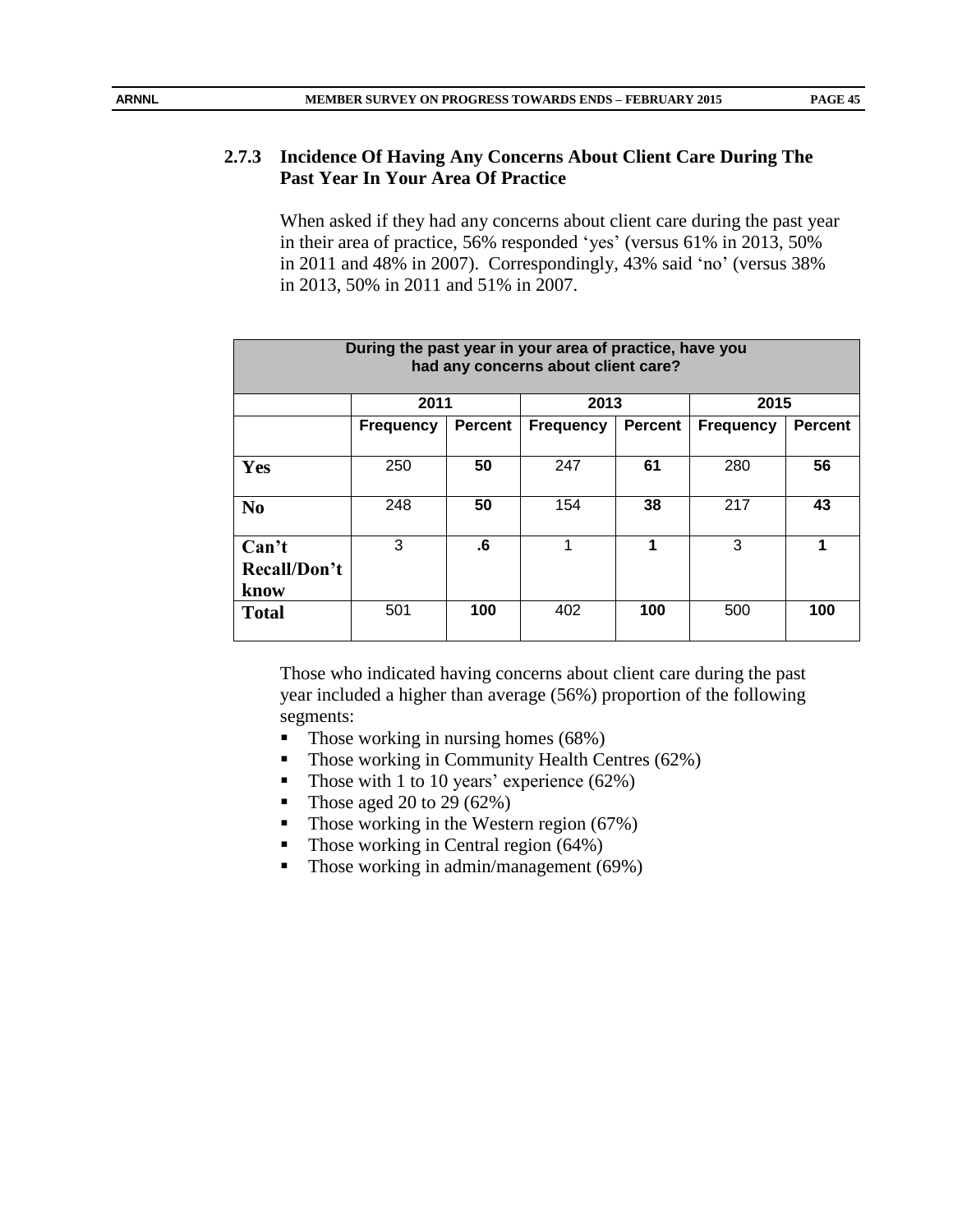#### **2.7.4 What, If Anything, Was Done To Resolve Most Recent Concern About Client Care**

The 56% who indicated having any concerns about client care in the past year were asked what, if anything, they did to resolve the concern. As in previous surveys, the majority said that they 'talked to their supervisor/ manager' (69% versus 71% in 2013, 66% in 2011 and 74% in 2007). Another 14% (up from 5% in 2013, 9% in 2011 and 16% in 2007) 'filled out a Professional Practice Occurrence form/referred to the Professional Practice Committee' and 11% (versus 17% in 2013, 12% in 2011 and 7% in 2007) consulted colleagues/co-workers'. Another 11% (versus 3% in 2013, 6% in 2011 and 5% in 2007) 'referred to others such as Doctor/ Social Services/Social worker'

Other alternatives were each mentioned by fewer than 5% of members including, 'reported problems to higher level employees', 'consulted with ARNNL staff/referred to ARNNL's protocol', 'consulted a union rep', 'did a managerial assessment to correct problem', among other options.

| Thinking about your most recent concern about client safety,<br>what, if anything, did you do to resolve this concern?<br>All responses |                   |                   |                   |                   |  |  |  |
|-----------------------------------------------------------------------------------------------------------------------------------------|-------------------|-------------------|-------------------|-------------------|--|--|--|
|                                                                                                                                         | 2007<br>$(N=240)$ | 2011<br>$(N=249)$ | 2013<br>$(N=247)$ | 2015<br>$(N=280)$ |  |  |  |
| Consulted my manager/supervisor                                                                                                         | 74%               | 66%               | 71%               | 69%               |  |  |  |
| Reported problems to higher level employees                                                                                             | 13%               | 11%               | 0%                | 4%                |  |  |  |
| Filled out a Professional Practice Occurrence form/referred to<br><b>Professional Practice Committee</b>                                | 16%               | 9%                | 5%                | 14%               |  |  |  |
| Consulted my colleagues/co-workers/spoke with the nurse treating the                                                                    |                   |                   |                   |                   |  |  |  |
| client                                                                                                                                  | 7%                | 12%               | 17%               | 11%               |  |  |  |
| Request for extra staff                                                                                                                 | 6%                | 0%                | 0%                | 2%                |  |  |  |
| Referred to other such as doctor/Social Services/Social worker                                                                          | 5%                | 6%                | 3%                | 11%               |  |  |  |
| Implemented policies/standards/procedures                                                                                               | 1%                | 4%                | 0%                | $< 1\%$           |  |  |  |
| Consulted with ARNNL staff/referred to ARNNL's protocol                                                                                 | 4%                | 3%                | 1%                | $1\%$             |  |  |  |
| I didn't do anything/didn't report it/nothing can be changed                                                                            | 3%                | 1%                | 1%                | $0\%$             |  |  |  |
| Took extra care/spent more time with the client                                                                                         | 2%                | 2%                | 0%                | 2%                |  |  |  |
| Consulted union rep/filed a grievance                                                                                                   | 2%                | 2%                | 2%                | 1%                |  |  |  |
| Sought or arranged education                                                                                                            | 0%                | 1%                | 2%                | 1%                |  |  |  |
| Did a managerial assessment to correct problem (action plan)                                                                            | 1%                | $< 1\%$           | 3%                | $1\%$             |  |  |  |
| Spoke with family of client                                                                                                             | 1%                | 1%                | 1%                | $0\%$             |  |  |  |
| Referred to Nursing Council                                                                                                             | 1%                | 0%                | 0%                | $0\%$             |  |  |  |
| Left job because didn't agree with how things were done                                                                                 | 0%                | 0%                | 1%                | 0%                |  |  |  |
| Other                                                                                                                                   | 2%                | 5%                | 5%                | 10%               |  |  |  |
| Don't know                                                                                                                              | 1%                | 2%                | 2%                | 4%                |  |  |  |
| TOTAL                                                                                                                                   | 100.0%            | 100.0%            | 100.0%            | 100.0%            |  |  |  |

**NOTE: Total adds to more than 100% due to multiple responses.**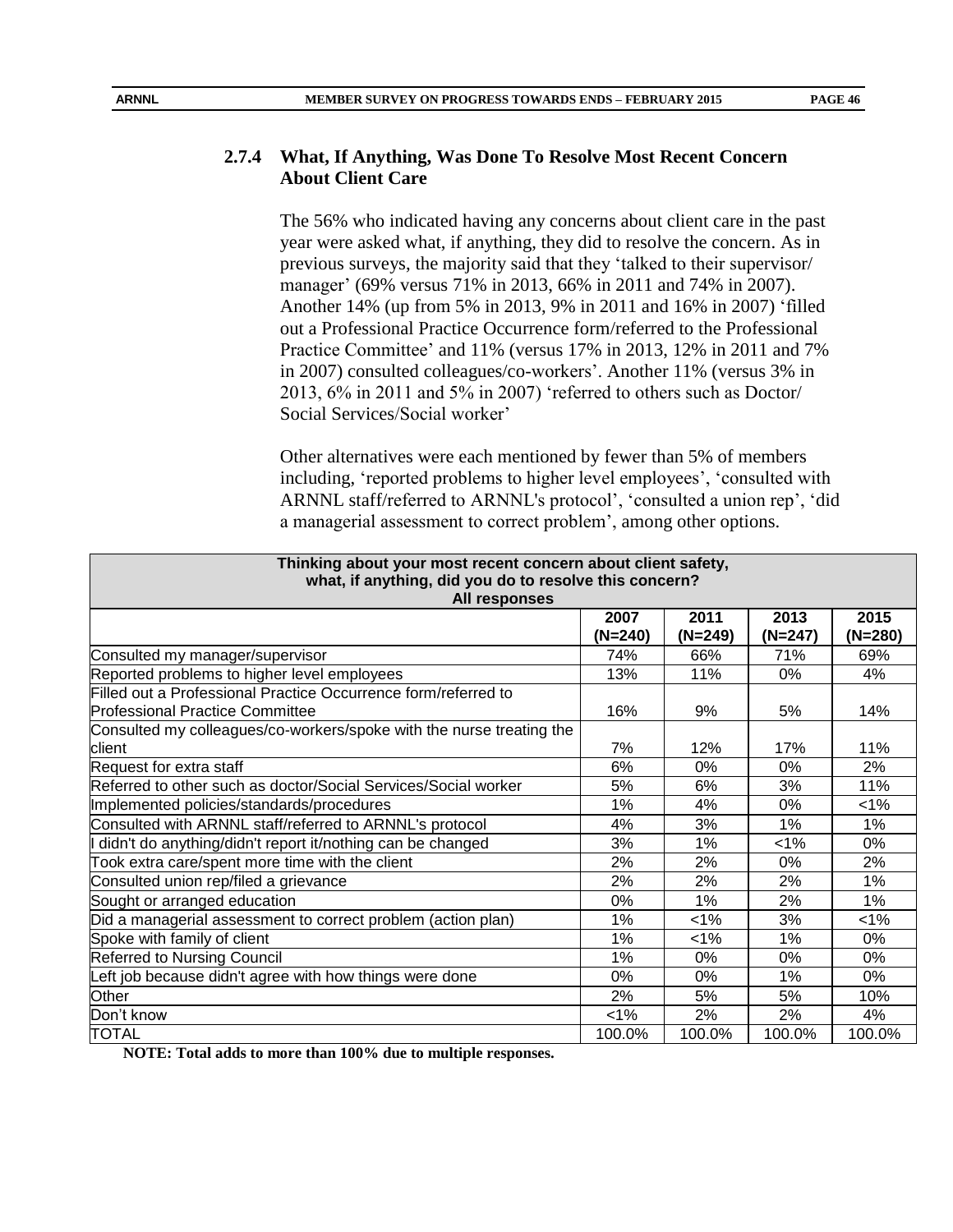# **2.7.5 How Successful Were Your Actions In Addressing The Concern About Client Care**

Just over six in ten (63% versus 62% in 2013 and 63% in 2011) of the members who had concerns about client care said that they were successful in addressing the concern while 33% (versus 34% in 2013 and 32% in 2011) said they weren't successful.

|                                    | How successful were your actions in addressing the concern you had about |                | client care?     |                |                  |                |
|------------------------------------|--------------------------------------------------------------------------|----------------|------------------|----------------|------------------|----------------|
|                                    | 2011                                                                     |                | 2013             |                | 2015             |                |
|                                    | <b>Frequency</b>                                                         | <b>Percent</b> | <b>Frequency</b> | <b>Percent</b> | <b>Frequency</b> | <b>Percent</b> |
| <b>Very</b><br>successful          | 46                                                                       | 19             | 28               | 11             | 51               | 18             |
| Somewhat<br>successful             | 112                                                                      | 45             | 125              | 51             | 127              | 45             |
| Not very<br>successful             | 45                                                                       | 18             | 49               | 20             | 51               | 18             |
| <b>Not</b><br>successful<br>at all | 36                                                                       | 14             | 35               | 14             | 42               | 15             |
| Can't<br>recall                    | 11                                                                       | 4              | 10               | 4              | 9                | 3              |
| <b>Total</b>                       | 250                                                                      | 100            | 247              | 100            | 280              | 100            |

Those who felt they were not successful ('not very' or 'not at all') included a higher than average (33%) proportion of the following segments:

- Those with 1-10 years' experience (38%)
- Those aged 20 to 29  $(44\%)$
- Those in the 'rest of the Avalon' region  $(47%)$
- Those whose primary area of responsibility is in education  $(43%)$

г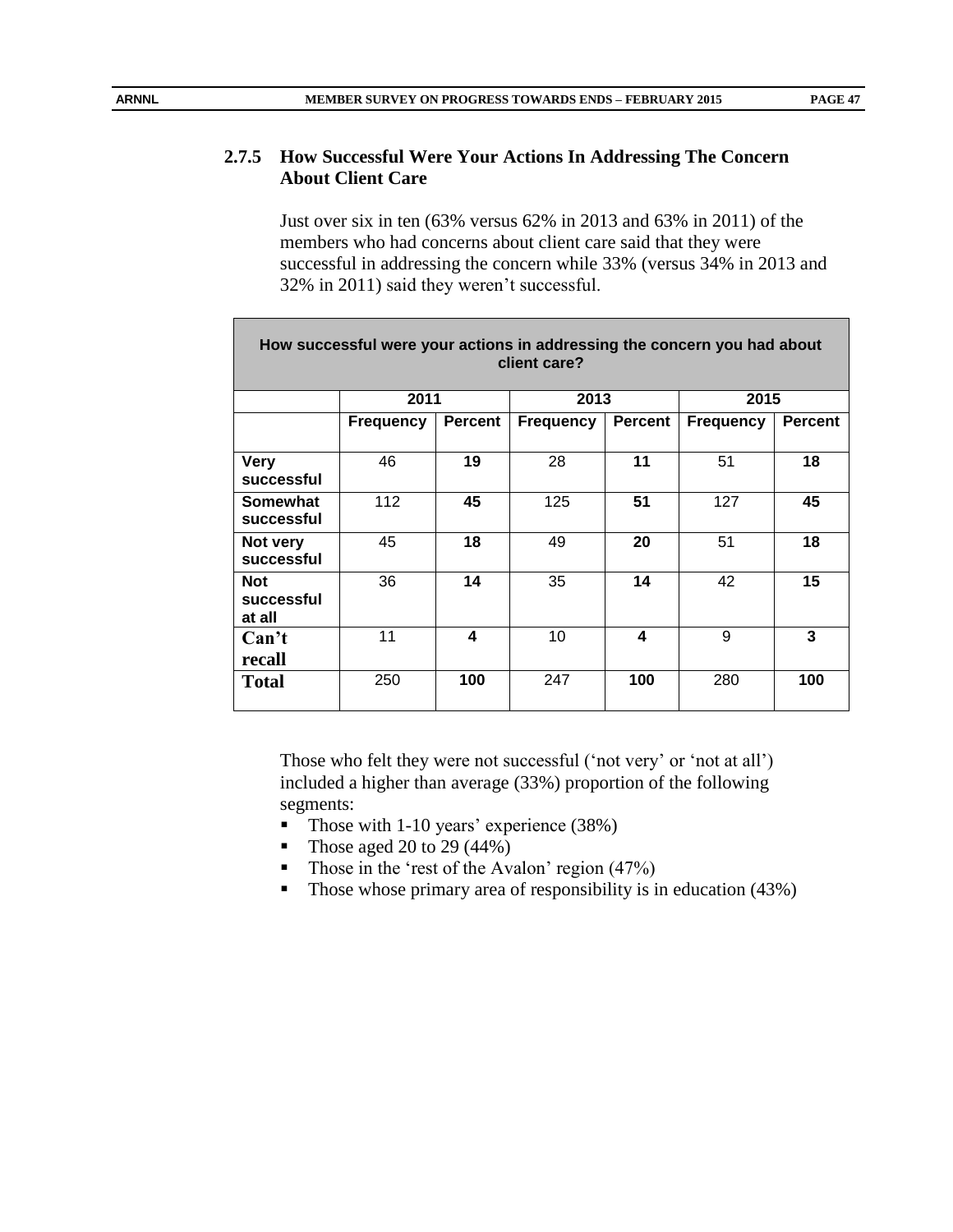# **2.7.6 Incidence Of Participating In A Community Activity In Either A Professional Or Volunteer Capacity In The Past Year**

Just over one in three (37% versus 35% in 2013 and 39% in 2011) members indicated that they have participated in a community activity in either a professional or volunteer capacity in the past year that advances awareness of the importance of health promotion, illness prevention, or management of chronic diseases.

| In the past year have you participated in a community<br>activity in either a professional or volunteer capacity that<br>advances awareness of the importance of health promotion,<br>illness prevention, or management of chronic diseases? |                  |                |                  |                |  |  |  |  |  |  |
|----------------------------------------------------------------------------------------------------------------------------------------------------------------------------------------------------------------------------------------------|------------------|----------------|------------------|----------------|--|--|--|--|--|--|
|                                                                                                                                                                                                                                              | 2013             |                | 2015             |                |  |  |  |  |  |  |
|                                                                                                                                                                                                                                              | <b>Frequency</b> | <b>Percent</b> | <b>Frequency</b> | <b>Percent</b> |  |  |  |  |  |  |
|                                                                                                                                                                                                                                              |                  |                |                  |                |  |  |  |  |  |  |
| Yes                                                                                                                                                                                                                                          | 140              | 35             | 183              | 37             |  |  |  |  |  |  |
| N <sub>0</sub>                                                                                                                                                                                                                               | 261              | 65             | 316              | 63             |  |  |  |  |  |  |
| Can't Recall/                                                                                                                                                                                                                                | 1                | $\cdot$ 2      |                  | $\cdot$        |  |  |  |  |  |  |
| Don't know                                                                                                                                                                                                                                   |                  |                |                  |                |  |  |  |  |  |  |
| <b>Total</b>                                                                                                                                                                                                                                 | 402              | 100            | 500              | 100            |  |  |  |  |  |  |

Those who indicated that they had participated in a community activity in either a professional or volunteer capacity included a higher than average (37%) proportion of the following segments:

- Those working in community health  $(73%)$
- Those working in Community Health Centres (50%)
- Those working in educational institutions (71%)
- Those aged 60 or more  $(56%)$
- Those in Central region (48%)
- Those in Labrador-Grenfell region (58%)
- Those whose primary area of responsibility is in administration/management (49%)
- Those whose primary area of responsibility is in education (59%)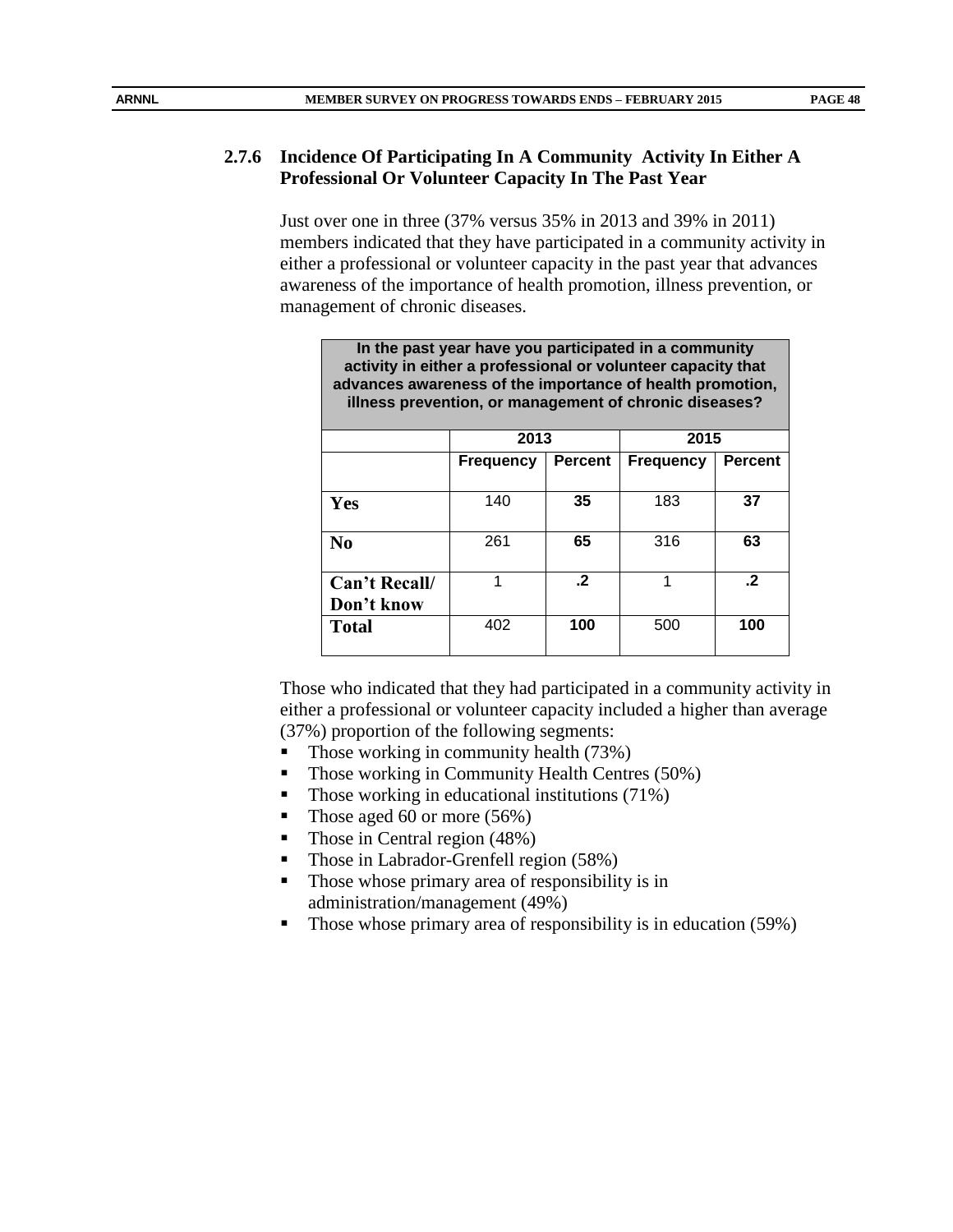#### **2.8 KNOWLEDGE OF ARNNL**

#### **2.8.1 Perceived Role Or Purpose Of The ARNNL**

When asked what they perceive to be the role or purpose of the ARNNL, 56% said it is 'to develop nursing practice standards' (versus 60% in 2013, 62% in 2011 and 53% in 2007).

This was followed by 'to protect the public' (20% versus 18% in 2013 and 2011 and 25% in 2007). Another 23% (versus 24% in 2013, 24% in 2011 and 30% in 2007) said it was 'to act as the professional governing body for nurses'.

Fewer members this year said 'to license nurses' (11% versus 23% in 2013, 31% in 2011 and 23% in 2007).

'To promote a positive image of the nursing profession' was mentioned by 7% of members (versus 5% in 2013, 1% in 2011 and 2% in 2007).

Likewise, fewer members this year said 'to approve nursing education programs/promote CCP/increase the knowledge base for nurses' (6% versus 22% in 2013, 13% in 2011 and 14% in 2007).

Another 6% (versus 10% in 2013) mentioned a role of 'providing general info/guidance regarding nursing practice'.

To a much lesser extent some members perceived the role or purpose to be 'to provide legal services' (2% versus 1% in 2013, 5% in 2011 and 10% in 2007), 'to discipline nurses' (2% versus 2% in 2013, 6% in 2011 and 3% in 2007), be a voice for patient advocacy/quality care' (3% versus 3% in 2013, 2% in 2011 and 2007) and

Significantly more members this year inaccurately reported that ARNNL is responsible for 'protecting nurses' (18% versus 3% in 2013 and 2011 and 14% in 2007) while 10% of members inaccurately perceived that one of ARNNL's role was 'to meet the needs of nurses/address problems' (versus 8% in 2013, 12% in 2011 and 13% in 2007).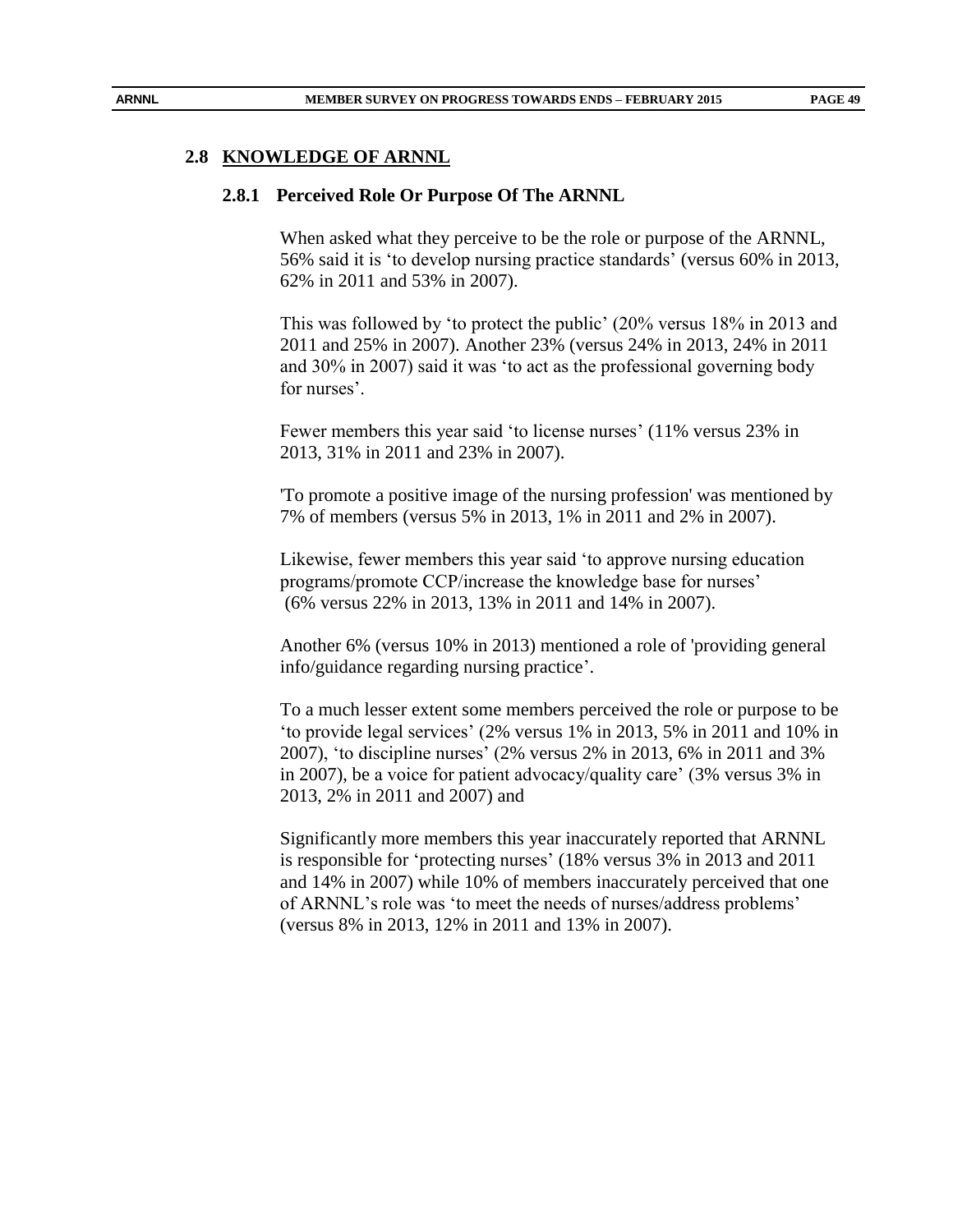| What would you say is the role or purpose of the ARNNL?<br>(All responses)                                                      |                   |                   |                   |                   |  |  |  |  |
|---------------------------------------------------------------------------------------------------------------------------------|-------------------|-------------------|-------------------|-------------------|--|--|--|--|
|                                                                                                                                 | 2007<br>$(N=499)$ | 2011<br>$(N=501)$ | 2013<br>$(N=402)$ | 2015<br>$(N=500)$ |  |  |  |  |
| <b>ACCURATE PERCEPTIONS OF ARNNL:</b>                                                                                           |                   |                   |                   |                   |  |  |  |  |
| To develop nursing practice standards                                                                                           | 53%               | 62%               | 60%               | 56%               |  |  |  |  |
| To act as the professional governing body for nurses                                                                            | 30%               | 24%               | 24%               | 23%               |  |  |  |  |
| To protect the public                                                                                                           | 25%               | 18%               | 18%               | 20%               |  |  |  |  |
| To license nurses                                                                                                               | 23%               | 31%               | 23%               | 11%               |  |  |  |  |
| To approve nursing education programs/promote/support<br>CCP/ to increase the knowledge base for nurses/continuing<br>education | 14%               | 11%               | 22%               | 6%                |  |  |  |  |
| Re nursing practice - general info/guide/update                                                                                 |                   | $\mathbf{r}$      | 10%               | 6%                |  |  |  |  |
| To provide legal services                                                                                                       | 10%               | 5%                | 1%                | 2%                |  |  |  |  |
| To discipline nurses                                                                                                            | 3%                | 6%                | 2%                | 2%                |  |  |  |  |
| As a voice for patient advocacy/quality care                                                                                    | 2%                | 2%                | 3%                | 3%                |  |  |  |  |
| To promote a positive image of the nursing profession                                                                           | 2%                | 1%                | 5%                | 7%                |  |  |  |  |
| To deal with unethical situations                                                                                               | 2%                | 1%                |                   | $< 1\%$           |  |  |  |  |
| To update nurses about health care changes/regulations                                                                          | 1%                | 1%                |                   |                   |  |  |  |  |
| To ensure safe workplaces for nurses                                                                                            | 1%                | 1%                |                   | 2%                |  |  |  |  |
| As an Ombudsmen for nurses                                                                                                      | .4%               | .2%               |                   |                   |  |  |  |  |
| Other accurate responses                                                                                                        |                   | 3%                | 3%                | $< 1\%$           |  |  |  |  |
| INACCURATE PERCEPTIONS OF ARNNL:                                                                                                |                   |                   |                   |                   |  |  |  |  |
| To protect nurses                                                                                                               | 14%               | 3%                | 3%                | 18%               |  |  |  |  |
| To meet the needs of nurses/address problems                                                                                    | 13%               | 12%               | 8%                | 10%               |  |  |  |  |
| To make money/take their money                                                                                                  | .2%               | 1%                | 1%                | 2%                |  |  |  |  |
| To get you to go for your Masters                                                                                               | .2%               |                   |                   |                   |  |  |  |  |
| Train nurses/teaching                                                                                                           | $\blacksquare$    | .2%               |                   | 1%                |  |  |  |  |
| Other inaccurate responses                                                                                                      | $\overline{a}$    | 2%                | 1%                | 1%                |  |  |  |  |
| Refused                                                                                                                         | .4%               |                   |                   |                   |  |  |  |  |
| Don't know                                                                                                                      | 9.6%              | 3%                | 4%                | 3%                |  |  |  |  |
| <b>TOTAL</b>                                                                                                                    | 100%              | 100%              | 100%              | 100%              |  |  |  |  |

**NOTE: Total adds to more than 100% due to multiple responses.**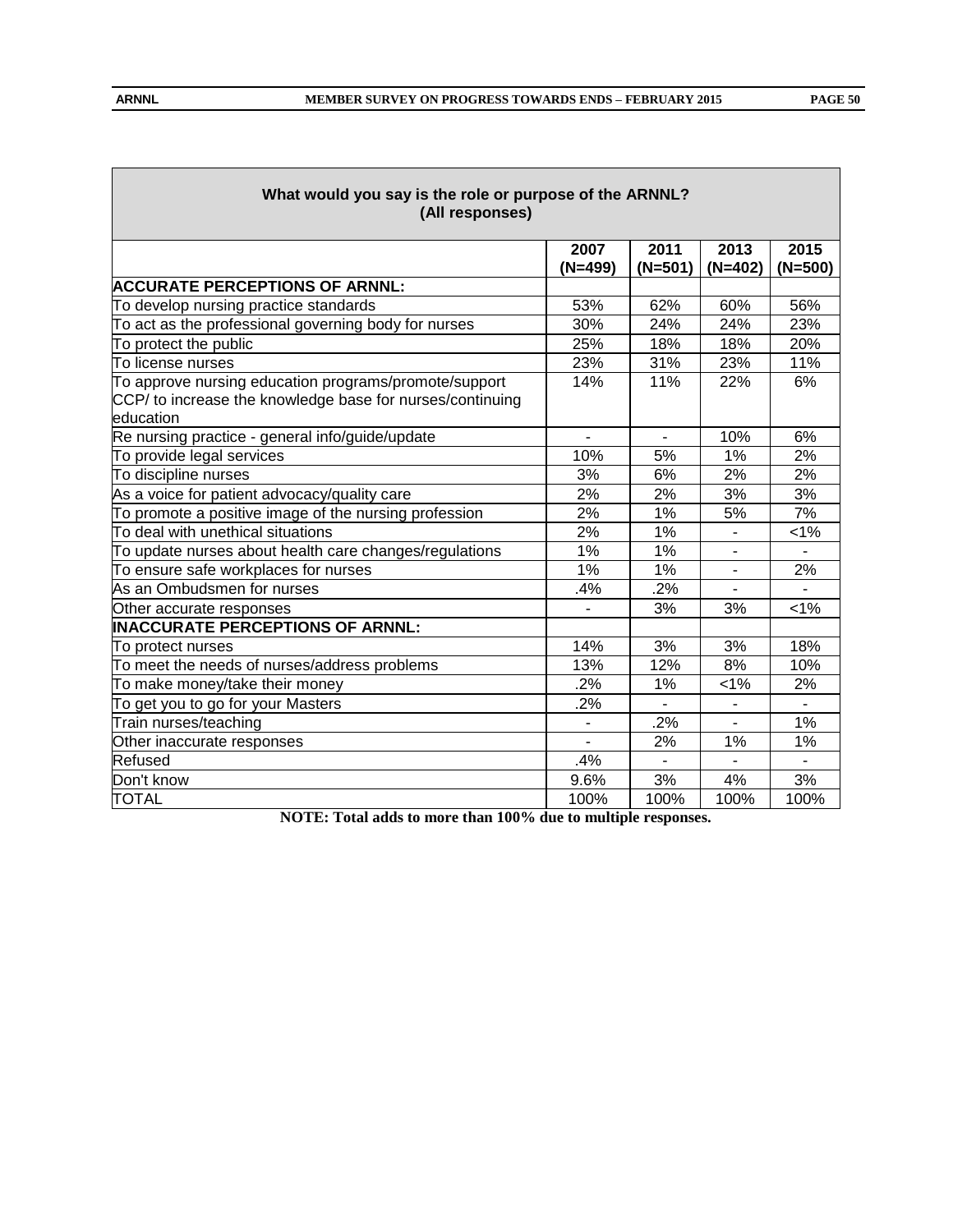#### **2.8.2 Perceive That The ARNNL Plays A Role In Protecting The Public**

Over nine in ten (97% versus 94% in 2013 and 93% in 2011) of all members perceived that ARNNL plays a role in protecting the public including 20% (versus 16% in 2013 and 17% in 2011) who mentioned this on an unaided basis (as noted in the previous section) as one of the Association's roles and 77% (versus 78% in 2013 and 76% in 2011) who acknowledged it on an aided basis.

| Do you think that the ARNNL plays a role in protecting the public?<br>(asked of those members who did not mention it on unaided basis) |                  |                |                  |         |                  |                |  |  |  |  |
|----------------------------------------------------------------------------------------------------------------------------------------|------------------|----------------|------------------|---------|------------------|----------------|--|--|--|--|
|                                                                                                                                        | 2011             |                | 2013             |         | 2015             |                |  |  |  |  |
|                                                                                                                                        | <b>Frequency</b> | <b>Percent</b> | <b>Frequency</b> | Percent | <b>Frequency</b> | <b>Percent</b> |  |  |  |  |
| <b>Yes</b>                                                                                                                             | 382              | 92             | 315              | 93      | 385              | 96             |  |  |  |  |
| N <sub>0</sub>                                                                                                                         | 11               | 3              | 13               | 4       | 3                | 1              |  |  |  |  |
| Can't<br>Recall/Don't<br>know                                                                                                          | 24               | 6              | 11               | 3       | 14               | 3              |  |  |  |  |
| <b>Total</b>                                                                                                                           | 417              | 100            | 339              | 100     | 402              | 100            |  |  |  |  |
| <b>Unaided</b>                                                                                                                         |                  | 17             |                  | 16      |                  | 20             |  |  |  |  |
| <b>Aided</b>                                                                                                                           |                  | 76             |                  | 78      |                  | 77             |  |  |  |  |
| <b>Total aware</b>                                                                                                                     |                  | 93             |                  | 94      |                  | 97             |  |  |  |  |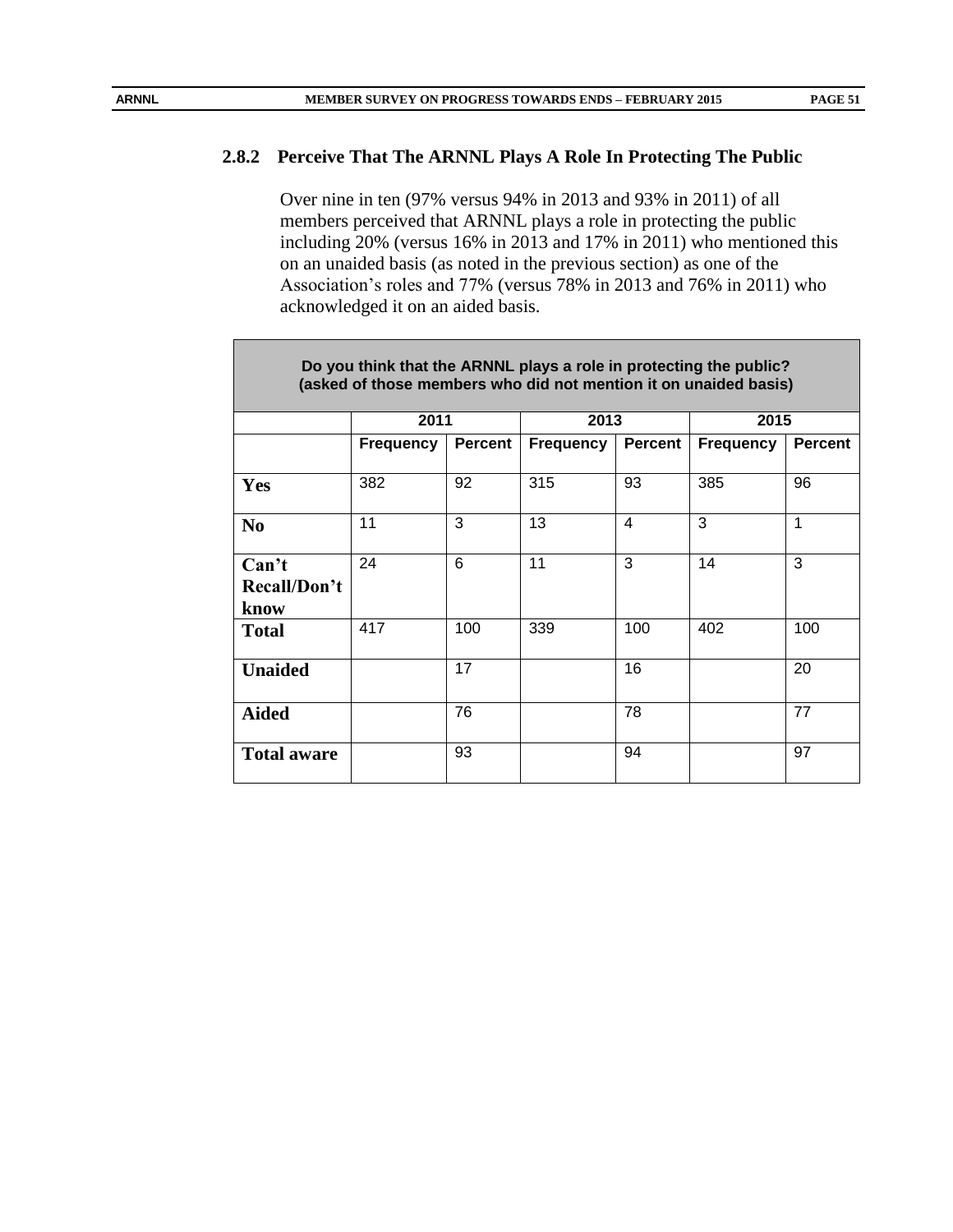### **2.8.3 Incidence of Participating in an ARNNL Activity in the Past Year**

New to this survey, one in three members (34%) reported that they had participated in an ARNNL activity in the past year such as document review, committee, workshop, and education session by way of example.

**In the past year have you participated in an ARNNL activity…for example, document review, committee, workshop, education session etc.?**

|                     | Frequency | Percent |
|---------------------|-----------|---------|
| Yes                 | 168       | 33.6    |
| N <sub>0</sub>      | 327       | 65.4    |
| Don't know/not sure |           |         |
| <b>Total</b>        | 500       | 100.0   |

Those who reported being involved in an ARNNL activity in the past year included a higher than average (34%) proportion of the following segments:

- Those working in admin/management  $(57%)$
- Those whose primary area of responsibility is in education (49%)
- Those working in community health  $(53%)$
- Those working in community health centres (54%)
- $\blacksquare$  Those working in educational institutions (41%)
- Those with 11-20 years of nursing experience (39%)
- Those with more than 20 years of nursing experience (39%)
- Those aged 40 to 49  $(44\%)$
- Those aged 60 or more (41%)
- Those in the 'rest of Avalon' region (40%)
- Those in the Eastern region  $(41\%)$
- Those in the Labrador-Grenfell region (50%)

Those who were not involved in an ARNNL activity in the past year included a higher than average (65%) proportion of the following segments:

- Those working in hospitals (70%)
- Those with 1-10 years of nursing experience (78%)
- Those aged 20 to 29 (77%)
- Those aged 30 to 39  $(73%)$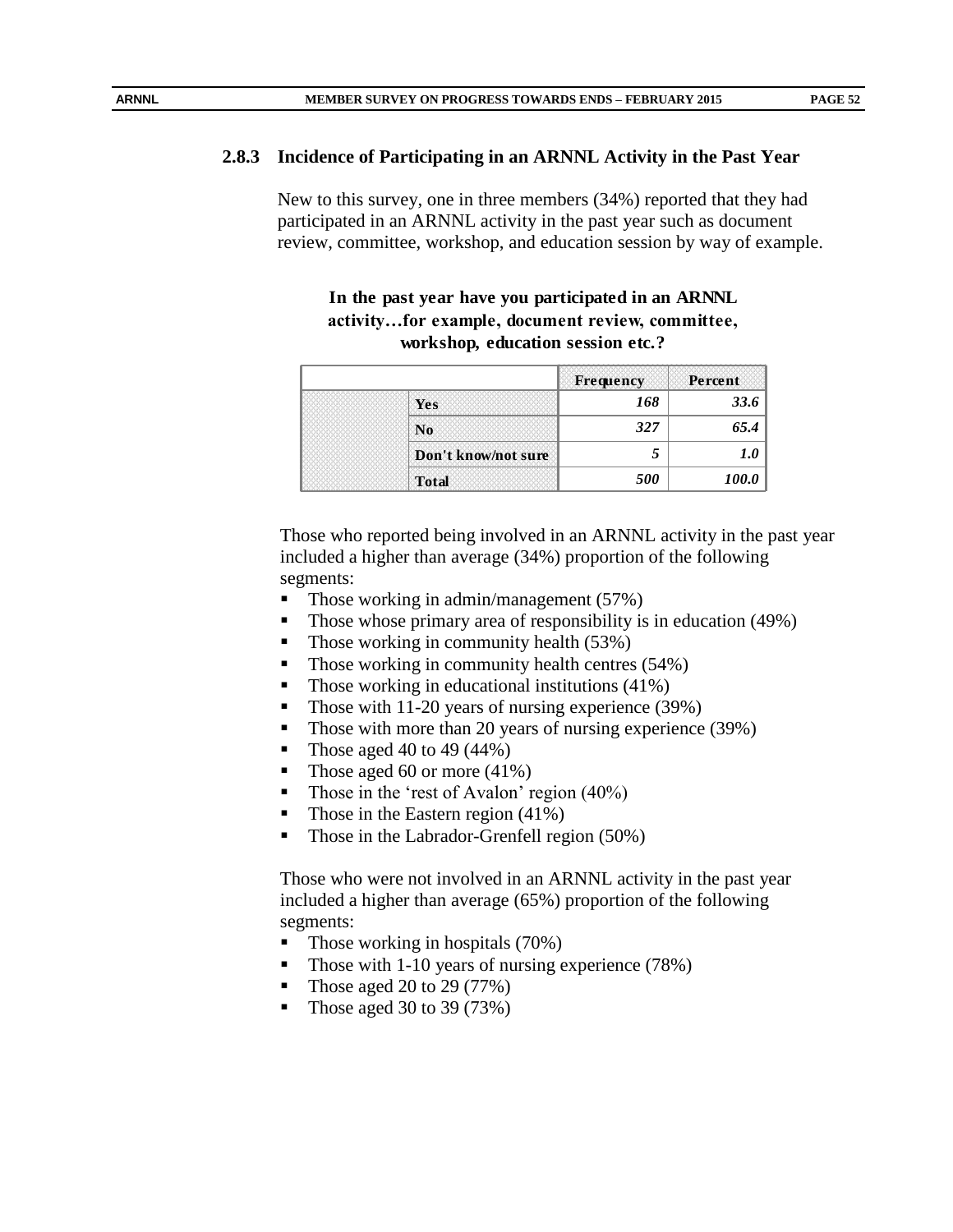# **2.84 Incidence of Whether Participating in an ARNNL Activity in the Past Year Increased their Understanding of ARNNL's Role**

Of the 34% of members who indicated participating in an ARNNL activity in the past year, 75% said that this helped to increase their understanding of ARNNL's role.

|                     | Frequency | Percent |
|---------------------|-----------|---------|
| Yes                 | 126       | 74.6    |
| N <sub>0</sub>      | 40        | 23.7    |
| Don't know/not sure | 3         | 1.8     |
| <b>Total</b>        | 169       | 100.0   |
| <b>System</b>       | 331       |         |
|                     |           |         |

#### **Did your participation increase your understanding of ARNNL's role?**

Those who felt that their participation in an ARNNL activity didn't increase their understanding of ARNNL's role included a higher than average (24%) proportion of the following segments:

- $\blacksquare$  Those working in nursing homes (40%)
- Those working in educational institutions (29%)
- Those in the 'rest of Avalon' region  $(30\%)$
- Those in Central region (29%)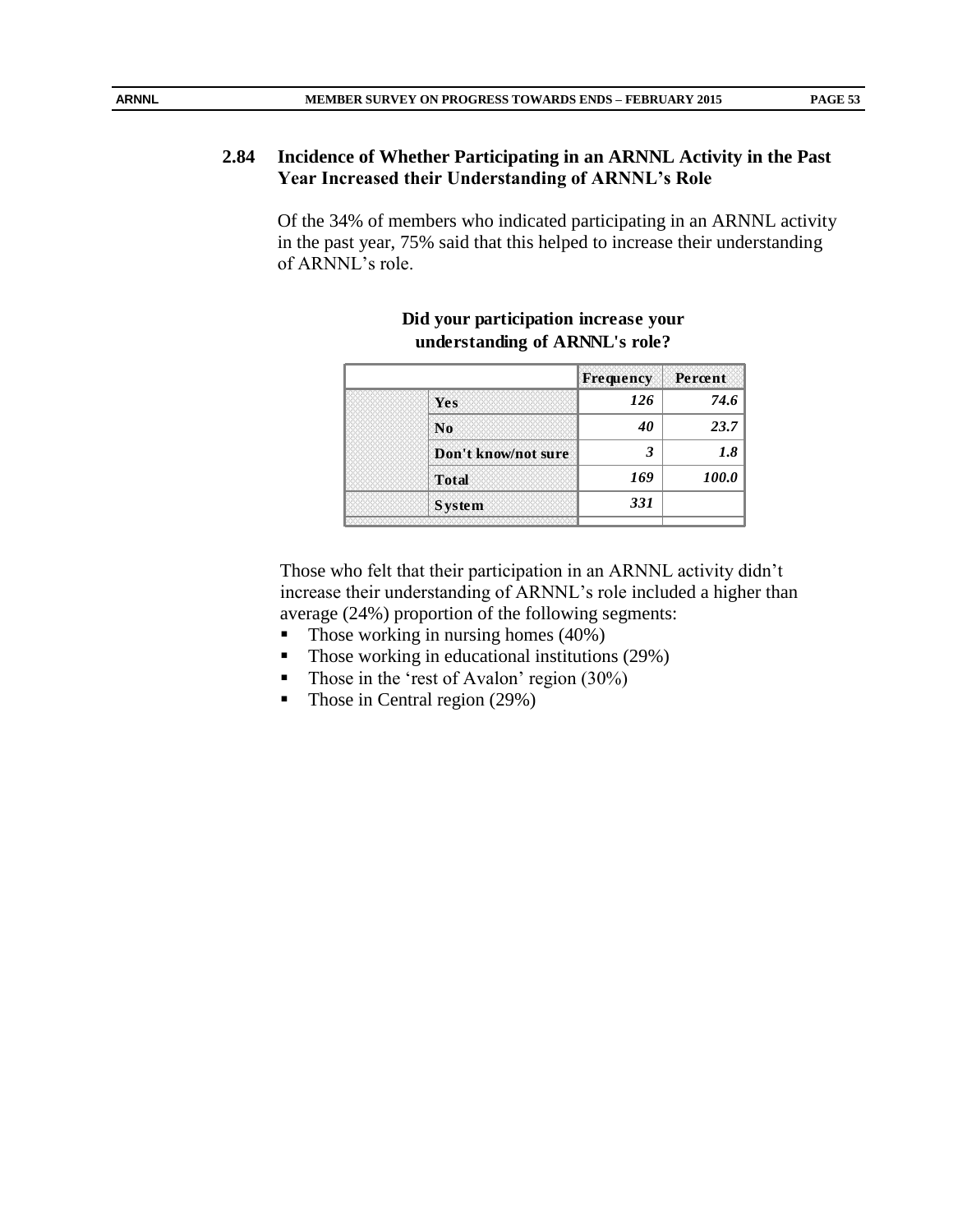# **2.9 DEMOGRAPHICS**

# **2.9.1 Incidence Of Voting In Political Elections**

Approximately nine in ten members indicated that they vote in political elections (87% versus 92% in 2013 and 91% in 2011).

| Do you vote in political elections? |                  |                      |           |                |                  |                |  |  |  |  |  |
|-------------------------------------|------------------|----------------------|-----------|----------------|------------------|----------------|--|--|--|--|--|
|                                     | 2011             |                      | 2013      |                | 2015             |                |  |  |  |  |  |
|                                     | <b>Frequency</b> | <b>Percent</b>       | Frequency | <b>Percent</b> | <b>Frequency</b> | <b>Percent</b> |  |  |  |  |  |
|                                     |                  |                      |           |                |                  |                |  |  |  |  |  |
| Yes                                 | 458              | 91                   | 368       | 92             | 433              | 87             |  |  |  |  |  |
| N <sub>0</sub>                      | 36               | 7                    | 34        | 8              | 67               | 13             |  |  |  |  |  |
| <b>Refused</b>                      | 7                | $\blacktriangleleft$ | 0         | 0              | 0                | $\bf{0}$       |  |  |  |  |  |
| <b>Total</b>                        | 501              | 100                  | 402       | 100            | 500              | 100            |  |  |  |  |  |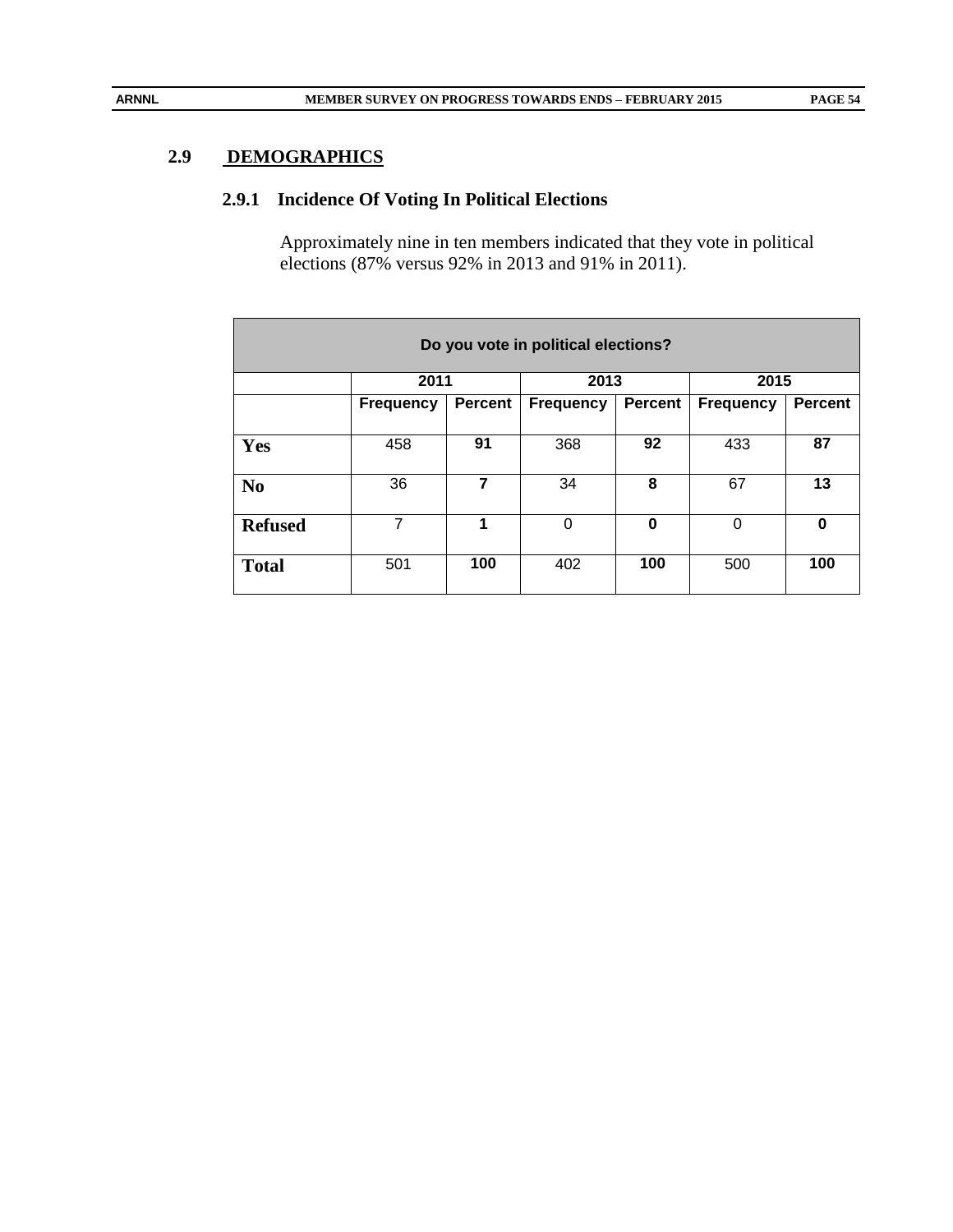### **2.9.2 Years Of Nursing Experience Of Respondents**

On average, members have 19.5 years of nursing experience (versus 18.6 in 2013, 18.9 in 2011 and 19.3 in the 2007 survey) with 29% (versus 33% in 2013, 27% in 2011 and 24% in 2007) having '1 to 10 years', 24% (versus 23% in 2013, 28% in 2011 and 2007) having '11 to 20 years' and 47% having 'more than 20 years' (versus 44% in 2013, 45% in 2011 and 49% in 2007).

| <b>Years of Nursing Experience (recoded)</b> |                  |                |                  |                |                  |                |  |  |  |  |  |
|----------------------------------------------|------------------|----------------|------------------|----------------|------------------|----------------|--|--|--|--|--|
|                                              | 2011             |                | 2013             |                | 2015             |                |  |  |  |  |  |
|                                              | <b>Frequency</b> | <b>Percent</b> | <b>Frequency</b> | <b>Percent</b> | <b>Frequency</b> | <b>Percent</b> |  |  |  |  |  |
|                                              |                  |                |                  |                |                  |                |  |  |  |  |  |
| 1 to 10 years                                | 136              | 27             | 131              | 33             | 143              | 29             |  |  |  |  |  |
| 11 to 20<br>vears                            | 140              | 28             | 94               | 23             | 120              | 24             |  |  |  |  |  |
| <b>More than</b><br>20 years                 | 225              | 45             | 177              | 44             | 237              | 47             |  |  |  |  |  |
| <b>Total</b>                                 | 501              | 100            | 402              | 100            | 500              | 100            |  |  |  |  |  |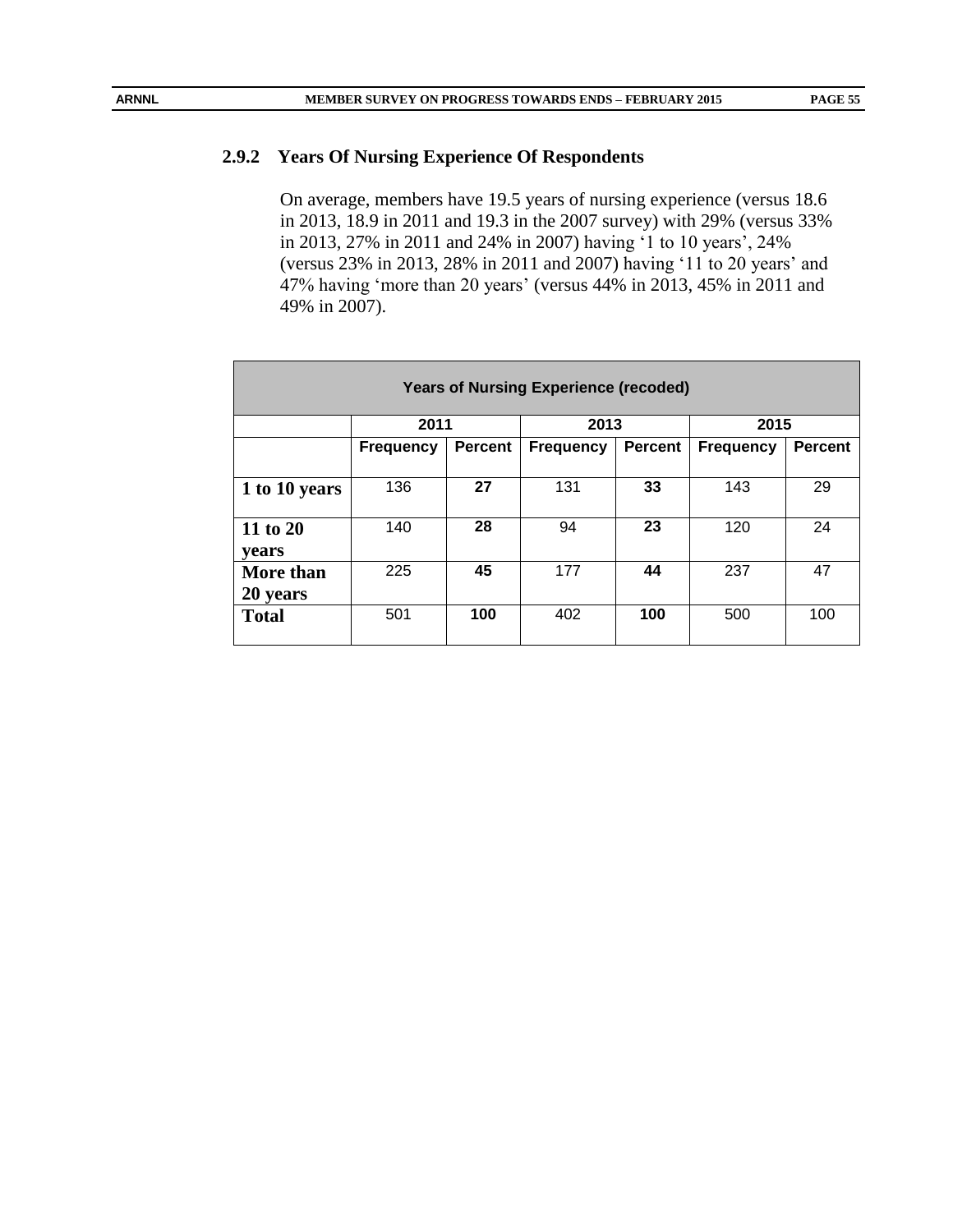# **2.9.3 Primary Area of Responsibility of Respondents**

Approximately eight in ten (84% versus 82% in 2013, 83% in 2011 and 82% in 2007) respondents reported working in 'direct care' while 7% (versus 9% in 2013 and 2011 and 11% in 2007) said 'administration/ management', 7% said 'education' (versus 7% in 201 and 5% in 2011 and 2007) and another 2% mentioned 'other' areas of responsibility.

| Which of the following is your primary area of responsibility? |                  |                |                   |                |                  |                |  |  |  |  |  |
|----------------------------------------------------------------|------------------|----------------|-------------------|----------------|------------------|----------------|--|--|--|--|--|
|                                                                | 2011             |                | 2013              |                | 2015             |                |  |  |  |  |  |
|                                                                | <b>Frequency</b> | <b>Percent</b> | <b>Frequency</b>  | <b>Percent</b> | <b>Frequency</b> | <b>Percent</b> |  |  |  |  |  |
| <b>Direct Care</b>                                             | 418              | 83             | 328               | 82             | 419              | 84             |  |  |  |  |  |
| <b>Admin/Management</b>                                        | 46               | 9              | 36                | 9              | 37               | 7              |  |  |  |  |  |
| <b>Education</b>                                               | 27               | 5              | 26                | $\overline{7}$ | 35               | 7              |  |  |  |  |  |
| <b>Other</b>                                                   | 10               | $\mathbf{2}$   | $12 \overline{ }$ | 3              | 9                | $\mathbf{2}$   |  |  |  |  |  |
| <b>Total</b>                                                   | 501              | 100            | 402               | 100            | 500              | 100            |  |  |  |  |  |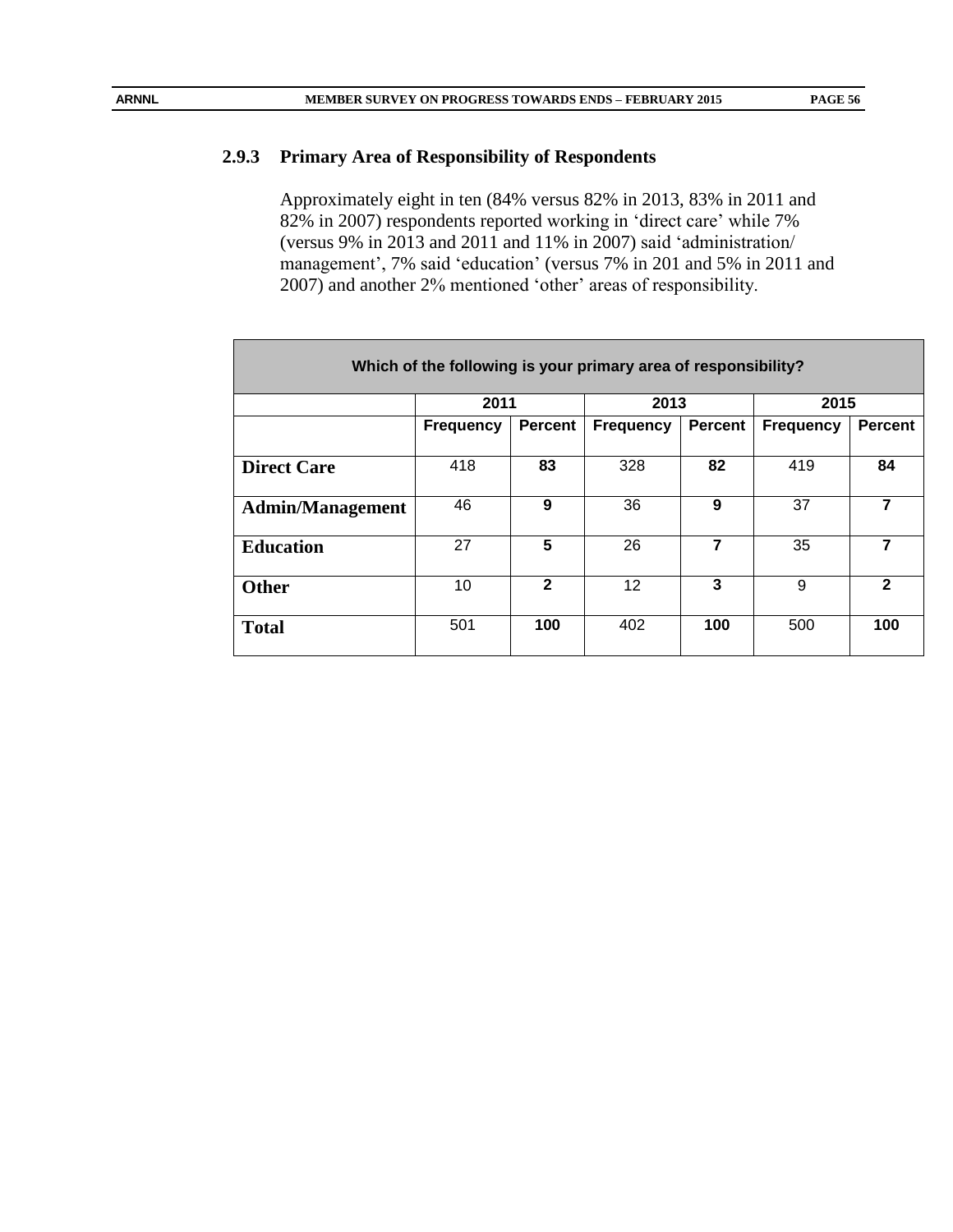# **2.9.4 Type Of Agency Respondents Work In**

Approximately three quarters of members (64% versus 69% in 2013, 70% in 2011 and 66% in 2007) surveyed reported working in a hospital while 9% (versus 8% in 2013 and 2011 and 12% in 2007) work in a nursing home and 3% (versus 4% in 2013, 2% in 2011 and 5% in 2007) were in an educational institution. Another 17% (versus 12% in 2013, 13% in 2011 and 16% in 2007) worked in community health including 5% (versus 3% in 2013 and 4% in 2011) who specifically said they worked in a 'Community Health Centre'.

| <b>Type of Agency Work in (recoded)</b>                                           |                  |                |                  |                |                  |                |  |  |  |  |  |
|-----------------------------------------------------------------------------------|------------------|----------------|------------------|----------------|------------------|----------------|--|--|--|--|--|
|                                                                                   | 2011             |                | 2013             |                | 2015             |                |  |  |  |  |  |
|                                                                                   | <b>Frequency</b> | <b>Percent</b> | <b>Frequency</b> | <b>Percent</b> | <b>Frequency</b> | <b>Percent</b> |  |  |  |  |  |
| <b>Hospital (including</b><br>Rehab)                                              | 350              | 70             | 275              | 69             | 321              | 64             |  |  |  |  |  |
| <b>Community Health</b><br>(VON, Home Care,<br><b>Community Mental</b><br>Health) | 45               | 9              | 37               | 9              | 59               | 12             |  |  |  |  |  |
| <b>Nursing home</b><br>(including Long-term<br>Care)                              | 37               | $\overline{7}$ | 33               | 8              | 47               | 9              |  |  |  |  |  |
| <b>Community Health</b><br><b>Centre (including</b><br><b>Nursing Stations)</b>   | 22               | 4              | 13               | $\overline{3}$ | 26               | $\overline{5}$ |  |  |  |  |  |
| <b>Educational Institution</b>                                                    | 12               | $\overline{2}$ | 17               | 4              | 17               | 3              |  |  |  |  |  |
| Other                                                                             | 32               | 6              | 27               | $\overline{7}$ | 29               | 6              |  |  |  |  |  |
| <b>Refused</b>                                                                    | $\overline{2}$   | $\cdot$        | $\Omega$         | $\bf{0}$       | 1                | $\cdot$        |  |  |  |  |  |
| Don't Know                                                                        | 1                | $\cdot$        | $\Omega$         | $\bf{0}$       | $\Omega$         | $\mathbf 0$    |  |  |  |  |  |
| <b>Total</b>                                                                      | 501              | 100            | 402              | 100            | 500              | 100            |  |  |  |  |  |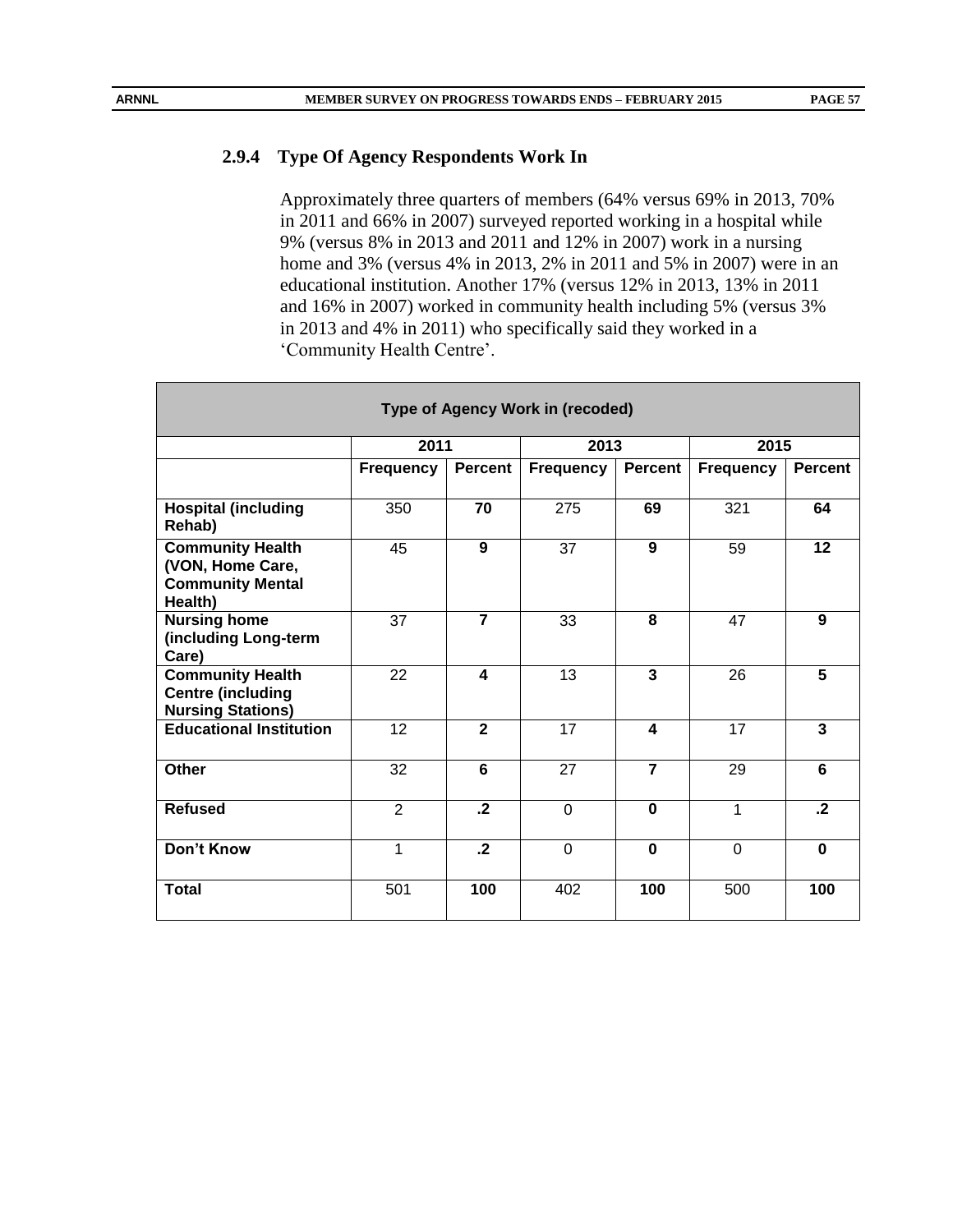#### **2.9.5 Age Of Respondents**

As in the previous surveys, the majority of the respondents were aged '40 to 49' (29% versus 32% in 2013 and 35% in 2011). However, the proportion of those aged '50 to 59' increased over the years to 27% this year versus 22% in the two previous surveys. Those aged '30 to 39' decreased to 22% (versus24% in 2013 and 27% in 2011). The proportion of those aged '20 to 29' remained stable since the last survey (16% versus 17% in 2013 and 12% in 2011). Likewise, the proportion of those aged '60 or more' remained stable over the three surveys (6% versus 4% in 2013 and 5% in 2011).

| <b>Age of Respondents</b> |                  |                |                  |                |                  |                |  |  |  |  |  |
|---------------------------|------------------|----------------|------------------|----------------|------------------|----------------|--|--|--|--|--|
|                           | 2011             |                | 2013             |                | 2015             |                |  |  |  |  |  |
|                           | <b>Frequency</b> | <b>Percent</b> | <b>Frequency</b> | <b>Percent</b> | <b>Frequency</b> | <b>Percent</b> |  |  |  |  |  |
|                           |                  |                |                  |                |                  |                |  |  |  |  |  |
| 20-29 years               | 58               | 12             | 70               | 17             | 78               | 16             |  |  |  |  |  |
|                           |                  |                |                  |                |                  |                |  |  |  |  |  |
| 30-39 years               | 133              | 27             | 96               | 24             | 110              | 22             |  |  |  |  |  |
| 40-49 years               | 173              | 35             | 129              | 32             | 147              | 29             |  |  |  |  |  |
| 50-59 years               | 112              | 22             | 9                | 22             | 133              | 27             |  |  |  |  |  |
|                           |                  |                |                  |                |                  |                |  |  |  |  |  |
| 60 or more years          | 25               | 5              | 17               | 4              | 32               | 6              |  |  |  |  |  |
| Total                     | 501              | 100            | 402              | 100            | 500              | 100            |  |  |  |  |  |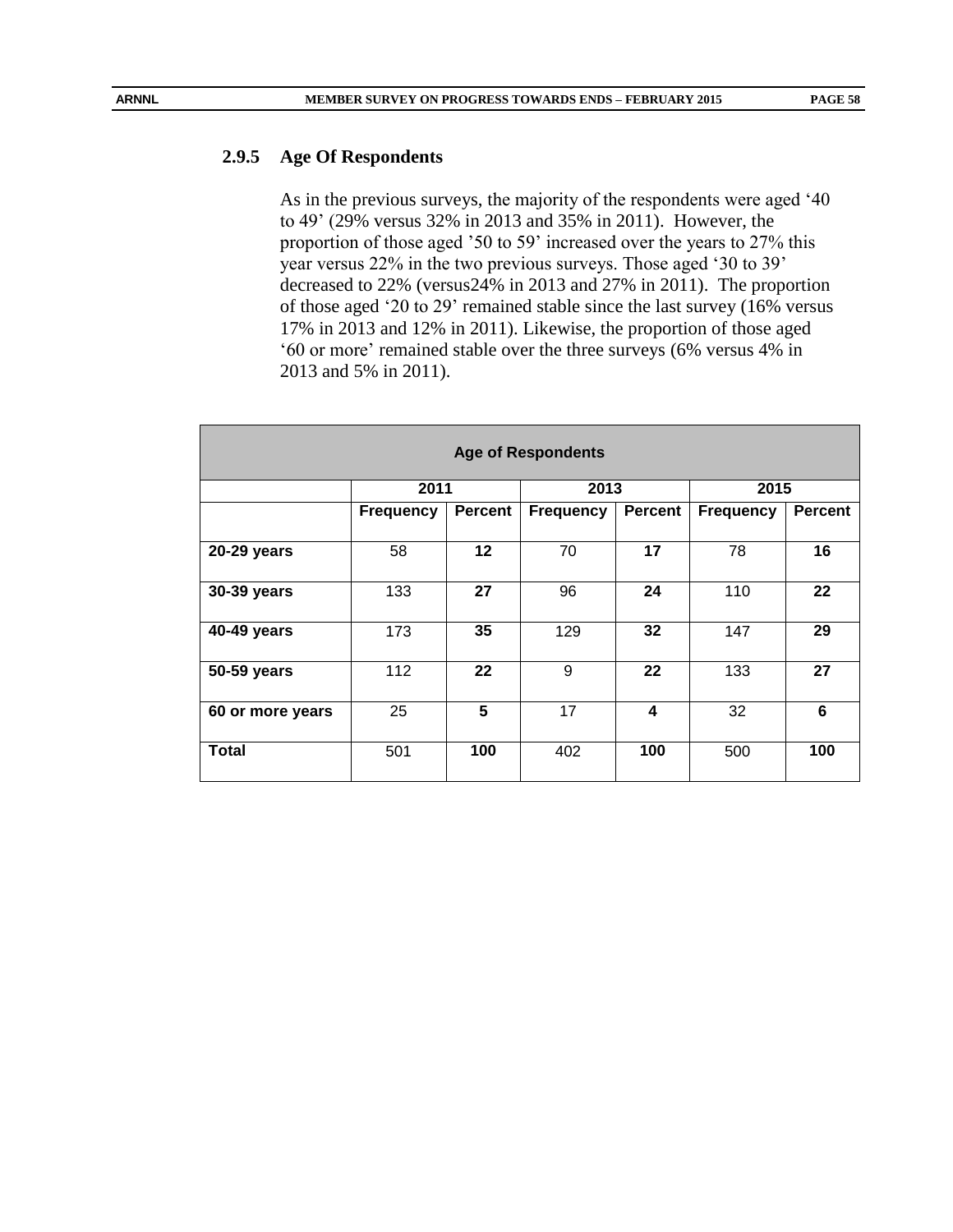# **2.9.6 Gender Of Respondents**

As in previous surveys, nearly all (95% versus 96% in 2013, 96% in 2011 and 97% in 2007) of the respondents were female.

| <b>Gender of Respondents</b> |                  |                |                  |                |                  |                |  |  |  |  |  |
|------------------------------|------------------|----------------|------------------|----------------|------------------|----------------|--|--|--|--|--|
|                              | 2011             |                | 2013             |                | 2015             |                |  |  |  |  |  |
|                              | <b>Frequency</b> | <b>Percent</b> | <b>Frequency</b> | <b>Percent</b> | <b>Frequency</b> | <b>Percent</b> |  |  |  |  |  |
|                              |                  |                |                  |                |                  |                |  |  |  |  |  |
| <b>Male</b>                  | 22               | 4              | 18               | 5              | 27               | 5              |  |  |  |  |  |
| <b>Female</b>                | 479              | 96             | 384              | 95             | 473              | 95             |  |  |  |  |  |
| Total                        | 501              | 100            | 402              | 100            | 500              | 100            |  |  |  |  |  |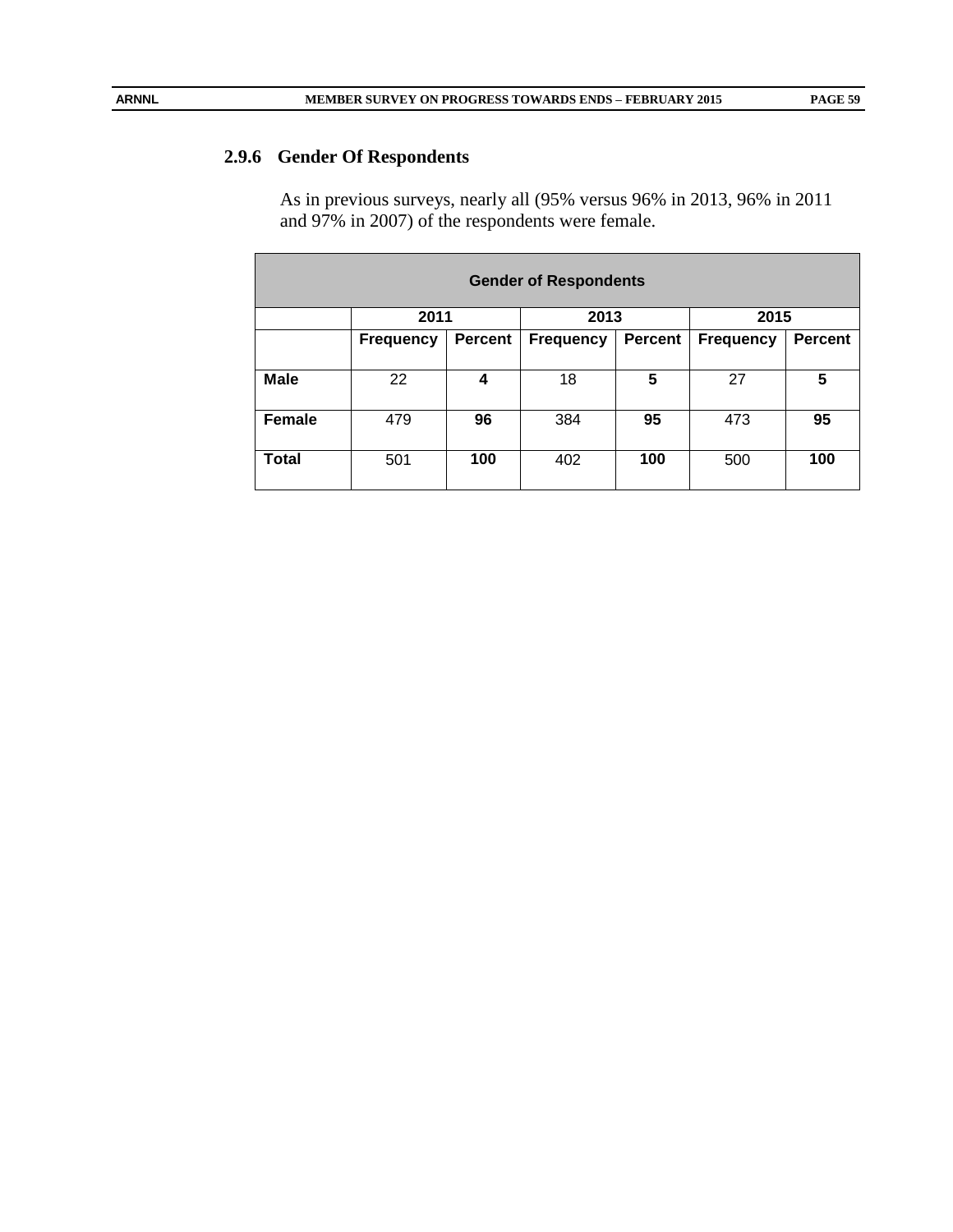#### **2.9.7 Location Of Respondents**

Just over half (53% versus 43% in 2013 and 49% in 2011) of the members resided in St. John's while 5% (versus 6% in 2013, 9% in 2011) were from the rest of the Avalon. Another 7% (versus 10% in 2013 and 2011) were in the Eastern (outside of Avalon) region, 14% (versus 16% in 2013 and 2011) were in Central, 15% in Western (versus 17% in 2013 and 14% in 2011) and 5% resided in the Labrador-Grenfell region (versus 9% in 2013 and 2011).

| <b>Location of Respondents</b> |                  |         |                  |                |           |                |  |  |  |  |
|--------------------------------|------------------|---------|------------------|----------------|-----------|----------------|--|--|--|--|
|                                | 2011             |         | 2013             |                | 2015      |                |  |  |  |  |
|                                | <b>Frequency</b> | Percent | <b>Frequency</b> | <b>Percent</b> | Frequency | <b>Percent</b> |  |  |  |  |
| St. John's                     | 243              | 49      | 172              | 43             | 267       | 53             |  |  |  |  |
| <b>Rest of Avalon</b>          | 43               | 9       | 22               | 6              | 25        | 5              |  |  |  |  |
| <b>Eastern</b>                 | 48               | 10      | 39               | 10             | 37        | $\overline{7}$ |  |  |  |  |
| <b>Central</b>                 | 62               | 16      | 64               | 16             | 69        | 14             |  |  |  |  |
| Western                        | 69               | 17      | 70               | 17             | 76        | 15             |  |  |  |  |
| <b>Labrador-Grenfell</b>       | 36               | 9       | 35               | 9              | 26        | 5              |  |  |  |  |
| Total                          | 501              | 100     | 402              | 100            | 500       | 100            |  |  |  |  |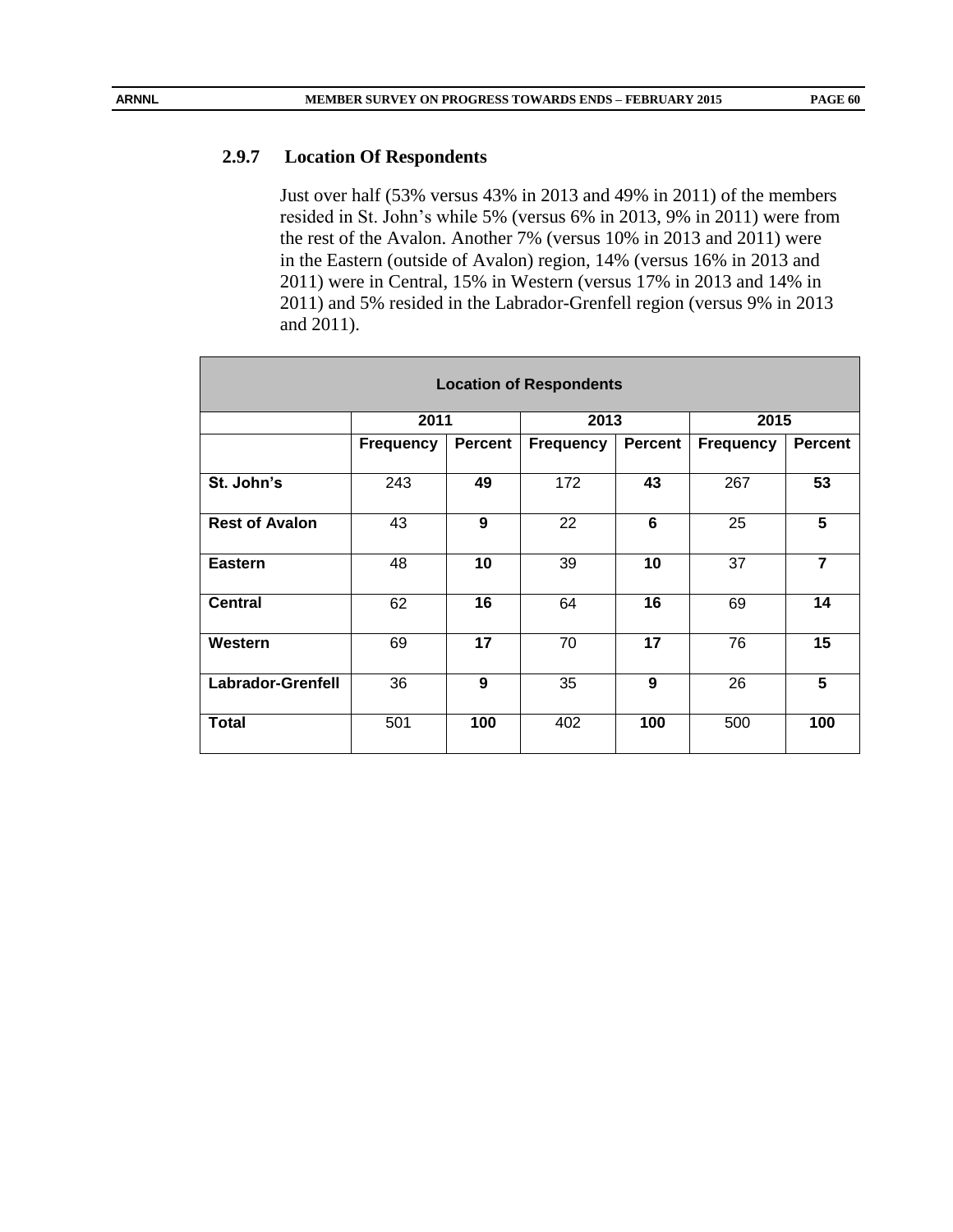# **3.0 RESEARCH OBJECTIVES AND METHODOLOGY**

# **3.1 OVERALL OBJECTIVES**

ARNNL commissioned a Benchmark Study in 2003 with its members. Subsequent tracking studies have been conducted in 2007, 2011, 2013 and this year. The overall objective of this Tracking Study in 2015 was to investigate members' feedback on the following key areas:

- Continuing Education
- **Leadership**
- Nursing Management
- **Professionalism**
- Communications
- Supportive Work Environment/Practice Environments
- Safety/Quality Care Issues
- Knowledge Of The ARNNL

Some areas of investigation that were used in previous questionnaires were modified for this study and new areas were also added to this year's questionnaire. Where the questions were consistent between the last three studies, the results were compared.

The 'location' of respondents obtained in the studies and noted in the report relates to the region where the respondent lived and not to their Health Authority or their employer.

It should also be noted that the results obtained are representative of the general membership base and therefore, correspond to the fact that approximately 84% are in 'direct care' (versus 7% in admin/management and 7% in education) and 64% work in hospitals (versus 12% in community health, 9% in nursing homes, 5% in Community Health Centres, and 3% in educational institutions).

# **3.2 RESEARCH METHODOLOGY**

#### **a) Sampling**

A questionnaire was administered by telephone by experienced interviewers employed by Ryan Research & Communications, a local marketing research company. The universe was identified as all practicing members of ARNNL.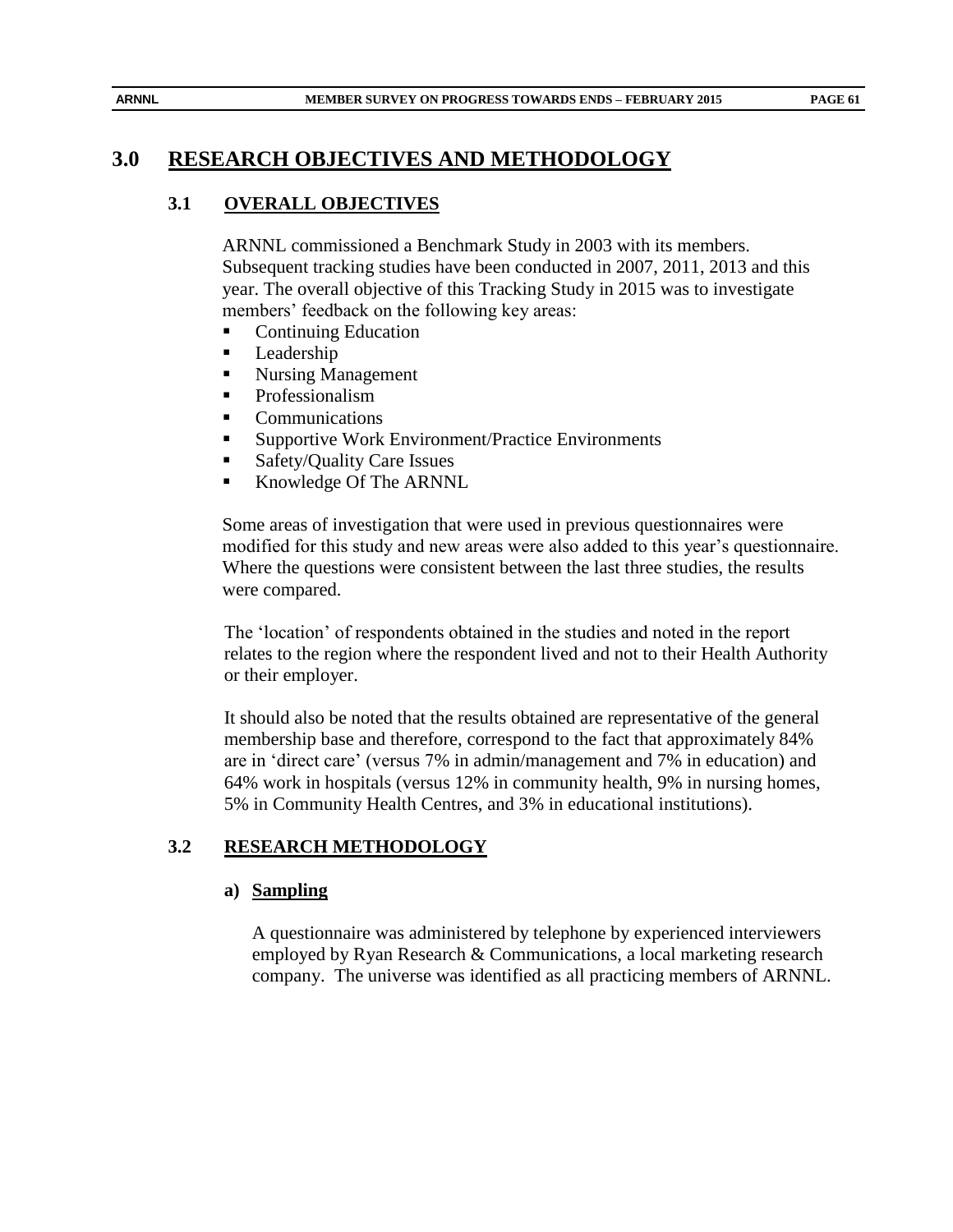Respondents were screened to ensure that they met the following criteria:

- Currently a practicing member
- Home phone number recorded in the database
- Province in mailing address is NL and
- Employer is not listed as "outside NL" or "ARNNL"

A quota of 500 interviews was set from a random sample of ARNNL members. A total of 500 interviews were completed providing a statistical margin of error  $\pm$  4.2% at the 95% level of confidence (19 times out of 20).

#### **b) Interview Timing and Results**

Interviewing was conducted from February  $13<sup>th</sup>$  to  $23<sup>rd</sup>$ , 2015. Each interview was approximately 12 to 18 minutes in duration. A total of 500 interviews were successfully completed.

#### **c) Limitations**

Telephone interviewing is somewhat limited in the number and types of subject areas that can be investigated. The complexity of consumer decisionmaking and their difficulty in recalling and verbalizing motivations, attitudes and beliefs, points to these limitations. A well-designed questionnaire that follows appropriate research objectives, along with trained and experienced interviewers, can address some of these shortfalls.